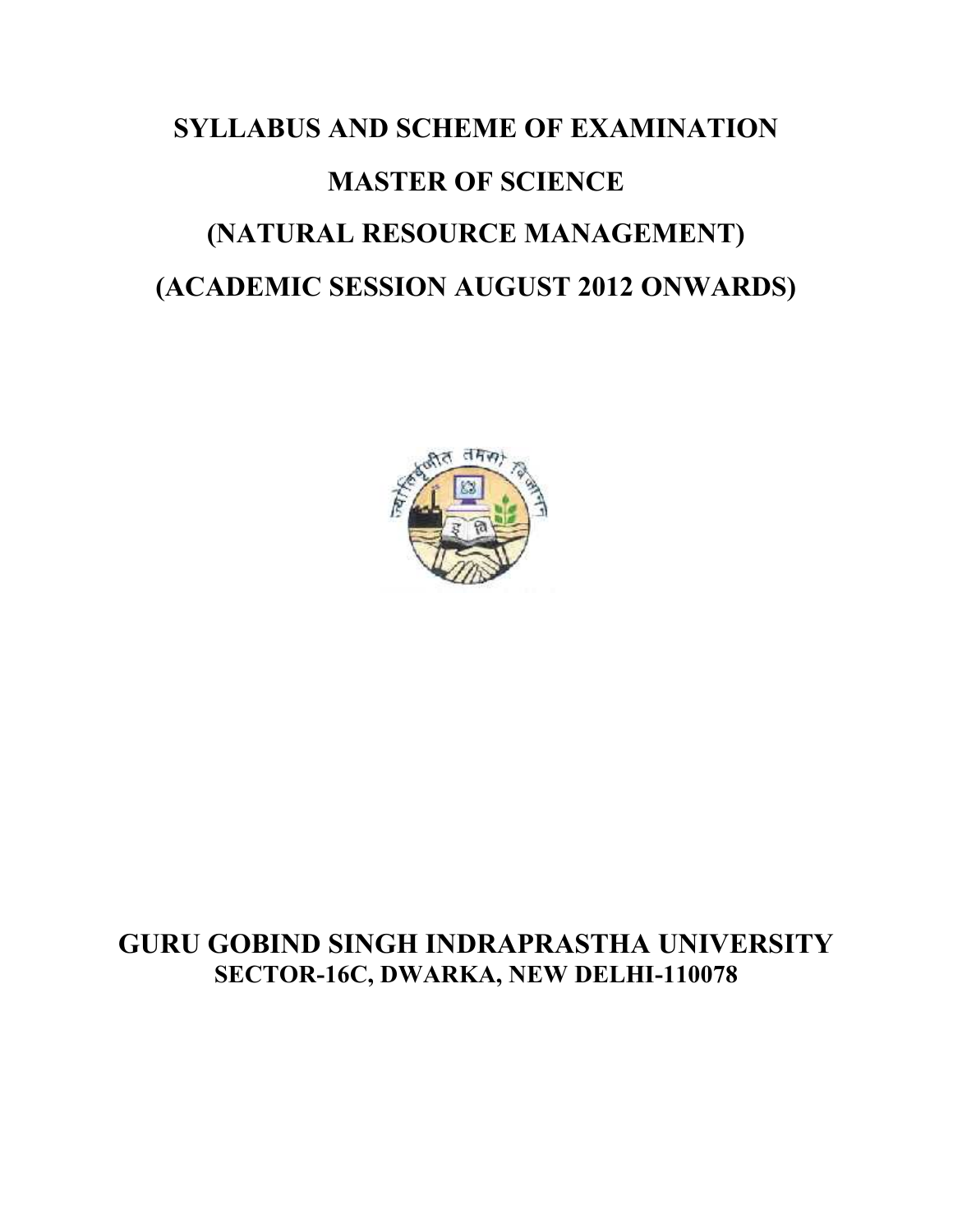## **SYLLABUS AND SCHEME OF EXAMINATION**

- **Programme Code**: 247
- **Title of the Programme**: **Master of Science (Natural Resource Management)** (Implemented from August 2012)
- Academic Council's Approval:  $32<sup>nd</sup>$  Meeting (2012)
	- **University School of Studies of the Programme**:

University School of Environment Management (USEM)

• Contact for any further query: Dean's Secretariat USEM Ph: 91-11-25302362/60/63



**Issued from**

The Office of the Director, Academic Affairs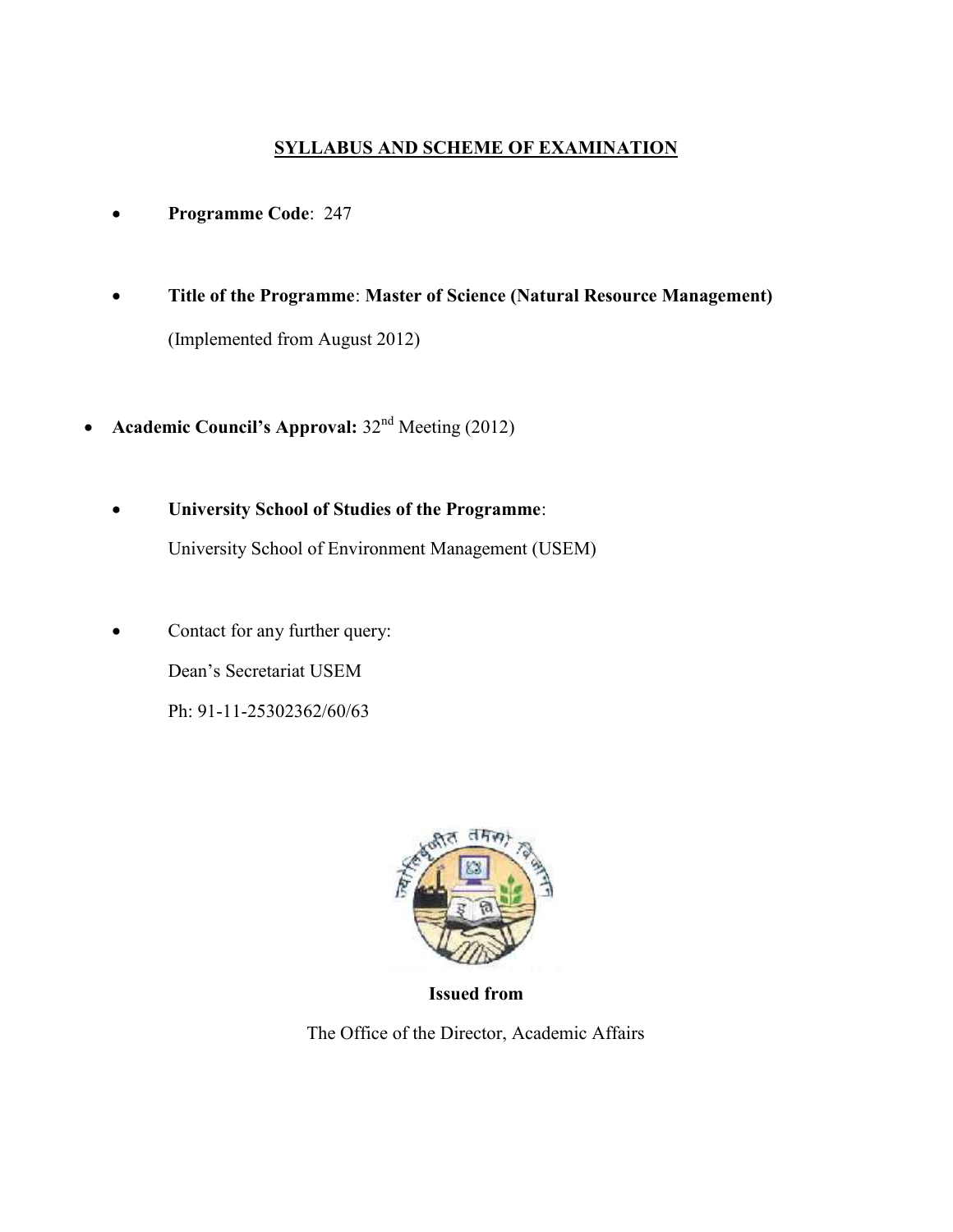## **Guru Gobind Singh Indraprastha University**

## **Delhi (India)**

*w.e.f. Academic Session 2012-13*

## **CONTENTS**

| 1. | Preface   |                         | $1 - 2$   |
|----|-----------|-------------------------|-----------|
| 2. |           | Scheme of Examination   | $3 - 6$   |
| 3. |           | Details of the Syllabus |           |
|    | (1)       | Semester I              | $7-19$    |
|    | (2)       | Semester II             | $20 - 31$ |
|    | (3)       | Semester III            | 32-49     |
|    | (4)       | Semester-IV             | 50        |
| 4. | Notations |                         | 51        |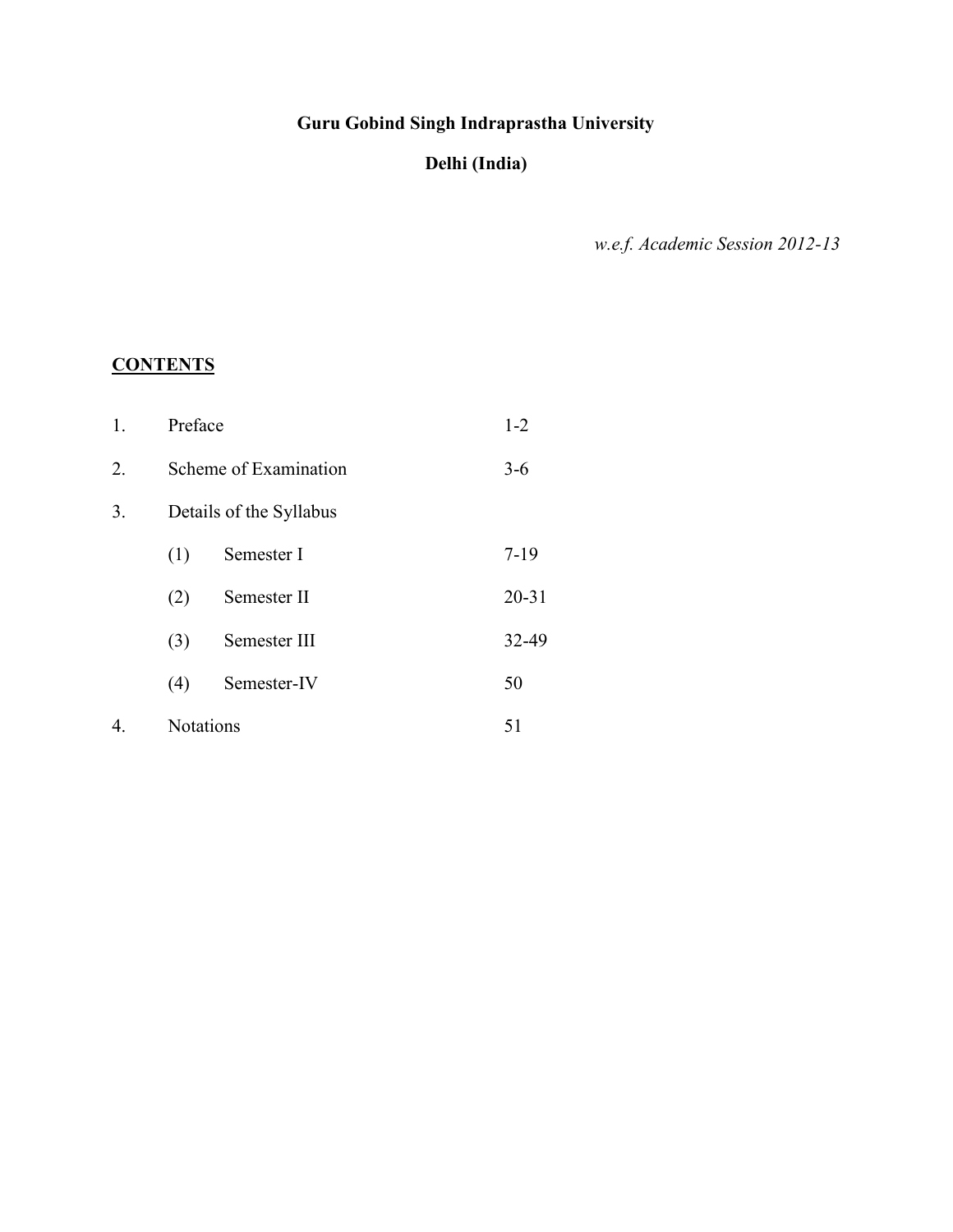#### **M. Sc. (Natural Resource Management)**

#### **PREFACE**

#### **Natural Resource Management (NRM) Degree**

Natural Resource Management (NRM) is an integrated and multidisciplinary approach combining Earth-Science, Life-Science, Environmental Science, Social Science and Management Science to manage and restore natural resources and ecosystems. Natural Resource Management sustains and restores abiotic and biotic resources within wilderness, forestry, recreational, agricultural and urban areas and the skills to address management problems. Natural Resource Management helps to balance the needs of people and the economy with protecting the ability of ecosystems to support soil, water, forests, wildlife, fish, recreation, and other resources. Natural Resource Management professionals are trained to look for ways to make responsible natural resource management decisions which consider all stakeholders. The degree requires two years of study (Four Semesters)

#### **Relevance:**

The Natural Resource Management program will increase the University School of Environment Management School Educational Programme for higher studies. The Natural Resource Management (NRM) curriculum requires an in-depth understanding of the subjects of Environmental Degradation and Unsustainable Consumption of Resources. There are only a few Universities in India that offer courses about NRM. There are huge infrastructures and extensive economic development is being planned in India, to maintain and promote economic growth. Natural resources are key components for the growth and prosperity of the nation. Such courses will develop contemporary expertise with domain knowledge which will help students through there advanced curriculum. The University may have professional linkages with U.S. Universities in the field of Environment Management to strengthen research and teaching programme. Such contemporary courses will supply the manpower required for industries, sectoral business and for future knowledge development.

#### **Examination**

The University has adopted the semester system for this programme. In addition to the End Term Examination, there is a continuous evaluation of student's performance throughout the academic programme. The Odd Semester Examinations are conducted in the months of December-January and the Even Semester Examinations are conducted in the months of May-June.

#### **Evaluation and Award of Degree**

The overall weight of a course in the syllabi and Scheme of Examination is determined in terms of credits assigned to the course. Obtaining a minimum of 50% marks in aggregate in each course, including the End Term Examination and the teacher's continuous evaluation, is essential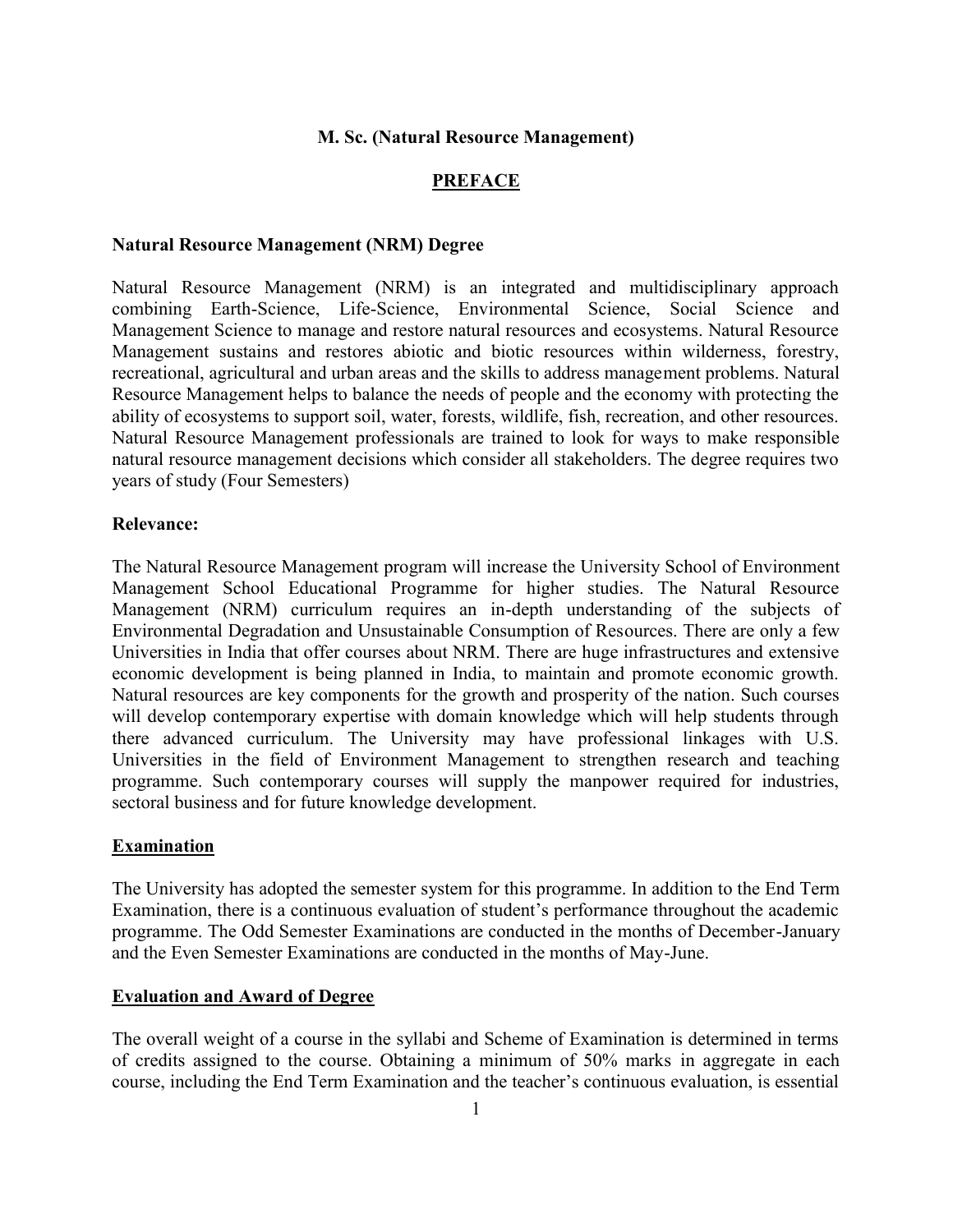to earn the assigned credits. A student who secures less than 50% of marks in a course is, therefore, deemed to have failed in that course. A student is eligible for the award of University degree, if he/she has registered himself/herself, has undergone the regular course of studies, completed the project report/dissertation specified in the curriculum of his/her programme within the stipulated time, and has secured the minimum number of credits as prescribed for the award of concerned degree.

#### **Broad Guidelines for Question Paper**

The question papers are key tools for assessing student learning. Question papers are very meticulously planned to cover the entire course and include all components of assessment:

- 1) Knowledge
- 2) Comprehension
- 3) Application
- 4) Analysis and Evaluation
- 5) Synthesis
- 6) Creativity and Innovation

#### **Instructions to Paper Setter**

1. Question No. 1 should be compulsory and cover the entire syllabus. This question should have objective or short answer type questions.

2. Apart from question No. 1, the rest of the paper shall consist of four units as per the syllabus. Every unit should have two questions. However, the student may be asked to attempt only 1 question from each unit. Each question should be worth 12 possible marks.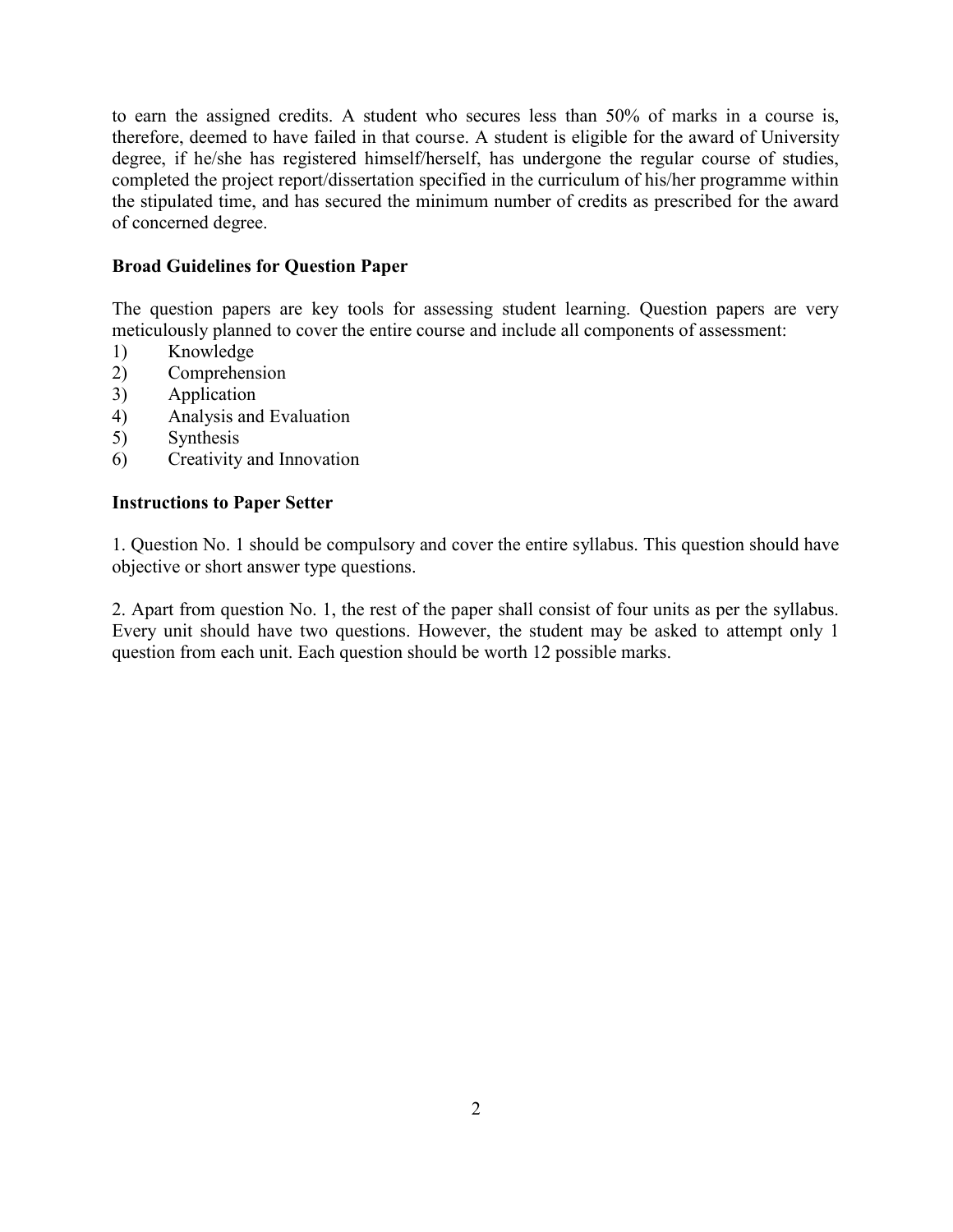## **SCHEME OF EXAMINATION Master of Science (Natural Resource Management)**

## **FIRST SEMESTER**

| <b>Course Code</b>           | <b>Course Title</b>                              |                | P                | <b>Credits</b> |               |
|------------------------------|--------------------------------------------------|----------------|------------------|----------------|---------------|
| <b>Theory Papers</b>         |                                                  |                |                  |                |               |
| EMNRM-601                    | <b>Fundamentals of Natural Resources</b>         | $\overline{4}$ | $\left( \right)$ | 0              | 4             |
| EMNRM-603                    | Ecology and Ecosystems: Moving towards           | 4              | $\Omega$         | $\theta$       | 4             |
|                              | Sustainability                                   |                |                  |                |               |
| EMNRM-605                    | <b>Earth and Water Resources</b>                 | $\overline{4}$ | $\Omega$         | $\Omega$       | 4             |
| EMNRM-607                    | <b>Biodiversity and Biosystematics</b>           | 4<br>$\Omega$  |                  | $\Omega$       | 4             |
| EMNRM-609                    | Environment, Energy and Technology               | 4              | $\theta$         | $\Omega$       | 4             |
| EMNRM-611                    | Natural Resource Governance and Policy<br>3<br>0 |                |                  |                | 3             |
| <b>Practical / Viva Voce</b> |                                                  |                |                  |                |               |
| EMNRM-651                    | <b>Environmental Monitoring Analysis</b>         | $\theta$       | $\left( \right)$ | 4              | 2             |
| EMNRM-653                    | <b>Biodiversity Assessment and Taxonomy</b>      | $\Omega$       | $\Omega$         | 4              | $\mathcal{D}$ |
|                              | <b>Total</b>                                     | 23             |                  | 08             | 27            |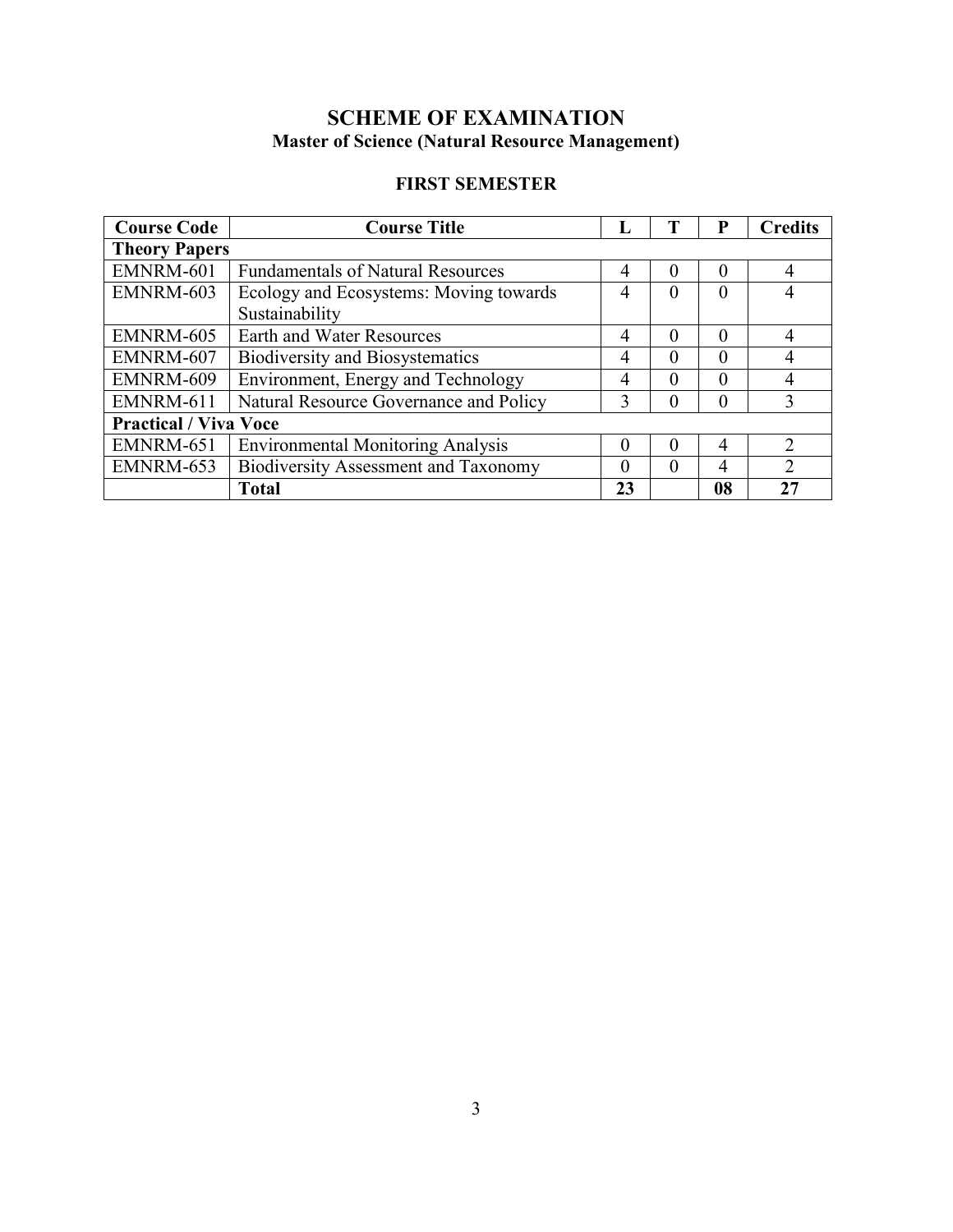| <b>Course Code</b>           | <b>Course Title</b>                               |                                        | T        | P              | <b>Credits</b> |
|------------------------------|---------------------------------------------------|----------------------------------------|----------|----------------|----------------|
| <b>Theory Papers</b>         |                                                   |                                        |          |                |                |
| EMNRM-602                    | <b>Natural Resource Economics</b>                 | $\overline{4}$                         | $\Omega$ | $\Omega$       | $\overline{4}$ |
| EMNRM-604                    | Geospatial Technology for NRM                     | 4                                      | 0        | $\Omega$       | 4              |
| EMNRM-606                    | Society, Ethics and Participatory Development     | 3                                      | $\Omega$ | $\theta$       | 3              |
| EMNRM-608                    | Statistical Analysis and Computer based Data<br>3 |                                        |          |                | 3              |
|                              | Handling                                          |                                        |          |                |                |
| EMNRM-610                    | Environmental Impact Assessment (EIA) and         | 3                                      | $\Omega$ | $\Omega$       | 3              |
|                              | Auditing                                          |                                        |          |                |                |
| EMNRM-612                    | Livelihoods and Natural Resources                 | 3                                      | $\Omega$ | $\Omega$       | $\mathbf 3$    |
| <b>Practical / Viva Voce</b> |                                                   |                                        |          |                |                |
| EMNRM-652                    | Remote Sensing and GIS                            | $\Omega$                               | $\Omega$ | $\overline{4}$ | $\overline{2}$ |
| EMNRM-654                    | Computer based Statistical Analysis in NRM        | $\overline{4}$<br>$\Omega$<br>$\Omega$ |          |                | $\overline{2}$ |
| EMNRM-656                    | Vegetational Inventory and Rapid Assessment:      | $\theta$<br>$\Omega$<br>$\overline{4}$ |          | $\mathcal{D}$  |                |
|                              | Tools and Techniques                              |                                        |          |                |                |
|                              | <b>Total</b>                                      | 20                                     |          | 12             | 26             |

**Summer Training for Six Weeks<sup>1</sup>**

1. After the 2<sup>nd</sup> Semester students will undergo summer training for six weeks in different industries / institutes.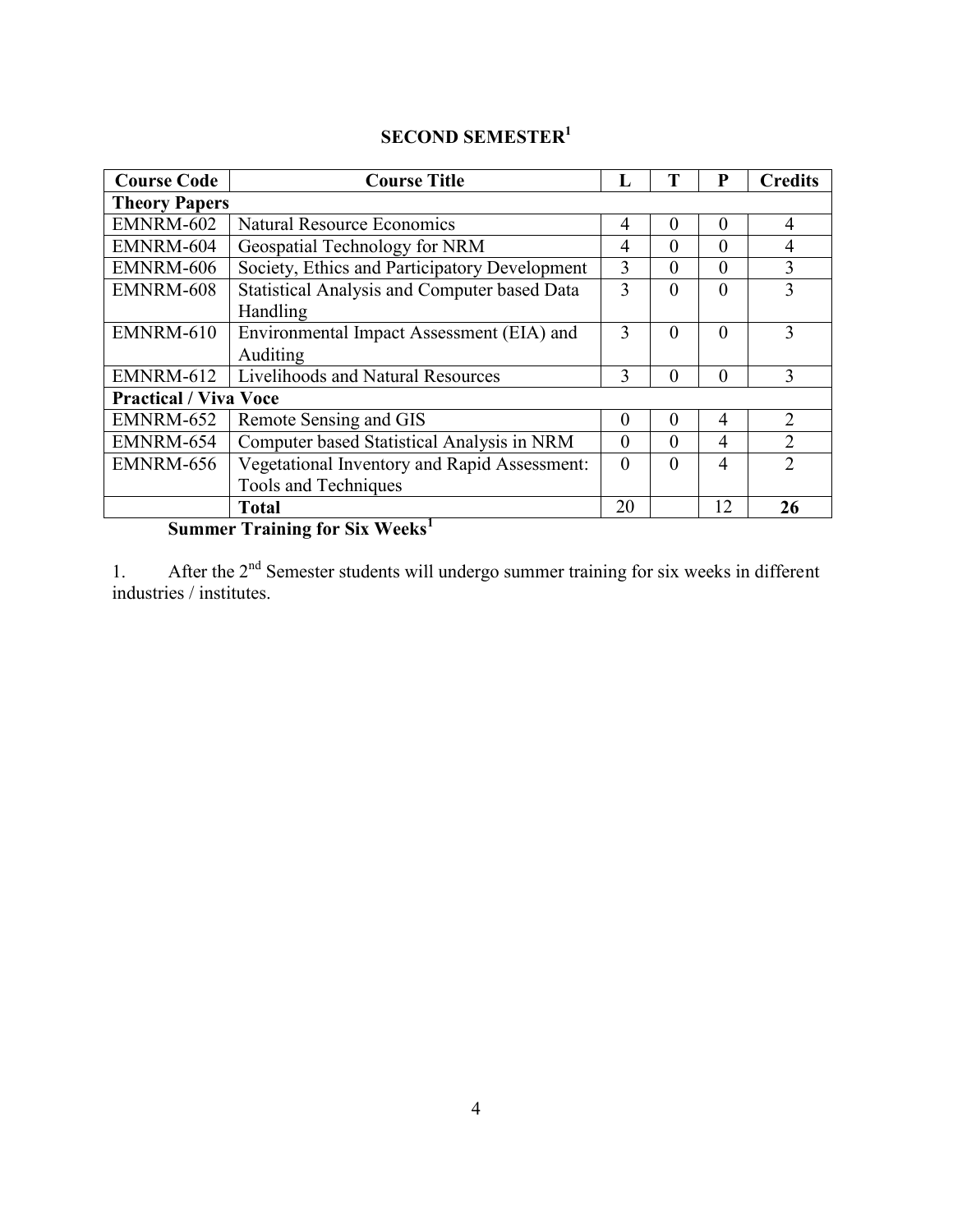| <b>THIRD SEMESTER</b> |  |
|-----------------------|--|
| re a                  |  |

| <b>Course Code</b>   | <b>Course Title</b>                             | L             | T        | P              | <b>Credits</b> |
|----------------------|-------------------------------------------------|---------------|----------|----------------|----------------|
| <b>Theory Papers</b> |                                                 |               |          |                |                |
| EMNRM-701            | Financial Analysis, Project Management and      | 3<br>$\theta$ |          |                |                |
|                      | Planning                                        |               |          |                |                |
| EMNRM-703            | Climate Change and Carbon Trading               | 3             | $\theta$ | $\theta$       | 3              |
| EMNRM-705            | Agro-ecosystems and Agro-forestry               | 3             | $\theta$ | $\theta$       | $\overline{3}$ |
| EMNRM-707            | Wildlife Conservation and Management            | 3             | $\theta$ | $\theta$       | 3              |
| EMNRM-709            | 3                                               | $\theta$      | $\theta$ | $\overline{3}$ |                |
|                      | Communication                                   |               |          |                |                |
| EMNRM-711            | Summer Training Report and Seminar <sup>2</sup> | $\theta$      | $\theta$ | $\theta$       | 3              |
| <i>*Electives</i>    |                                                 |               |          |                |                |
| EMNRM-751            | Urban Forestry, Biodiversity and Landscape      | 3             |          | $\theta$       | $\overline{4}$ |
| EMNRM-753            | <b>Wetland Management</b>                       | 3             |          | $\theta$       | 4              |
| EMNRM-755            | Advanced Remote Sensing and GIS                 | 3             |          | $\theta$       | $\overline{4}$ |
| EMNRM-757            | <b>Environmental Modelling</b>                  | 3             |          | $\theta$       | $\overline{4}$ |
| EMNRM-759            | Ecotourism and Other Environmental Services     | 3             |          | $\theta$       | $\overline{4}$ |
| EMNRM-761            | 3<br>Bio-resources                              |               |          | $\theta$       | $\overline{4}$ |
| EMNRM-763            | <b>Watershed Management</b>                     | 3             |          | $\theta$       | $\overline{4}$ |
|                      | <b>Total</b>                                    | 21            | 2        | $\theta$       | 26             |

*\*The student is required to opt for only two electives, out of above which are compulsory.*

<sup>2</sup>The summer training reports will be evaluated in two parts. The organizations under whose guidance the summer training project has been completed, shall award marks out of 50. The remaining 50 marks will be awarded by an Internal Board of Examiners as per the rule of the University.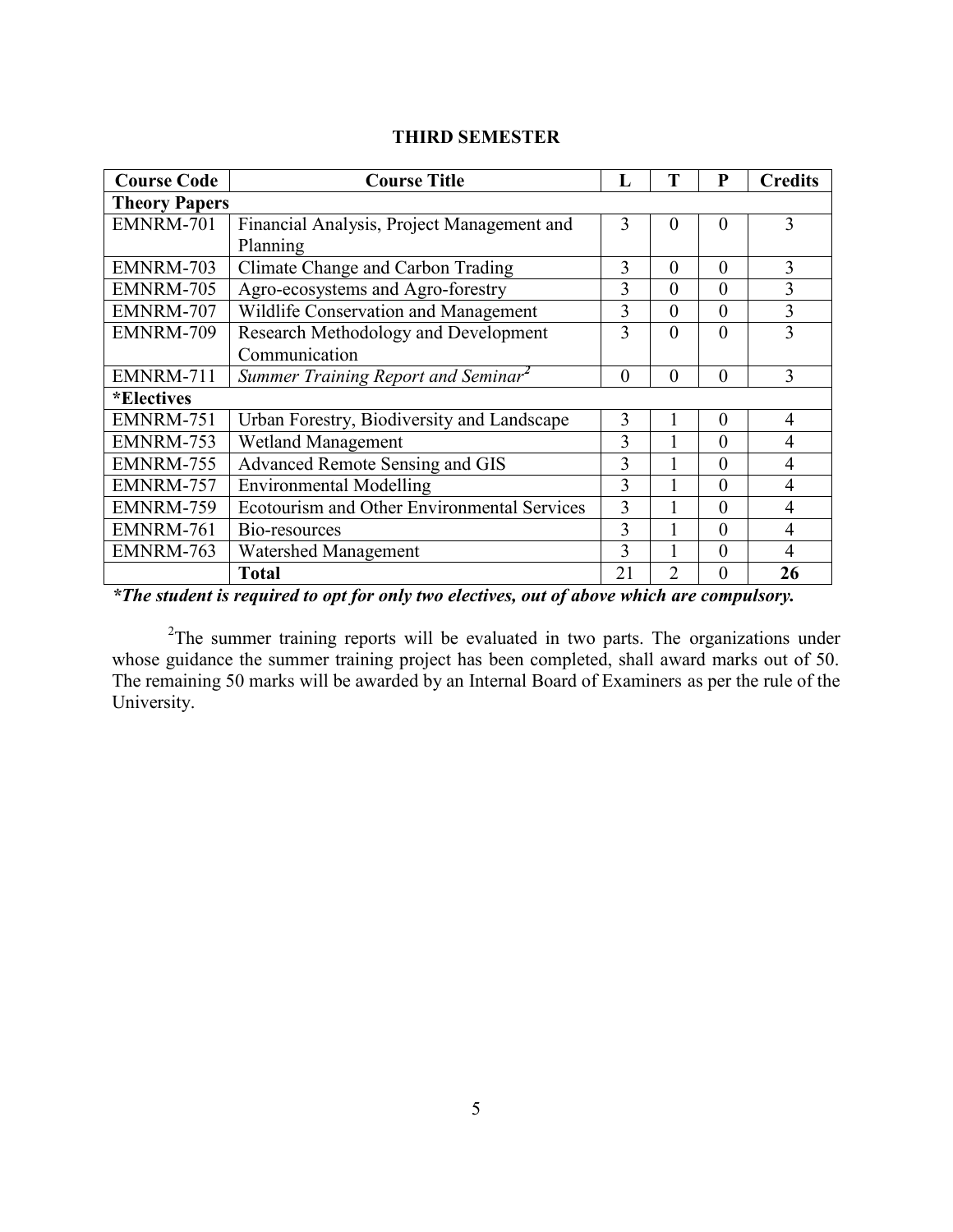## **FOURTH SEMESTER**

| <b>Course Code</b>   | <b>Course Title</b>                      |  | <b>Credits</b> |
|----------------------|------------------------------------------|--|----------------|
| <b>Theory Papers</b> |                                          |  |                |
| EMNRM-702            | Seminar and Progress Report <sup>3</sup> |  |                |
| EMNRM-704            | Dissertation <sup>4</sup>                |  | 22             |
|                      | <b>Total</b>                             |  | 26             |

**3** Evaluation will be based on the report and a presentation in the presence of at least three faculty members of the School duly approved by the Vice-Chancellor.

**4** The student will submit a synopsis in a specified format at the beginning of the semester, to be evaluated for approval by the departmental committee. The student will have to present the progress of the work through seminars and progress reports. Evaluation of the dissertation will be based on thesis and viva/voce by the Board of Examiners comprising of the External Expert and the Internal Supervisor. The names of the External Examiners shall be approved by the Vice-Chancellor by the recommendations of the Dean.

#### **Total No. of Credits offered in all four semesters<sup>5</sup> - 105**

**5** The student will require to earn 100 credits for the award of the degree. The student will not have the option to drop any course covered in the scheme of the examination he/she will be required to register all the courses listed in the scheme of the examination of the programme.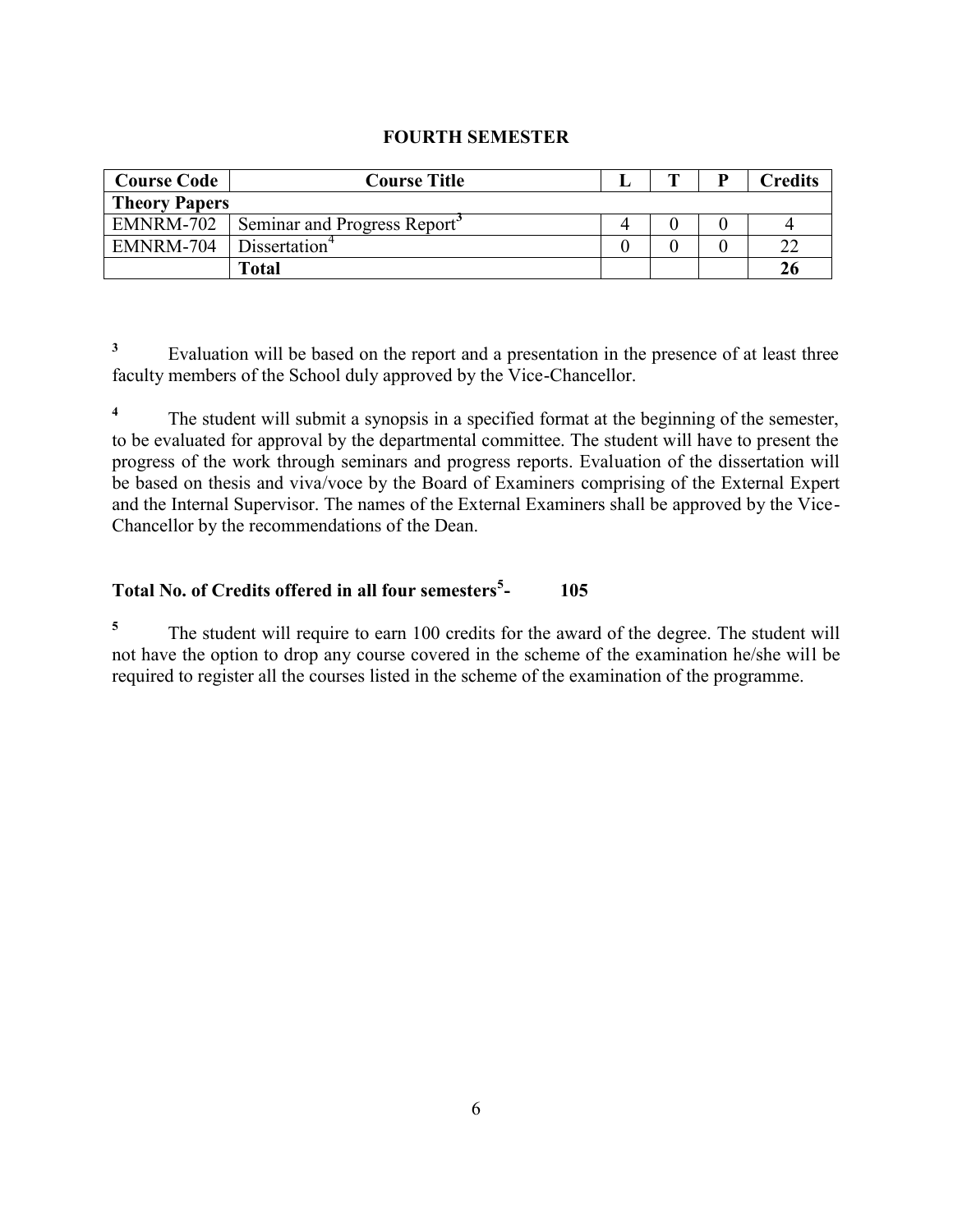## **FIRST SEMESTER**

Course Code: EMNRM-601 L:4 T:0 C:4

## Course Title: **FUNDAMENTALS OF NATURAL RESOURCES**

## **UNIT-I**

**Introduction to Natural Resource Bases:** Concept of resource, classification of natural resources. Factors influencing resource availability, distribution and uses. Interrelationships among different types of natural resources. Concern on Productivity issues. Ecological, social and economic dimension of resource management.

#### **UNIT-II**

**Forest resources:** forest vegetation, status and distribution, major forest types and their characteristics. Use and over-exploitation, deforestation, case studies. Timber extraction, mining, dams and their effects on forest and tribal people, forest management. Developing and developed world strategies for forestry.

**Land resources:** Land as a resource. Dry land, land use classification, land degradation, man induced landslides, soil erosion and desertification. Landscape impact analysis, wetland ecology & management.

**Water resources:** Use and over-utilization of surface and ground water, floods, drought, conflicts over water, dams-benefits and problems. Water ecology and management.

**Energy resources:** Growing energy needs, renewable and non-renewable energy sources, use of alternate energy sources. Case studies

**Food resources:** World food problems, changes caused by agriculture and over-grazing, effects of modern agriculture, fertilizer-pesticide problems, water logging, salinity, case-studies.

Fish and other marine resources: Production, status, dependence on fish resource, unsustainable harvesting, issues and challenges for resource supply, new prospects.

#### **UNIT-III**

**Mineral resources:** Use and exploitation, environmental effects of extracting and using mineral resources, case studies.

**Resource Management Paradigms:** Resource management the evolution and history of resource management paradigms.

Resource conflicts: Resource extraction, access and control system.

**Approaches in Resource Management:** Ecological approach; economic approach; ethnological approach; implications of the approaches; integrated resource management strategies.

Poverty and implications in Resource Management in developing countries – Poverty in developing countries, causes and link with resources scarcity and poverty.

## **UNIT-IV**

**Management of Common International Resources:** Ocean, climate, International fisheries and management commissions; Antarctica: the evolution of an international resource management regime.

#### **Case Studies:**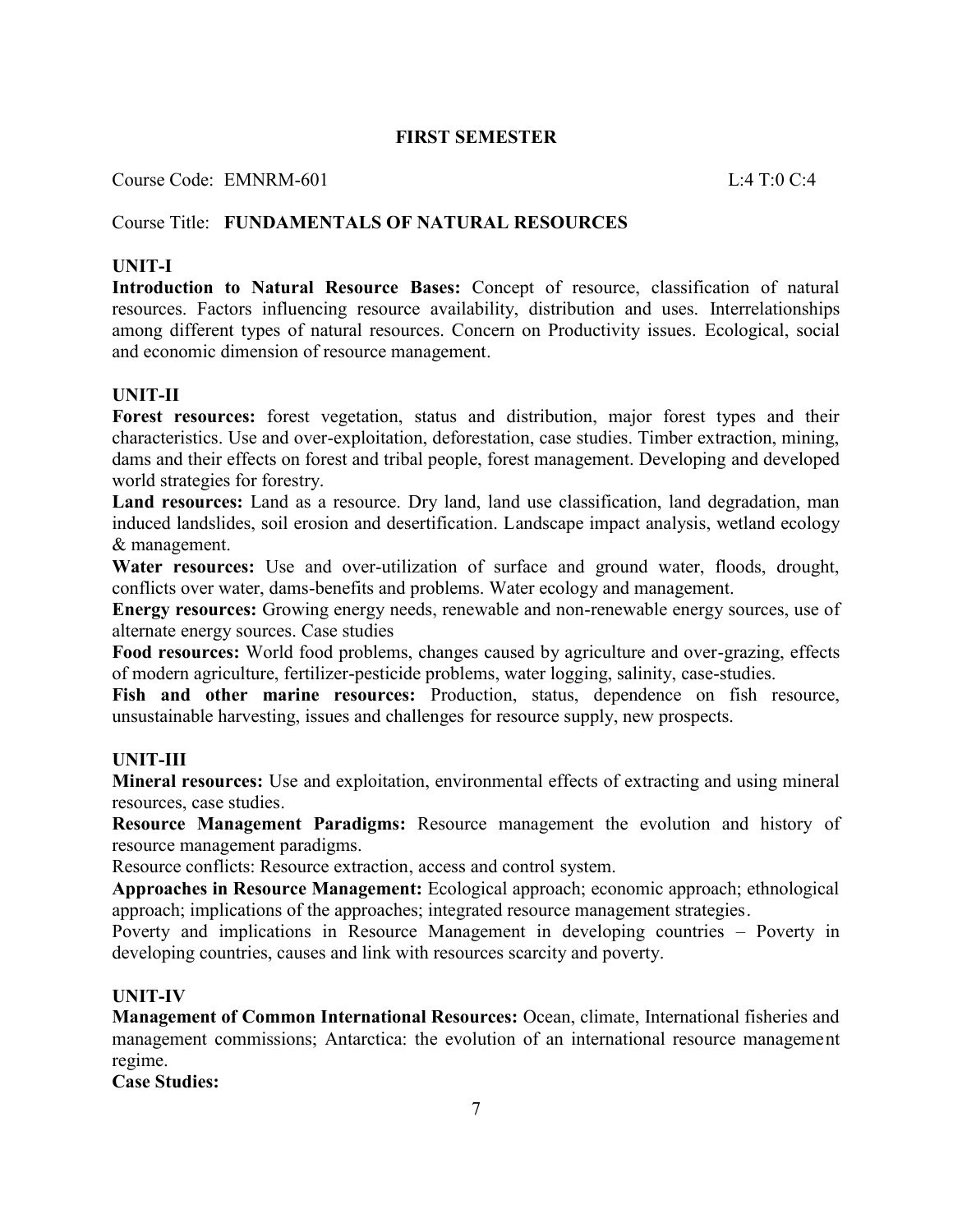- 1. Resource management in mountain ecosystem
- 2. Dry-land ecosystem
- 3. The management of marine and coastal resources
- 4. Case study of shifting cultivation
- 5. Mangrove ecosystem and their management

## **Recommended Books:**

## **Text Book:**

- **1. Francois Ramade 1984.** Ecology of Natural Resources. John Wiley & Sons Ltd.
- **2. Odum, E.P. 1971.** Fundamentals of Ecology. W.B. Saunders Co. USA, 574p

- 1. **Coastal Ecology & Management, Mann, K.H. 2000**. Ecology of Coastal Waters with Implications for Management  $(2^{nd}$  Edition).Chap. 2-5, pp.18-78 & Chap. 16, pp.280-303.
- 2. **Global Change and Natural Resource Management, Vitousek, P.M. 1994**. Beyond global warming: Ecology and global change. Ecology 75, 1861-1876.
- 3. **Agarwal, K.C., 2001**. Environmental Biology, Nidhi Publication Ltd. Bikaner.
- 4 **Cunningham, W.P. Cooper, T.H. Gorhani, E & Hepworth, M.T. 2001,** Environmental Encyclopedia, Jaico Publishing House.
- 5. **Heywood, V.H. & Watson, R.T. 1995**. Global Biodiversity Assessment.Cambridge Univ. Press.
- 6. **Miller T.G.** Jr. Environmental Science, Wadsworth Publishing Co. (TB)
- 7. **Townsend C., Harper J, and Michael Begon**. Essentials of Ecology, Blackwell Science.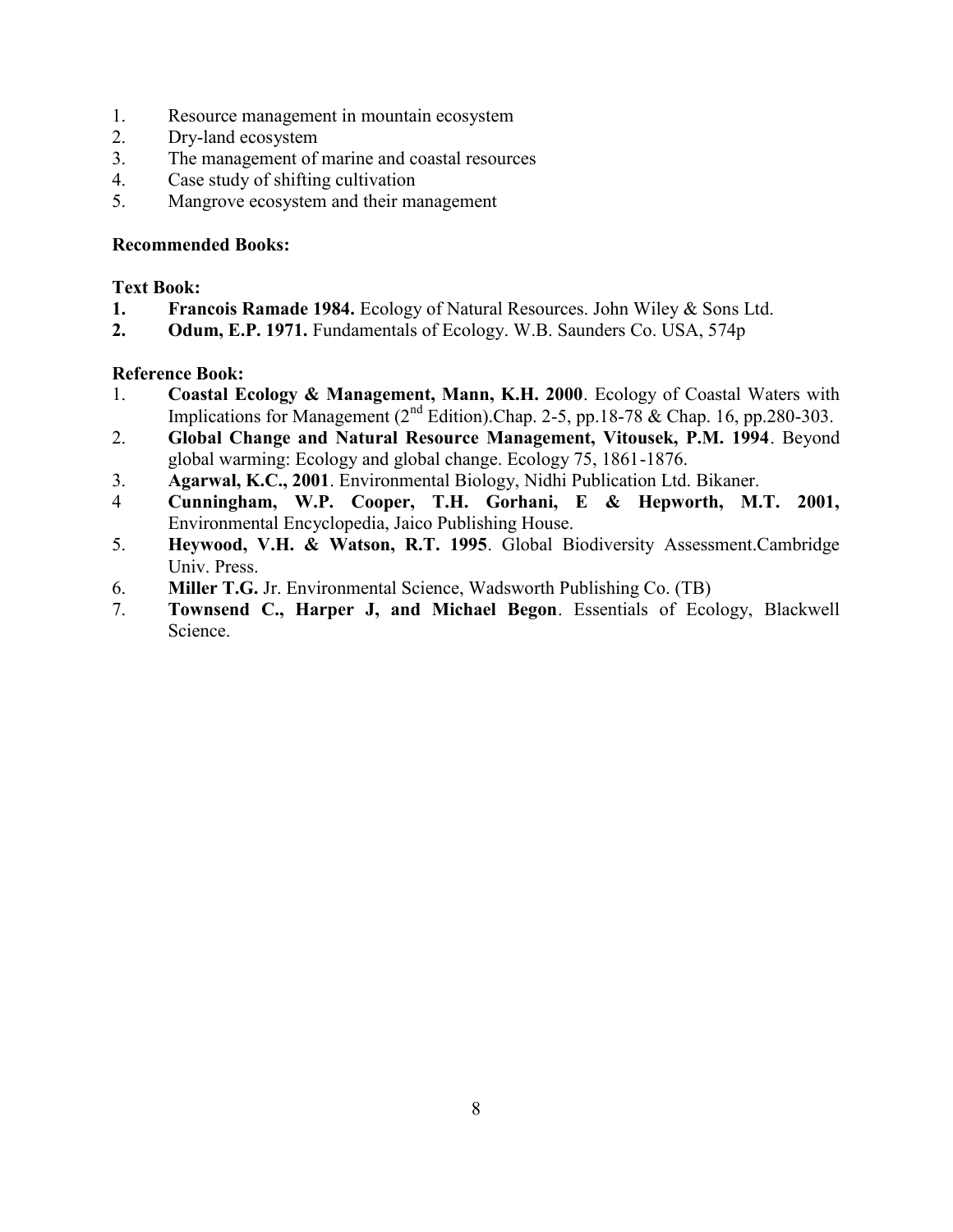## **FIRST SEMESTER**

Course Code: EMNRM-603 L: 4 T:0 C:4

## Course Title: **ECOLOGY, ECOSYSTEMS TOWARDS SUSTAINABILITY**

#### **UNIT-I**

**Introduction:** Definitions, history and relevance, levels of ecology, types of ecosystem, abiotic and biotic environments, biotic – abiotic interactions, UNESCO scheme of soil classification. **Population ecology:** Population attributes, population changes, survivorship curves, growth models, demographic models, dispersion

**Community ecology:** Community structure, two-species interactions, food webs, succession

#### **UNIT-II**

**Ecosystems ecology:** Climate and weather, energy flows, productivity, nutrient cycling, hydrological cycling, cycling index, biogeochemical cycles (C, N, P, S).

**Ecosystem conservation:** Ecosystem degradation, ecosystems rehabilitation, watershed management, population abatement in lentic and lotic environments, forest types in India, forest management, wildlife management, protected area categories: national parks, sanctuaries, Community and biosphere reserves.

#### **UNIT-III**

**Global ecology/ Threats to Ecosystems:** Greenhouse effect and climate change, ozone depletion, ecosystems responses to long-term climate patterns

**Sustainability:** Sustainability theory, the underlying ecological imperative, carrying capacity, sustainability and society (social justice, development, economy), Sustainable Forest, Management, Agenda-21 and UNEP programmes towards sustainable development.

#### **UNIT-IV**

**Ecosystem based Case-studies**: Ecosystem based case studies on mountain and coastal ecosystem.

**Ecosystem Services:** Scope, application, model and examples from India and outside.

#### **Recommended Books:**

#### **Text Book:**

- 1. **Primack, Richard B. 2010.** Essentials of Conservation Biology, 5<sup>th</sup> edition. Sinauer.
- 2. **Odum, Eugene P., and Gary W. Barrett. 2007.** Fundamentals of Ecology,  $5<sup>th</sup>$  edition. Thomson Brooks / Cole.

- 1. **Gotelli, Nicholas J. 2008.** A Primer of Ecology, 4<sup>th</sup> edition. Sinauer.
- 2. **Stiling, Peter. 2001.** Ecology: Theories and Applicatios, 4<sup>th</sup> edition. Prentice Hall.
- 3. **Rogers, Peter P., Kazi F. Jalal, and John A. Boyd. 2007.** An Introduction to Sustainable Development. Earthscan.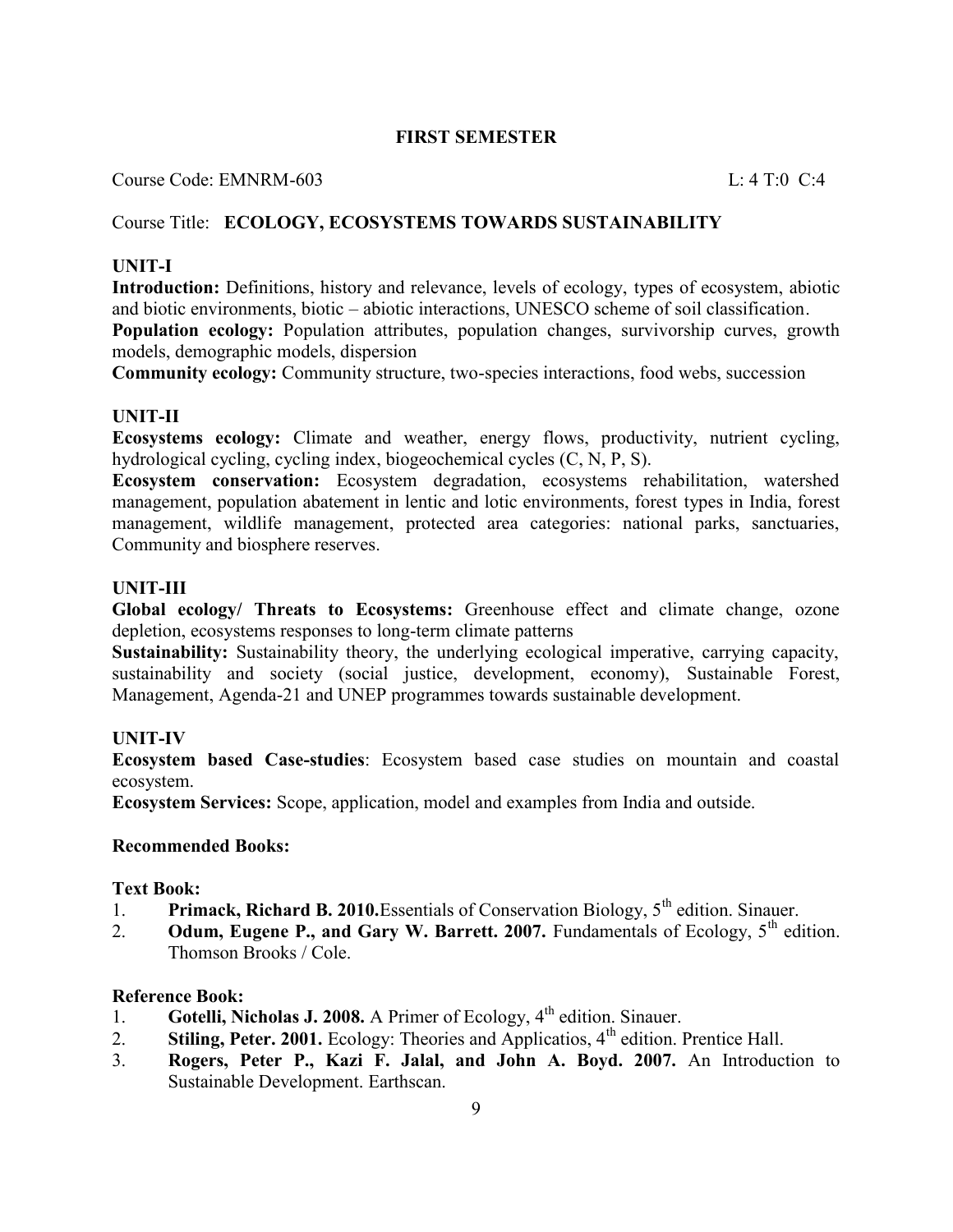4. **Edwards, Andres R. 2005.** The Sustainability Revolution: Portrait of a Paradigm Shift. New Society.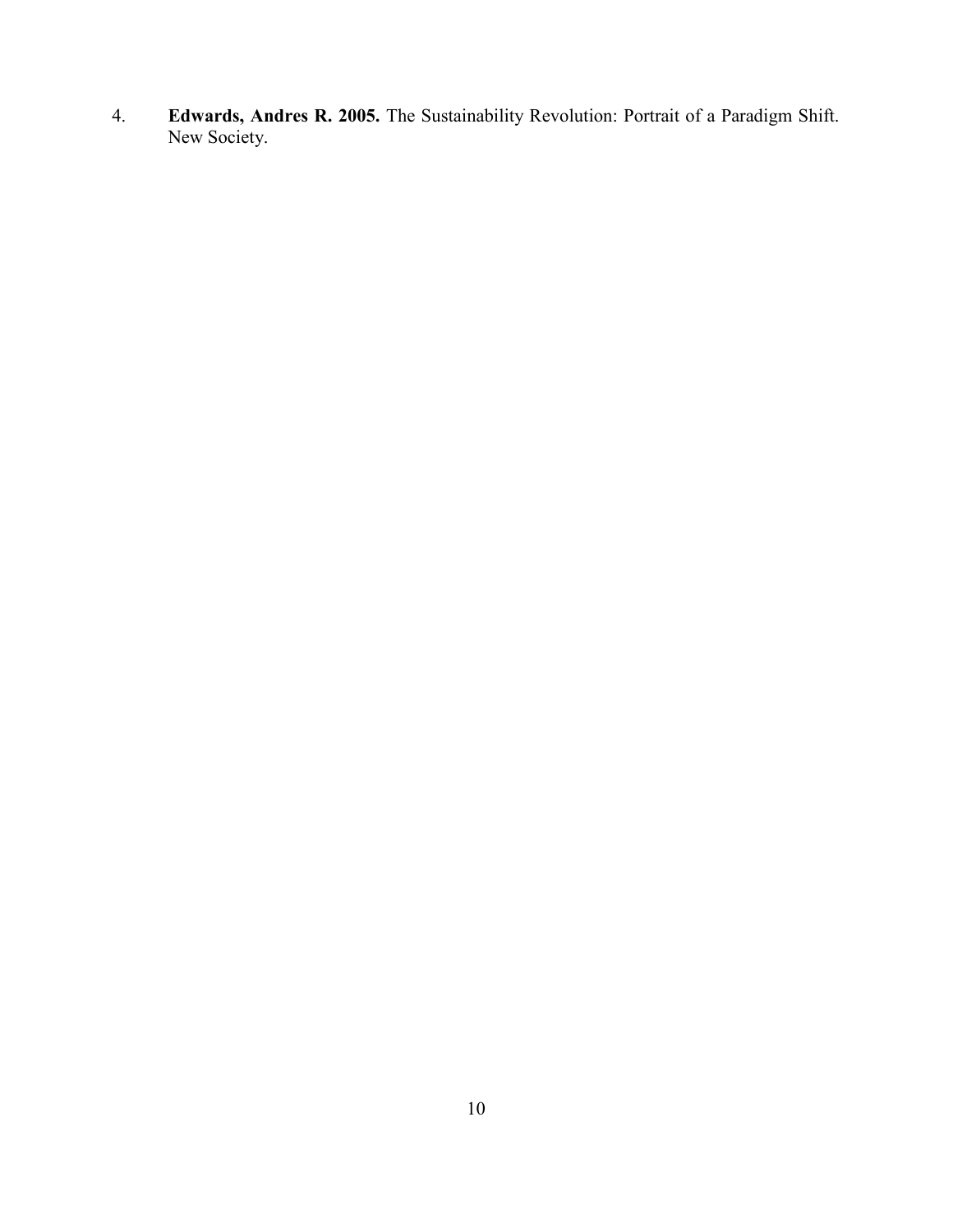#### **FIRST SEMESTER**

#### Course Code: EMNRM-605 L: 4 T: 0 C: 4

#### Course Title: **EARTH AND WATER RESOURCES**

#### **UNIT-I**

**Earth Resources:** Atmosphere, lithosphere, hydrosphere Interior of Earth, geological work of wind and water, underground water, igneous, sedimentary and metamorphic rocks, mineral types, mineral resources of India, erosion and weathering, soil formation, soil profiles, types of erosion, estimation of soil loss, landuse and landuse planning, earth resource mapping and the use of remote sensing and GIS

#### **UNIT-II**

**Water Resources:** hydrology, the hydrological cycle and its components, drainage systems, classification of water resources, characteristics of water resources. Surface run-off, stream flow estimation, problems of water and ground water resource depletion, watershed types and Functions

#### **UNIT-III**

**Natural Hazards:** Flood types and causes, drainage basins, nature and frequency of floods, effects. Flood hydrographs., types and causes of landslides, coastal hazards including cyclones, tsunamis, the effects of tides and tidal effect prediction, earthquake seismology, causes, intensity and magnitude of earthquakes, geographic distribution of earthquakes zones, nature of destruction, causes and consequences of forest fires

#### **UNIT-IV**

**Applications for management:** Soil and water conservation measures, erosion control, case studies in water resource conservation and management, flood management and control, landslide control and mitigation measures, coastal zone management, watershed management and case studies, earthquake mitigation for buildings and dams, forest fire mitigation and management, RS and GIS techniques in forest fire mapping, management hazards such as controlled burns escaping,

#### **Recommended Books:**

#### **Text Book:**

- 1. **Roy, A.B. 2010.**Fundamentals of Geology.Narosa.
- 2. **Singh, Rajvir. 2000.** Watershed Planning and Management. Yash.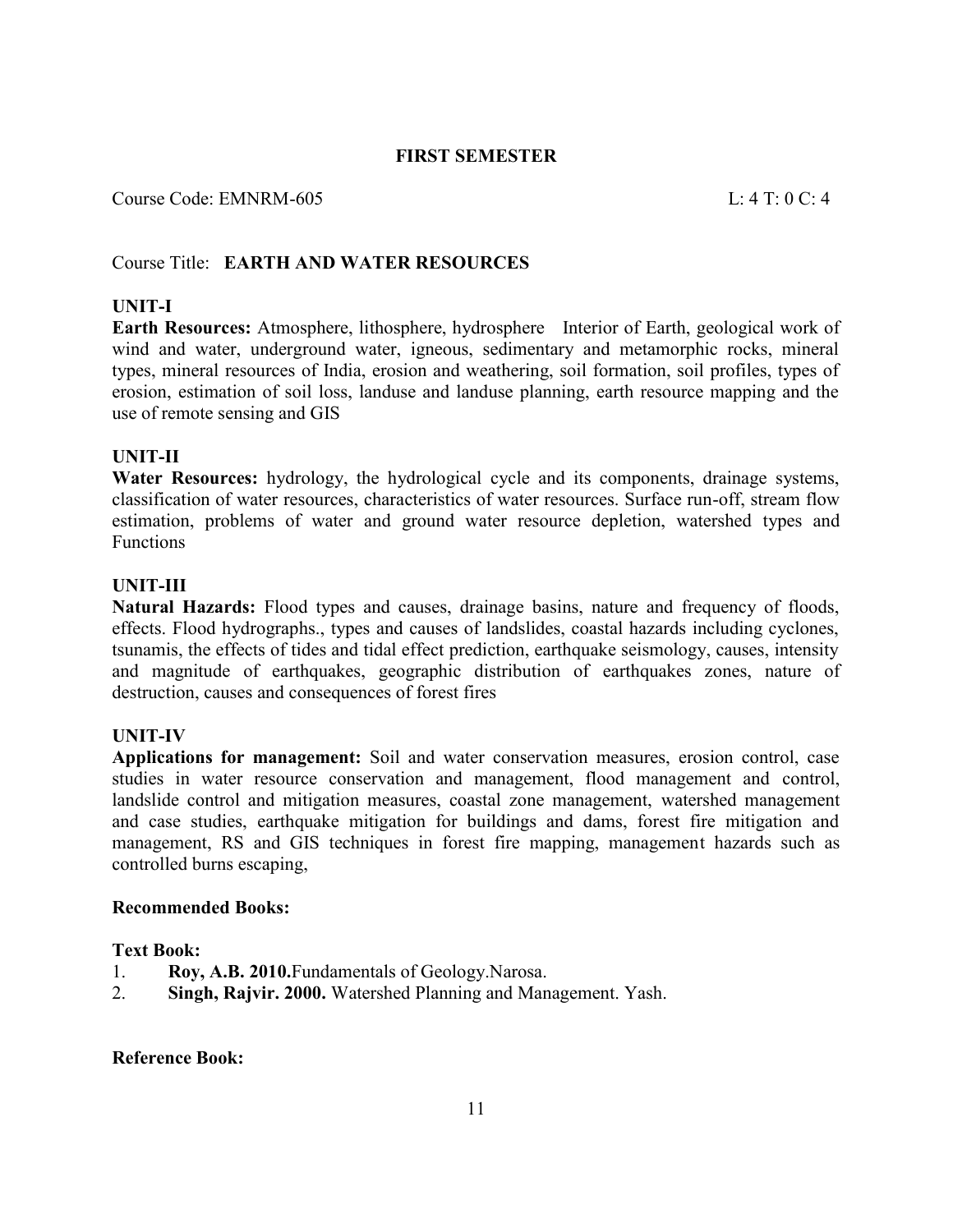- 1. **Wallace, John M., and Peter V. Hobbs. 1997.** Atmospheric Science : An Introductory Survey, Academic Press.
- 2. **Bocker, Egbort, and Rienk Van Grondille, 1999.**Environmental Physics.John Wiley & Sons.
- 3. **Murthy, V.V.N. 2009**. Land and Water Management, 5<sup>th</sup> edition.Kalyani Publishers.
- 4. **Heathcote, I.W. 1988.** Integrated Watershed Management: Principles and Practice.John Wiley.
- 5. **Raganuth, H.M. 2007.** Hydrology: Principles, Analysis and Design, 3rd edition. New Age International.
- 6. **Dennen, William H., and Bruce R. Moore. ?**Geology and Engineering.Wm C Brown Publisher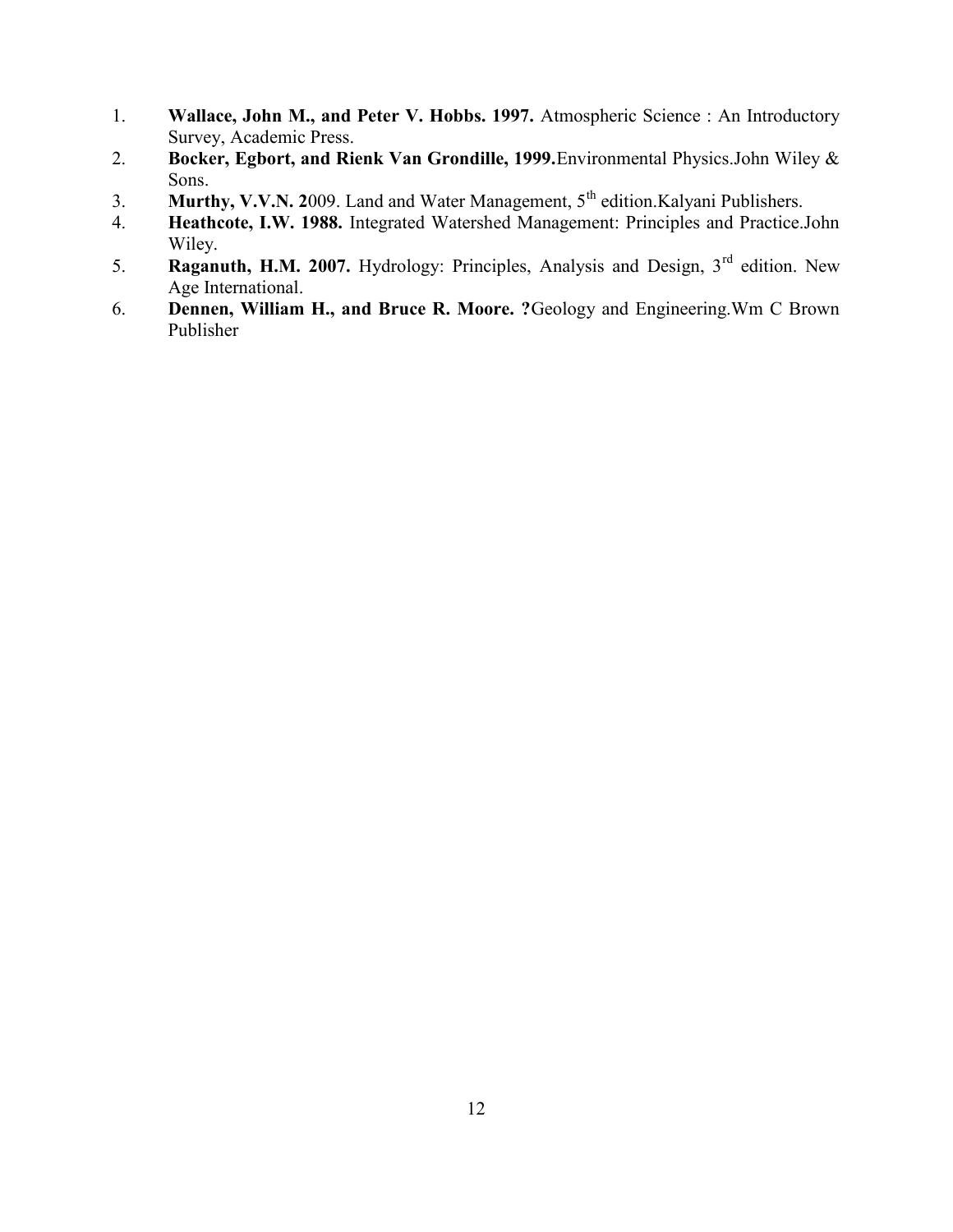## **FIRST SEMESTER**

Course Code: EMNRM-607 L: 4 T:0 C: 4

## Course Title: **BIODIVERSITY AND BIOSYSTEMATICS**

## **UNIT-I**

**Introduction to biodiversity**: Definition, components, scope, and constraints of biodiversity (genetic diversity, species diversity, ecosystem diversity – agro-biodiversity, urban – peri-urban biodiversity), forest biodiversity; biodiversity indices, threats to biodiversity.

## **UNIT-II**

**Plant and animal taxonomy and systematics:** Brief history and definition, the importance of taxonomy in Natural Resource Management, national and international organizations associated with taxonomic studies.

## **UNIT-III**

**Theory and practice of biological classification**: Definition and problems of the species concept, intraspecific categories, super species, population structure and taxonomic challenges, 13 phenetic, cladistic and evolutionary concepts involved in nomenclature, taxonomic hierarchy.

## **UNIT-IV**

**Reference collections:** Importance and all biological studies, collection methods, methods of specimen preservation and storage, identification and annotation histories, The International Rules of the Botanical and Zoological Nomenclature, the biosystematics and its future directions. **Biodiversity Conservation – Approaches**: Landscape approach to biodiversity conservation, Corridor approach, individual species approach, habitat conservation approaches, National Biodiversity Strategy and Action Plan.

## **Recommended Books:**

## **Text Book:**

- 1. **Krishnamurthy, K.V. 2003**. Textbook of Biodiversity. Science Publications.
- 2. **Primack, R.2006.** Essentials of Conservation Biology. Sinauer associates, Inc., USA

- 1. **Judd, W.S., C.S. Campbell, E.A. Kellogg, P.A. Stevens and M.C. Donoghue. 2008**. Plant Systematics: A Phylogenetic Approach, 3<sup>rd</sup> edition. Sinauer.
- 2. **Simpson, G.G. 1962**. Principles of Animal Taxonomy. Oxford.
- 3. **Mayr, E and P.D. Ashlock. 1991.** Principles of Systematic Zoology. MacGraw-Hill.
- 4. **Narendran, T.C. 2006**.An Introduction to Taxonomy.Zoological Survey of India, Kolkata.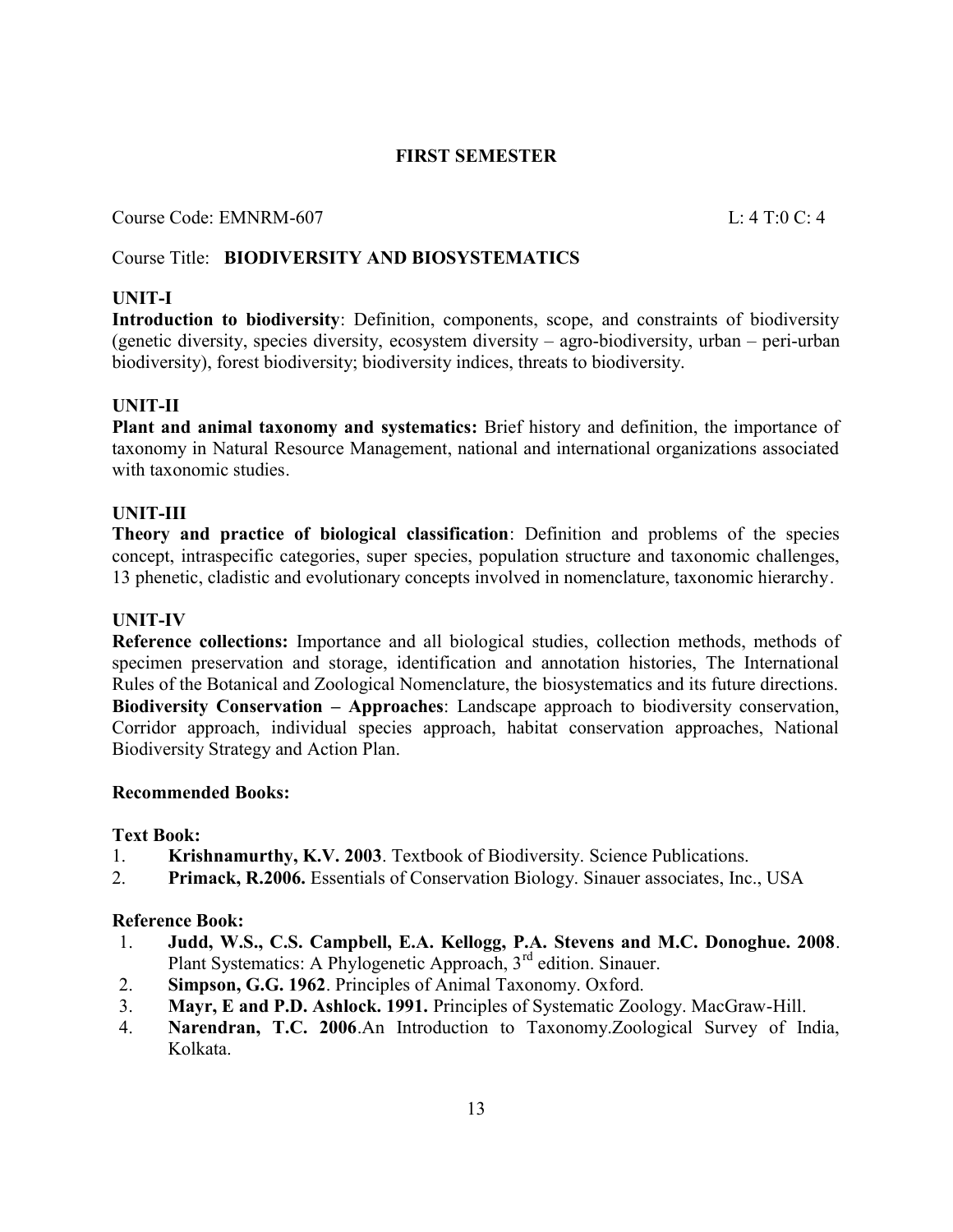5. **Kapoor, V.C. 1998.** Theory and Practice of Animal Taxonomy.Oxford and IBH Publishing.

#### **FIRST SEMESTER**

Course Code: EMNRM-609 L: 4 T:0 C:4

## Course Title: **ENVIRONMENT, ENERGY AND TECHNOLOGY**

## **UNIT-I**

**Introduction to energy:** Definition and units of energy, power, forms of energy, second law of thermodynamics, solar spectrum, solar radiation, extraterrestrial radiation, effect of atmosphere, estimation of solar radiation on horizontal and tilted surface analysis of Indian solar radiation data and applications

**Energy consumption**: Exponential increase in energy consumption, energy resources including coal, oil, natural gas, nuclear power, wind, and hydroelectricity, impact of energy consumption on global economy, future energy options and challenges

## **UNIT-II**

**Environmental impacts**: Fossil fuel impacts and patterns of consumption, renewable electricity and key elements, global climate change, CO2 and renewable energy, social considerations, standalone systems and grid integration

**Indian energy**: Commercial and non-commercial forms of energy, energy consumption patterns as a function of time, energy resources available in India, urban and rural energy consumption, nuclear energy promise and problems, wind and other emerging new technologies, energy as a factor limiting growth, importance of renewable energy sources

#### **UNIT-III**

**Environmental pollution**: Primary and secondary pollution, air, thermal and water pollution, depletion of the ozone layer, global warming, controlling thermal power pollution, controlling pollution due to nuclear power generation, radioactive waste and its disposal, hydroelectric power stations effect on the environment

**Environmental impacts**: Fossil fuel, renewable electricity and key elements, hydropower and its constraints, wind energy: technology and economics, solar power, photovoltaic technology, biomass, tidal power, OTEC

#### **UNIT-IV**

**Rural energy/Biomass to energy**: Wood energy/ fuel wood use, Biochemical conversion, sources of energy generation, industrial waste, agro residues, anaerobic digestion and biogas production, thermo-chemical conversions, gasification and types of gassifires, briquetting, ethanol, bio-gas

**Bio-diesel**: History, production methods, trans-estesrification, fuel quality, standards and properties, raw materials and applications, bio-diesel potential in India, ecological impacts of bio-fuel cultivation.

#### **Recommended Books:**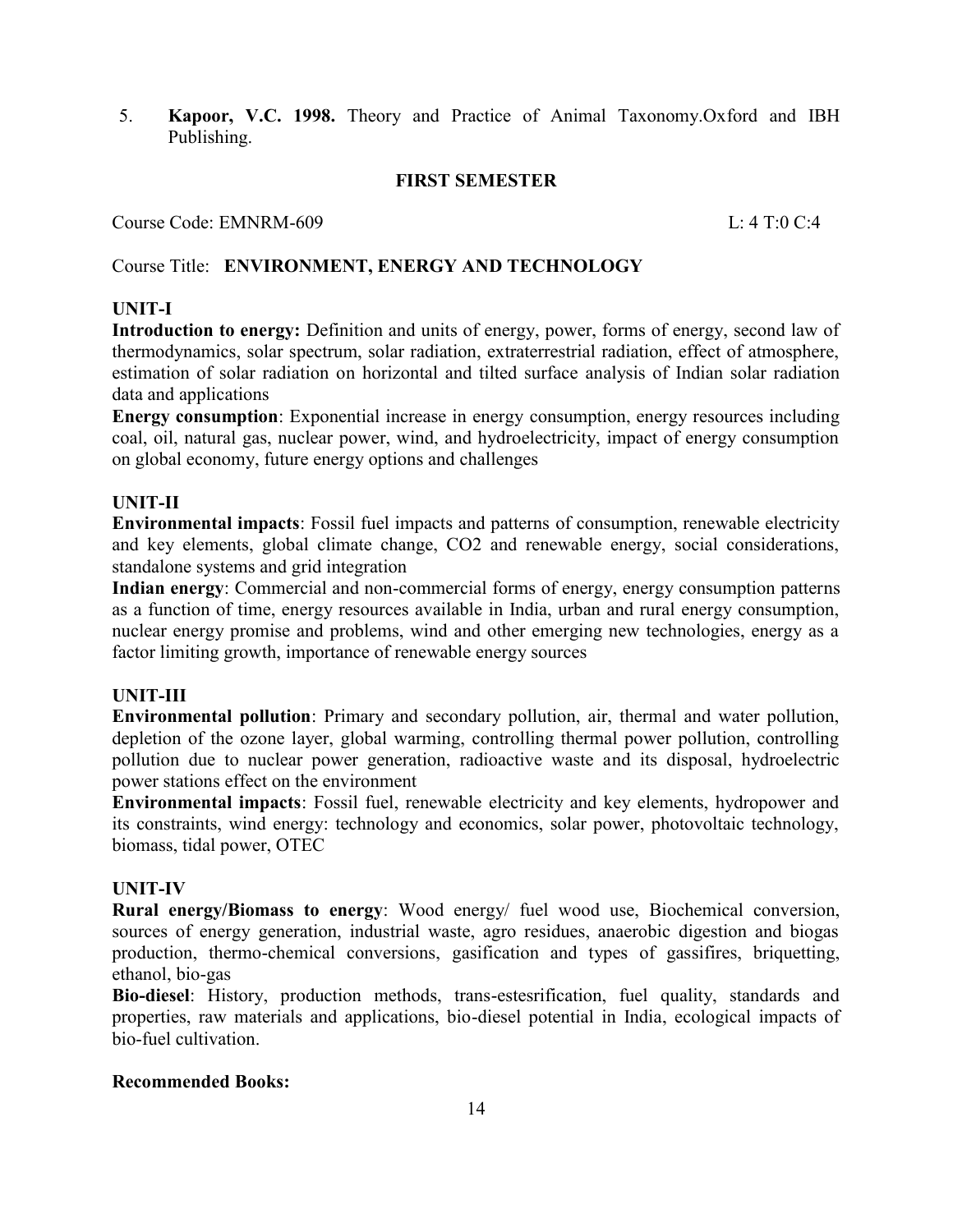## **Text Book:**

- 1. **Tiwari, G.N. and M. K. Ghosal. 2005.** Renewable Energy Resources: Basic Principles and Application, Narosa Publishing.
- 2. **Ginley, David S., and David Cahen**. 2011. Fundamentals of Materials for Energy and Environmental Sustainability. Cambridge.

- 1. **Master, Gilbert M. 2004.**Renewables and Efficient Electric Power Systems. John Wiley and Sons.
- 2. **Boyle, Godfrey. 2004.** Renewable Energy, 2<sup>nd</sup> Edition. Oxford University Press.
- 3. **Twidell, I. John and Tony Weir. 2007.** Renewable Energy Resources. Taylor and Francis Group.
- 4. **Tiwari, G.N. 2002.** Solar Energy. Narosa Publishing.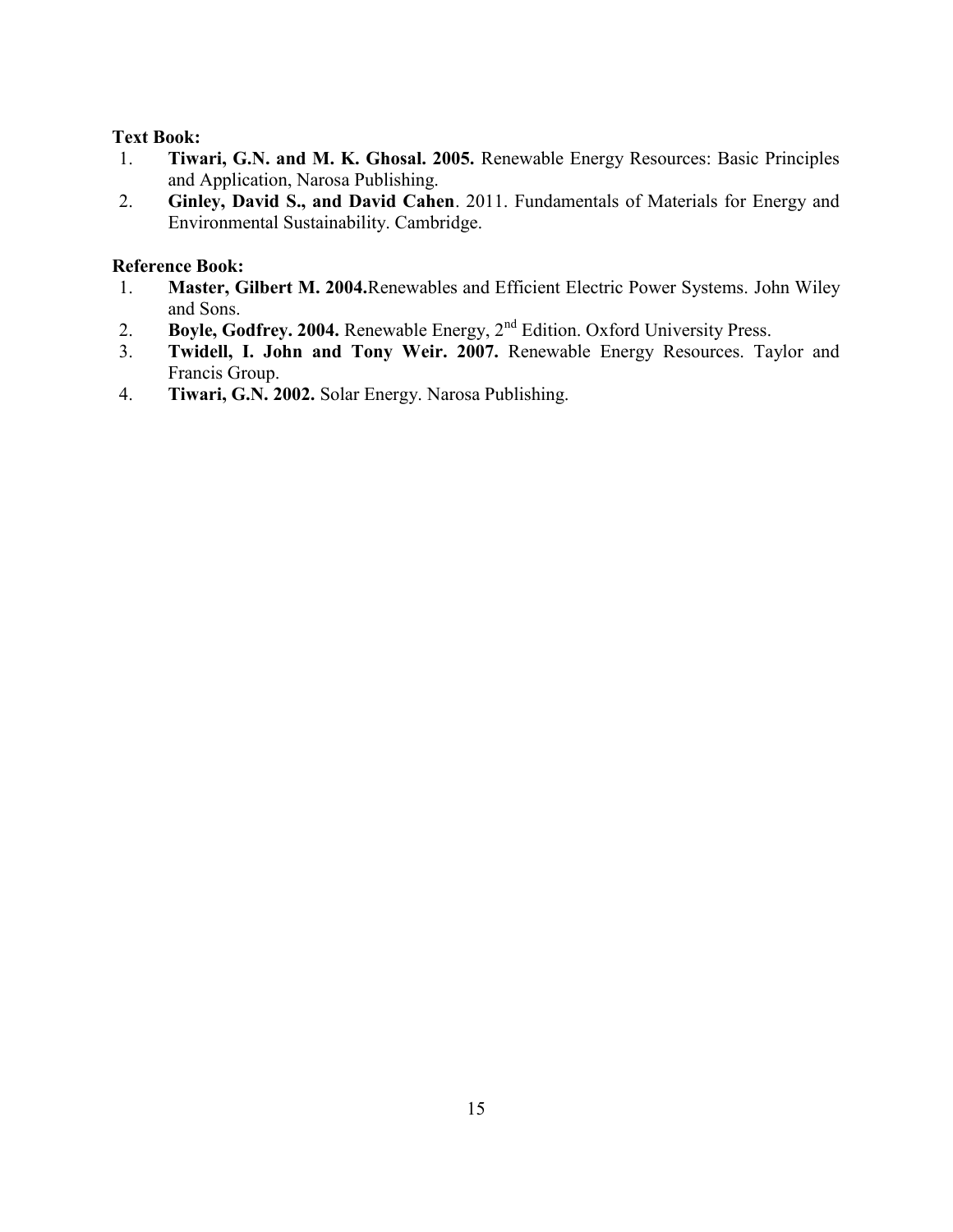#### **FIRST SEMESTER**

Course Code: EMNRM-611 L: 3 T:0 C:3

## Course Title: **NATURAL RESOURCES GOVERNANCE AND POLICY**

#### **UNIT-I**

**Introduction**: Legal and political environments in resource management. Global and local governance, challenges of good governance. Ostrom design principles and basic frameworks, organizational structure and stakeholders in NRM and livelihood. Natural Resource Governance in rapidly changing world.

**Local utilization and institutions**: Joint Forest Management Committees (JFMCs), watershed committees, irrigation committees, Forest Rights Act (FRA) committees, Biodiversity Management Committees (BMCs), etc.

#### **UNIT-II**

**Overview of legal policy instruments in Natural Resource Management:** National Forest Policy of 1988, National Environment Policy of 2004, National Conservation Policy, National Action Plan on Climate Change of 2008, Coastal Protection Act. Wildlife Protection Act of 1972, Forest Protection Act of 1980, Environment Protection Act of 1986, ICZM-Indian Coastal zone management, Water Act, 1981. Biological Diversity Act of 2002 and Rule 2004, Forest Rights Act of 2006. Green Tribunal Act, 2009. The precautionary principle and common responsibilities.

**Non-Timber Forest Products (NTFP) related policies and other acts**: (PESA 1996, FRA 2006), sustainable harvesting rules of MP, Nistar Rights in MP and Chhattisgarh, productspecific policies, taxation, Institutional/Organizational Arrangements. NTFP Deregulation, Policy of Odisha.

Conflicts in resource management: Resource management planning, protecting traditional knowledge, customary laws and practice related to traditional knowledge, implications for access benefit sharing

#### **UNIT-III**

**International and National efforts:** CITES and other international treatiesand conventions, roles of international organizations and NGOS with special reference to UN and specialized agencies, institutional regulatory bodies and authorities: direct intervention by the state, green business and green ethics, stakeholder analysis, understanding and managing governance issue, governance tactics and tools, CSR (Corporate Social Responsibility) as a tool for sustainable NRM based business.

Case studies about corporate social responsibility

- Corporate social responsibility (CSR)
- NRM based CSR action
- E-governance
- Climate change and corporate responses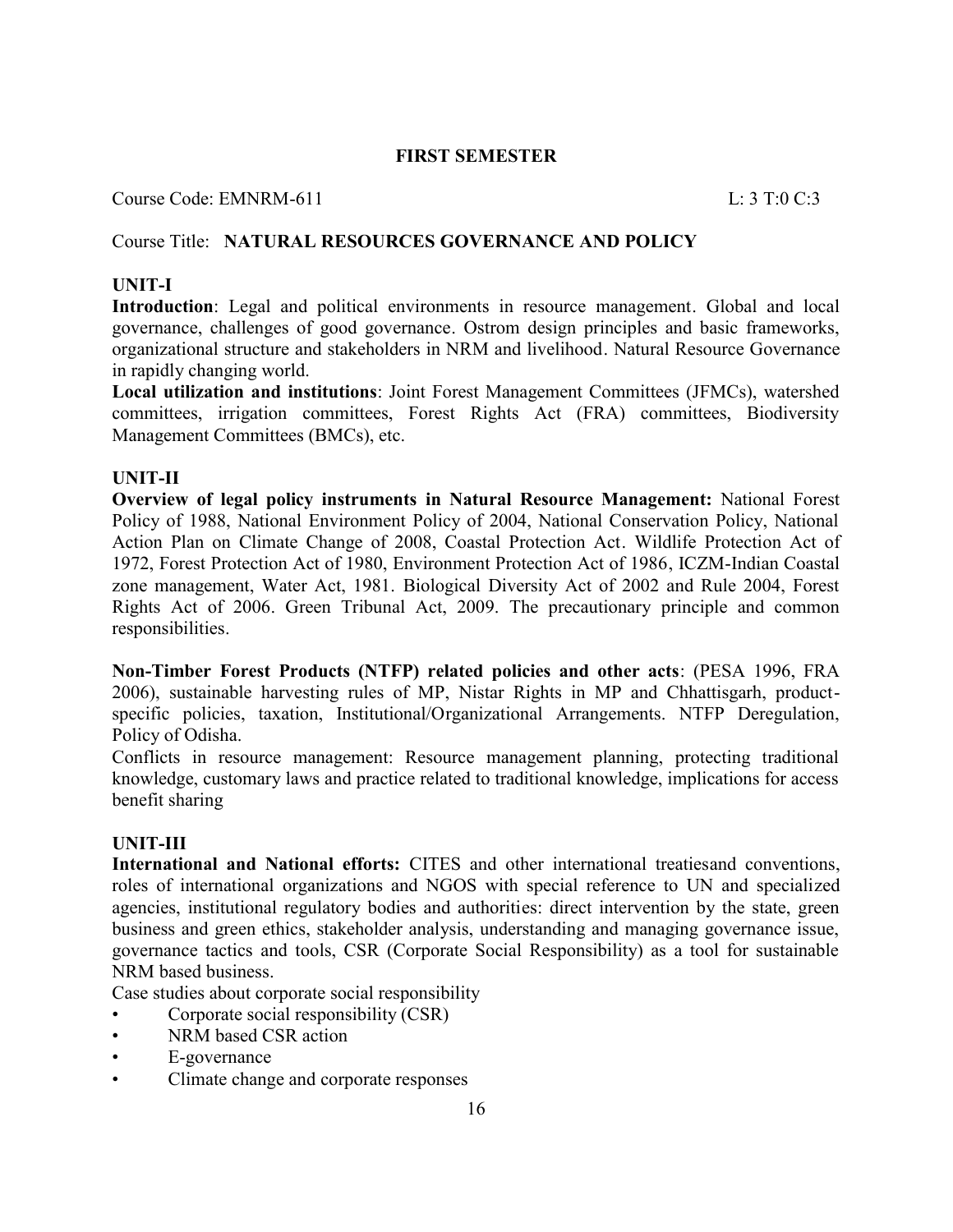## **Recommended Books:**

## **Text Book:**

- 1. **Knight, Richard L., editor, et al. 1995.** A New Century for Natural Resources Management. Island Press.
- 2. **Heal, Geoffrey. 2000.** Nature and the Marketplace: Capturing The Value Of Ecosystem Services. Island Press.

- 1. **Bhattacharya P., Kandya A.K. and Krishna Kumar 2008**. Joint Forest Management in India, Aavishkar Publisher, Jaipur.
- 2. **Daily, Gretchen, editor, et al. 1997.** Nature's Services: Societal Dependence On Natural Ecosystems. Island Press.
- 3. **Kareiva, Peter, et al. 2011.** Natural Capital: Theory and Practice of Mapping Ecosystem Services. Oxford.
- 4. **Kareiva, Peter, and Michelle Marview. 2010.** Conservation Science: Balancing the Needs of People and Nature. Roberts and Company.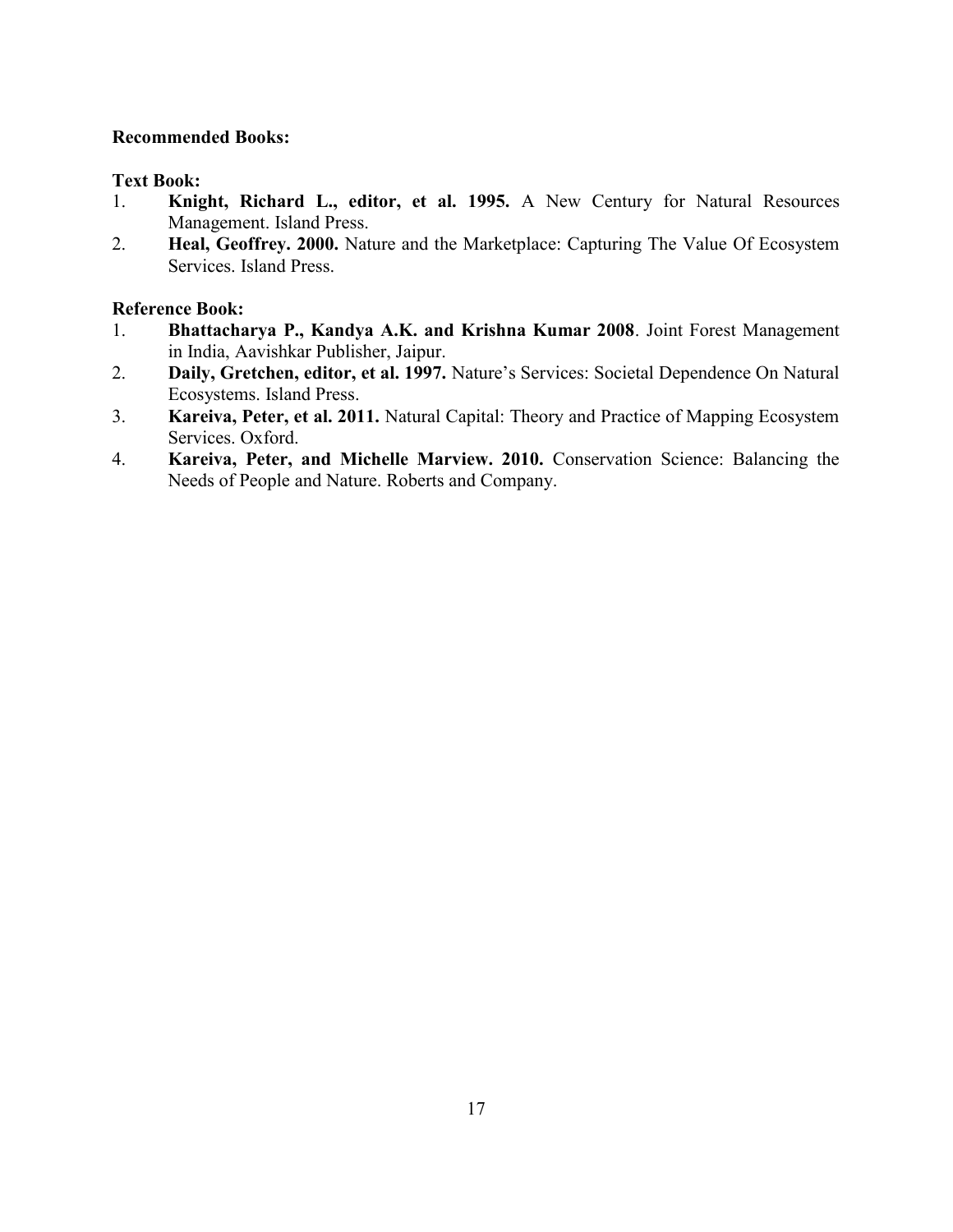#### **FIRST SEMESTER**

Course Code: EMNRM-651 Practical P :2 T:0 C:2

## Course Title: **ENVIRONMENTAL MONITORING ANALYSIS (SOIL, WATER, MINERAL, AIR AND FUEL)**

**Water Analysis:** Dissolved oxygen (DO), biochemical oxygen demand (BOD), chemical oxygen demand (COD), total dissolved solids (TDS), Ph, turbidity, hardness, heavy metals

**Soil Analyses:** Soil Ph, conductivity, moisture content, soil organic carbon content, dead wood and forest litter carbon estimation.

**Fuel technology**- proximate analysis of fuel (coal, wood samples), calorific values of solid and liquid fuel.

**Rocks and minerals-** identification of various types, forms their characteristics

**Atmosphere Analyses:** Sox, Nox, and suspended particulate matters, carbon dioxide content of a gas sample and climate change

**Results:** Students will understand how these parameters are calculated, what they mean, and how to interpret them

#### **Books Recommended:**

#### **Text Book:**

- 1. **Singh, D., P.K. Chhoker and R.N. Pandey.** Plant, Water Analysis: a Methods Manual. IARI.
- 2. **Helmer, Richard. 1998.** Water Pollution Control: A Guide to the Use of Water Quality Management Principles. Spon Press.

- 1. **Ritter, William F. 2000.** Agricultural Nonpoint Source Pollution: Watershed Management and Hydrology. CRC Press.
- 2. **Harmancioglu, Nilgan B. 2003.** Integrated Technology for Environmental Monitoring and Information Production (NATO Science Series IV: Earth and Environmental Sciences). Springer.
- 3. **Thompson, K. Clive. 2004.** Environmental Toxicity Testing. Blackwell.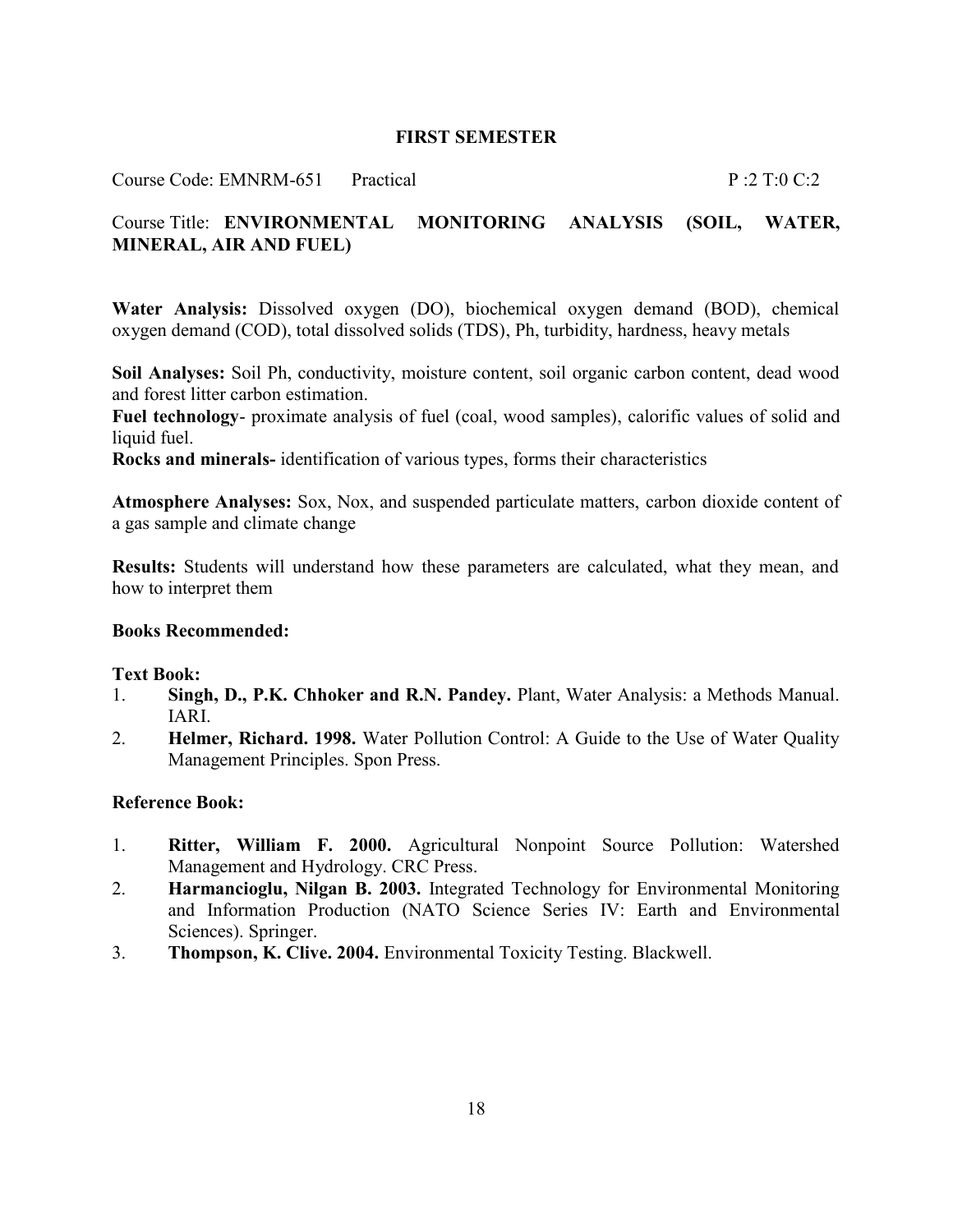## **FIRST SEMESTER**

Course Code: EMNRM-653 Practical P:2 T:0 C:2

## Course Title: **BIODIVERSITY ASSESSMENT AND TAXONOMY**

**Field techniques:** Biodiversity component are assessed, monitored and identified through numerous features, methods and scientific application.

- Techniques of preparation of Herbarium and museum specimens.
- Collection and preservation techniques of animal
- Description and Identification of selected plant families.
- Techniques of Biodiversity Monitoring- different life forms- insects, amphibian and reptiles
- Population indices
- Ethno-botanical approach of understanding biodiversity value
- Analyzing biodiversity component from Bio-fertilizers- vermin-compost, nitrogen fixers, micorrhiza
- Biodiversity indicators

#### **Book recommended:**

#### **Text Book:**

- 1. **Pullin, A.S. 2002.** Conservation Biology, Cambridge University Press, Cambridge.
- 2. **Kapoor, V.C. 1998.** Theory and Practice of Animal Taxonomy, Oxford and IBH Publishing.

- 1. **Simpson, G.G. 1961.** Principles of Animal Taxonomy, Oxford Book Company, Kolkata
- 2. **Lawrence, G.H.M. 1964.** Taxonomy of Vascular Plants. Oxford & IBH Publishing co. Calcultta.
- 3. **Mary, E and P.D. Asholock. 1991.** Principles of Systematic Zoology, MacGraw-Hill, inc., New Delhi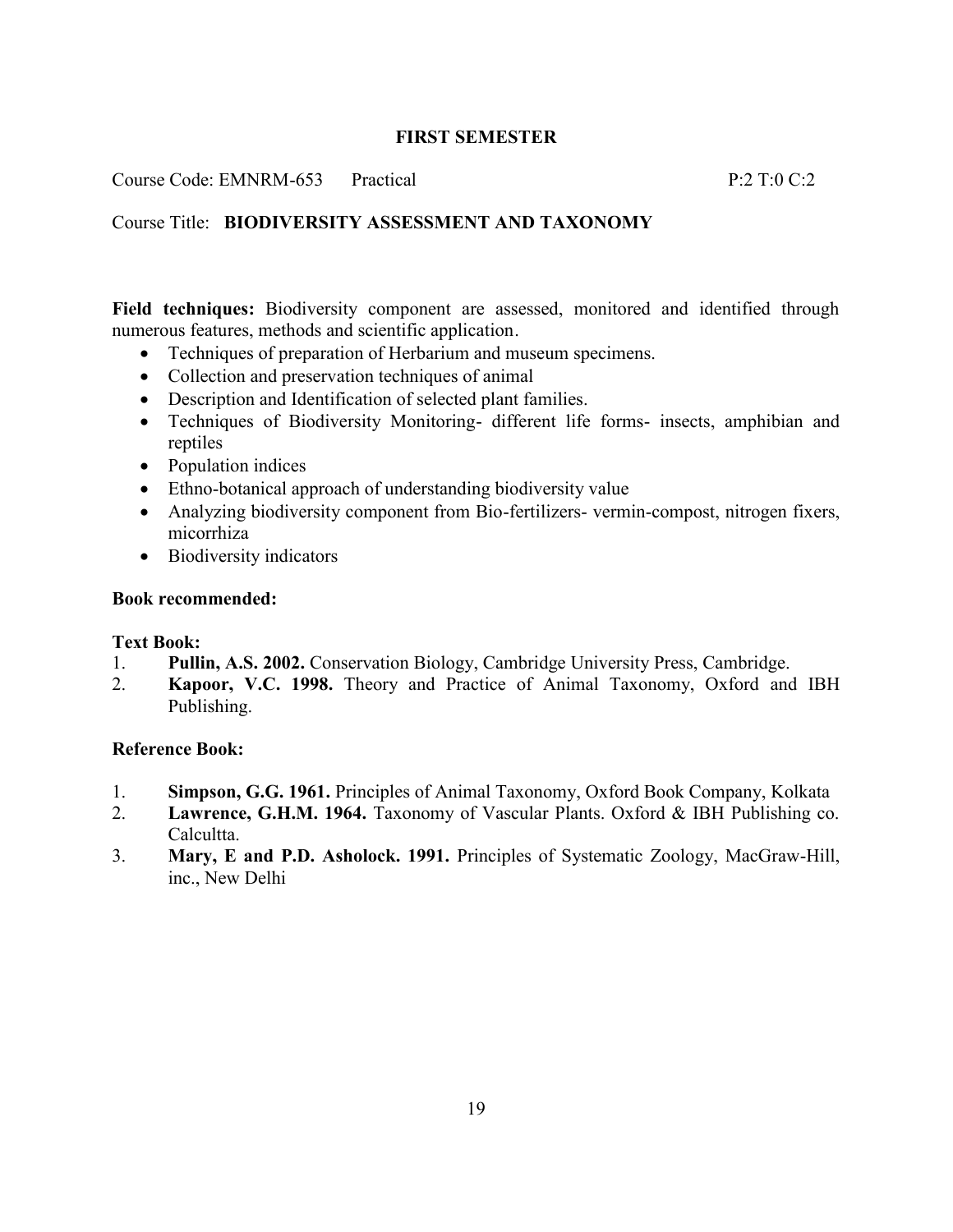Course Code: EMNRM-602 L: 4 T:0 C: 4

Course Title: Natural Resource Economics

## **UNIT-I**

**Natural resources:** Types and classification of natural resource, concept of Economic value, relevance of environmental economics, ecosystems services, direct and indirect economic benefit from – forest ecosystems, mountain ecosystems, mineral and water resources, ecotourism.

**Valuation and accounting:** Supply and demand, conservation and management, cost / benefit analysis, methods of costing, cost criteria, evaluating alternative projects, operational vs. total costs, determining benefiting vs. comprehensive stakeholders Application of resource accounting Methods of pricing resources- example forest and mineral resources.

#### **UNIT-II**

**Economic resource theory and applications:** Concept of CPR, open access, Ecological economics-methodology, economic valuation of non market benefits, environmental accounting, population resources and the environment, command and control vs. emission trading, emission trading vs. exposure trading, hotelling principle, future strategies for mineral resources.

#### **UNIT-III**

**Natural Resource Management market:** Initial concept of market and marketing, NRM sectors product marketing and their roles, promoting NRM products- NTFPs, livestock, watershed, fisheries, agriculture and medicinal plants and ecotourism, Role of national and international organizations in the promotion of sustainable natural resource use and management.

#### **UNIT-IV**

#### **Case studies related to resource economics**-

- 1. Payment for ecosystem services
- 2. Watershed economics
- 3. Mineral
- 4. Sustainable fisheries
- 5. Forest certification

#### **Recommended Books:**

#### **Text Book:**

- 1. **Barber, E. 1989.** Economics: Natural Resources Scarcity and Development. Earthscan.
- 2. **Harris, J.M. 2006.** Environmental and Natural Resource Economics: A Contemporary Approach, 2<sup>nd</sup> edition. Houghton Mifflin.

- 1. **Biergefard, L.E. 1993.** Natural Resource Tenure: A Review of Issues and Experiences With Emphasis on Sub-Saharan Africa. International Rural Development Centre.
- 2. **Field, Barry C. 2008.** Natural Resource Economics An Introduction. Waveland Press.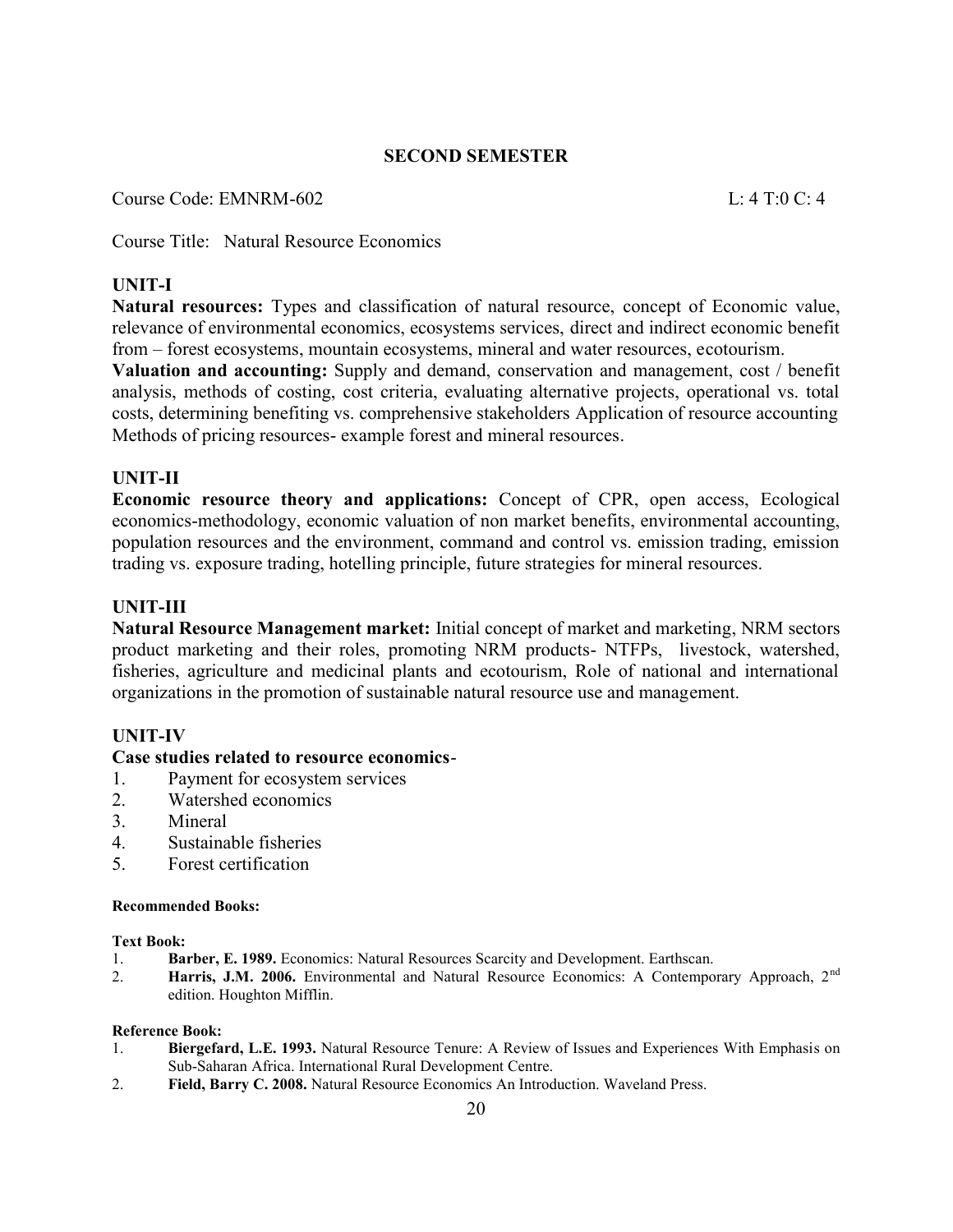3. **Houand, Daniel S, Au.** Economic analysis for ecosystem-based management: application to marine and coastal environments: Washington, RFF Press, USA.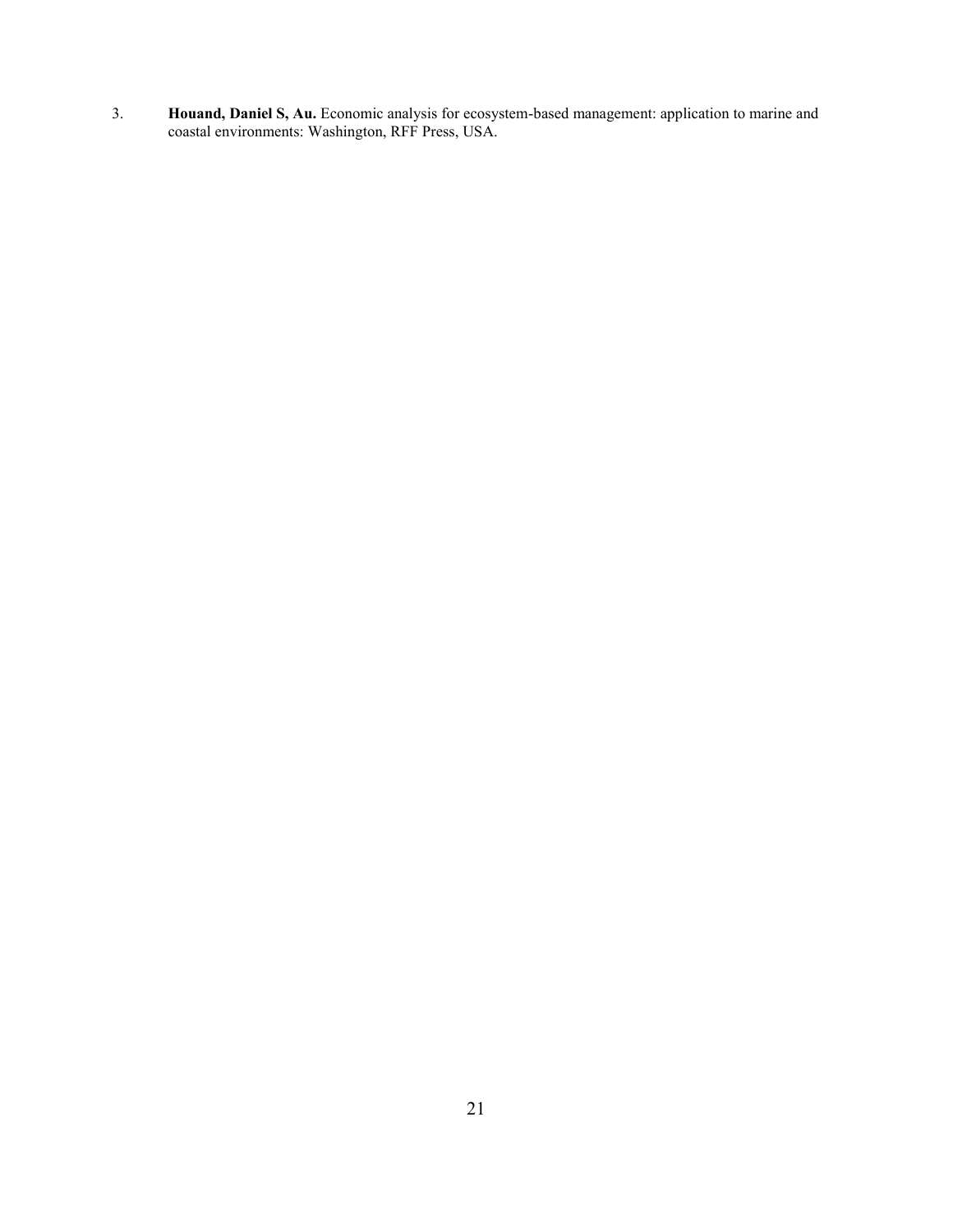## Course Code: EMNRM-604 L: 4 T: 0 C: 4

## Course Title: **GEOSPATIAL TECHNOLOGY FOR NRM**

#### **UNIT-I**

**Introduction to Remote Sensing:** Definition, physical basis of remote sensing, electromagnetic spectrum, radiation laws, atmospheric effects, basics of optical, thermal and microwave remote sensing, history of remote sensing, resolution types, EMR interaction with surface materials, spectral signatures of different objects, platforms and sensors. Characteristics of Landsat, SPOT, IRS, ERS, Radarsat and other operational remote sensing satellites. Visual image interpretation tools and techniques

**Digital Image Analysis:** Digital image processing, geometric corrections, digital image classifications, integration of multispectral and multi temporal images, image transformations, ground truth verification and data collection

#### **UNIT-II**

**Introduction to Geographic Information System (GIS):** Basic concepts and components of GIS, geographic information and spatial data types, geographic phenomena, geographic field, geographic objects and boundaries, Raster based GIS data processing with both regular and irregular tessellations, Vector based GIS data processing and topology, spatial relations, spatial analysis, database design and organization

#### **UNIT-III**

**Introduction to Global Positioning Systems (GPS):** Basics of GPS mappings and software, satellite generation, positioning services, GPS details and integration, map projections, coordinate systems, sources of information and map elements, types of Survey of India (SOI) topographical maps, numbering systems of SOI maps, interpretation of SOI topographical maps, GIS and image processing software

#### **UNIT-IV**

**Applications and case studies in NRM:** Coastal zone management, disaster management, forestry and wildlife management, landform studies, land use/cover mapping, tracking water resources (surface and underground water mapping), weather monitoring, snow and glacier studies, mineral resources, mine impact studies, agriculture. The future trends in applications

#### **Recommended Books:**

#### **Text Book:**

- 1. **Lillisand, Thomas, Ralph W. Kiefer and Jonathan Chipman. 2007.** Remote Sensing and Image Interpretation. Wiley India.
- 2. **Jensen, John R. 2004.** Introductory Digital Image Processing: A Remote Sensing Perspective. Prentice Hall.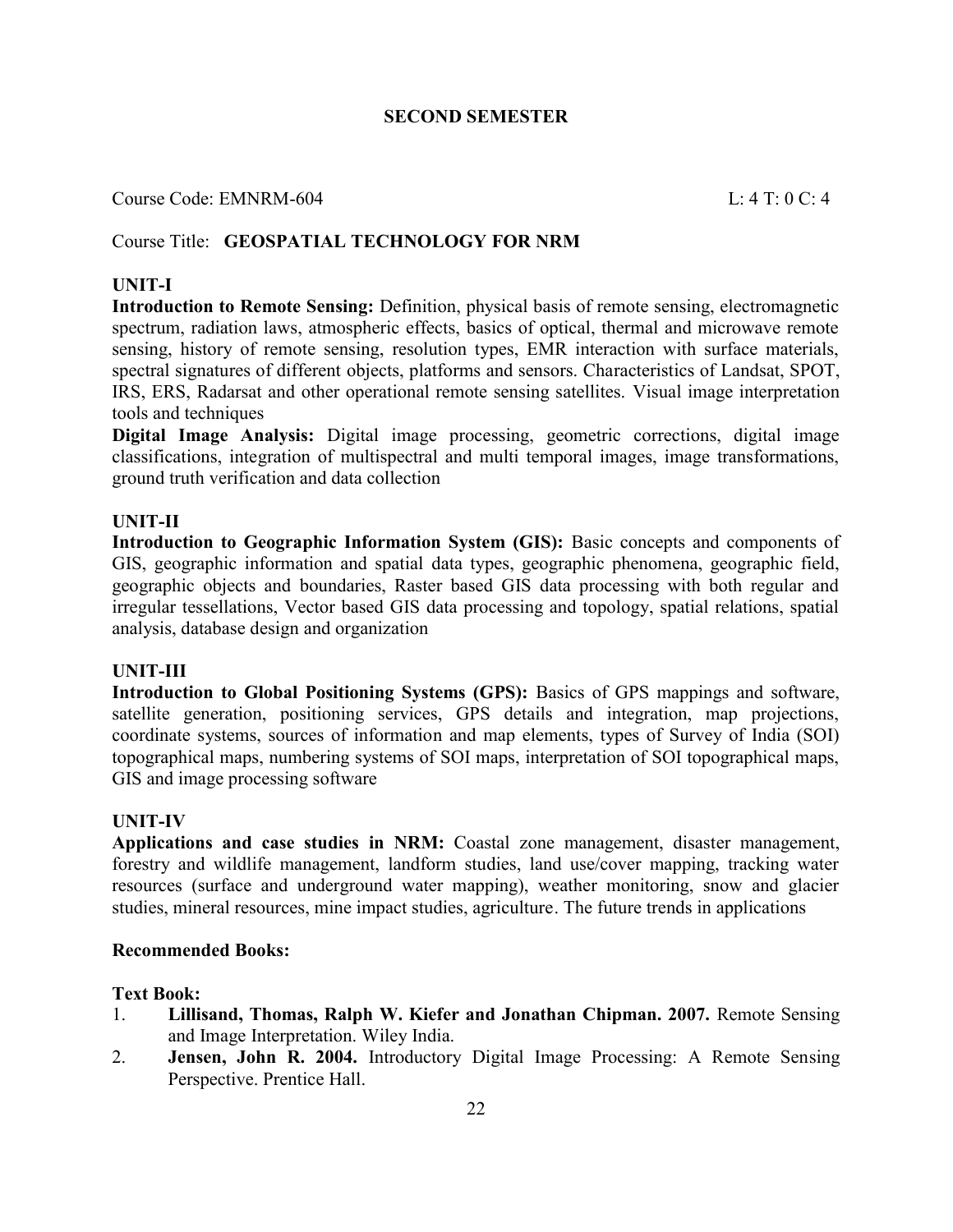- 1. **Jensen, John R. 2009.** Remote Sensing of the Environment: An Earth Resource Perspective, 2<sup>nd</sup> Edition. Dorling Kindersley.
- 2. **Joseph, George. 2005.** Fundamentals of Remote Sensing, 2<sup>nd</sup> Edition. University Press India.
- 3. **Sabins, Floyd F. 2007.** Remote Sensing: Principle and Interpretation. Waveland Press.
- 4. **Janssen, Lucas L.F., and Grrit C. Huurneman. 2001.** Principle of Remote Sensing. ITC Educational Text Book series 2.International Institute of Geoinformation Science and Earth Observation (ITC).Enschede.
- 5. **Lo, C.P., and Albert K.W. Yeung. 2009.** Concepts and Techniques of Geographic Information Systems, 2<sup>nd</sup> Edition. PHI Learning.
- 6. **Longley, Paul A., Michael F. Goodchild, David J. Maguire and David W. Rhind. 2005.** Geographic Information System and Science, 2nd Edition. John Wiley and Sons.
- 7. **Burrough, P.A. 2007.** Principles of Geographic Information System.Oxford University Press.
- 8. **de Rolf, A. 2001.** Principles of Geographic Information System.ITC Educational Text Book series 1.International Institute of Geoinformation Science and Earth Observation (ITC).Enschede.
- 9. **Fazal, Shahab. 2008.** GIS Basics. New Age International Publishers.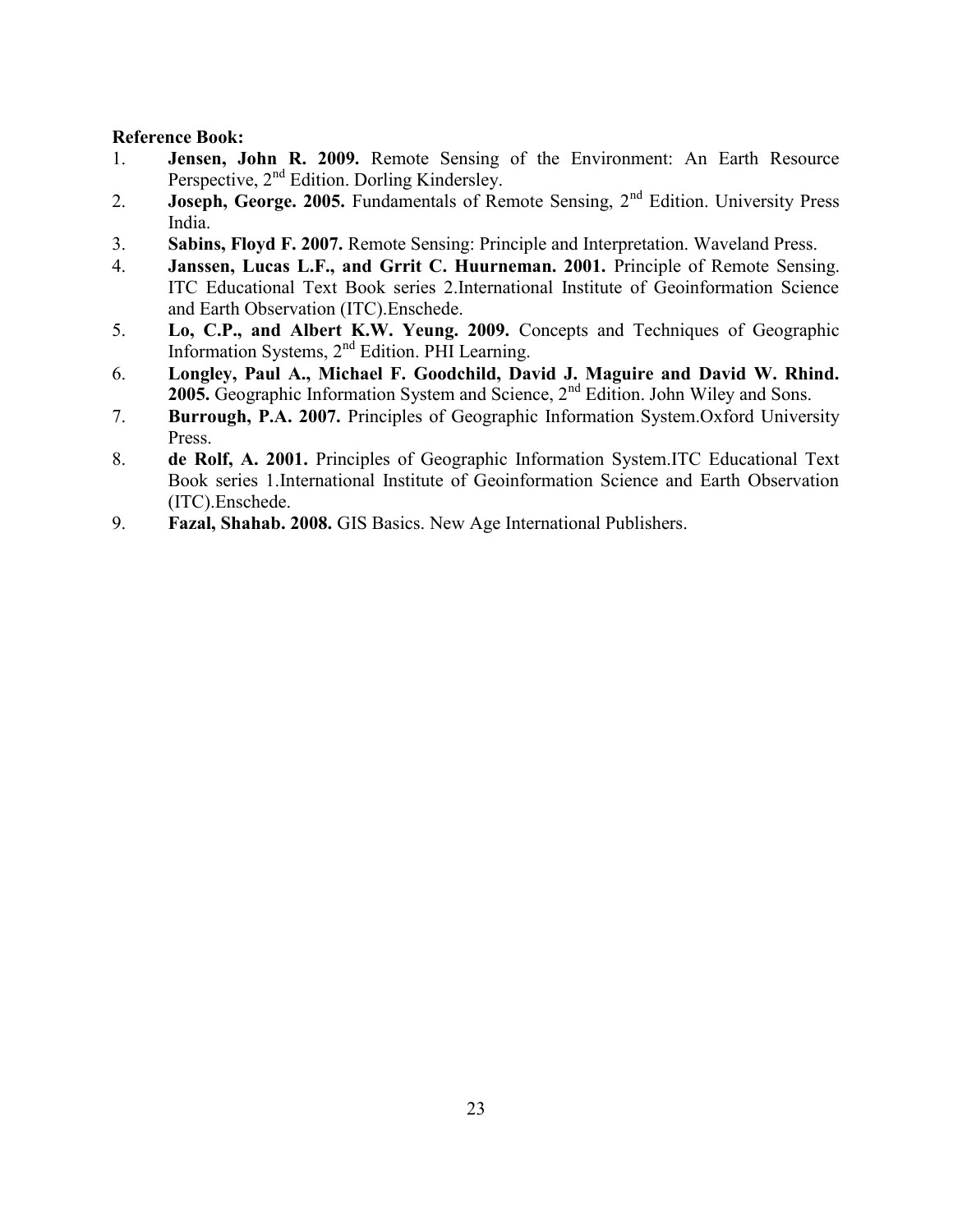#### Course Code: EMNRM-606 L: 3 T: 0 C: 3

#### Course Title: **SOCIETY, ETHICS AND PARTICIPATORY DEVELOPMENT**

## **UNIT-I**

**Role of society in NRM:** Theory of participation, cultural ecology, ecological and sacred landscapes, conflicts, behavioral dimensions of participatory management, ethics in resource management, low carbon lifestyles, case studies. Participatory approaches to development. Participatory Rural Appraisals (PRA) methods, their purpose and applications.

#### **UNIT-II**

Participatory Development: Introduction to common property resources, village economics and the evolution of participatory institutions, economic evaluation of investment with people's participation, participatory linkages: participatory designs –a cluster-based approach, participatory resource management, planning and monitoring

**The Ethics of development:** ethical frameworks, multiple stakeholders, community involvement, alternative forms of community investment, ethical code for development projects.

#### **UNIT-III**

**Sustainable natural resources management and development**: Industrialization and its impacts, growth vs. inclusive growth, societal impacts, types of farming systems, globalization, urbanization and privatization, sustainability of modern developments: dams and displacement, mining, high impact agriculture

#### **Recommended Books:**

#### **Text Book:**

- 1. **Cernea, M.M. 1985.**Putting People First: Sociological Variables in Rural Development. Oxford.
- 2. **Simonsen, Jesper and Toni Robertson**. 2012. Routledge International Handbook of Participatory Design (Routledge International Handbooks).Routledge.

#### **Reference Book:**

1. **Chopra, K., K.G. Kadekodi, and M.N. Murthy. 1990.** Participatory Development: People and Common Property Resource. Sage Publications.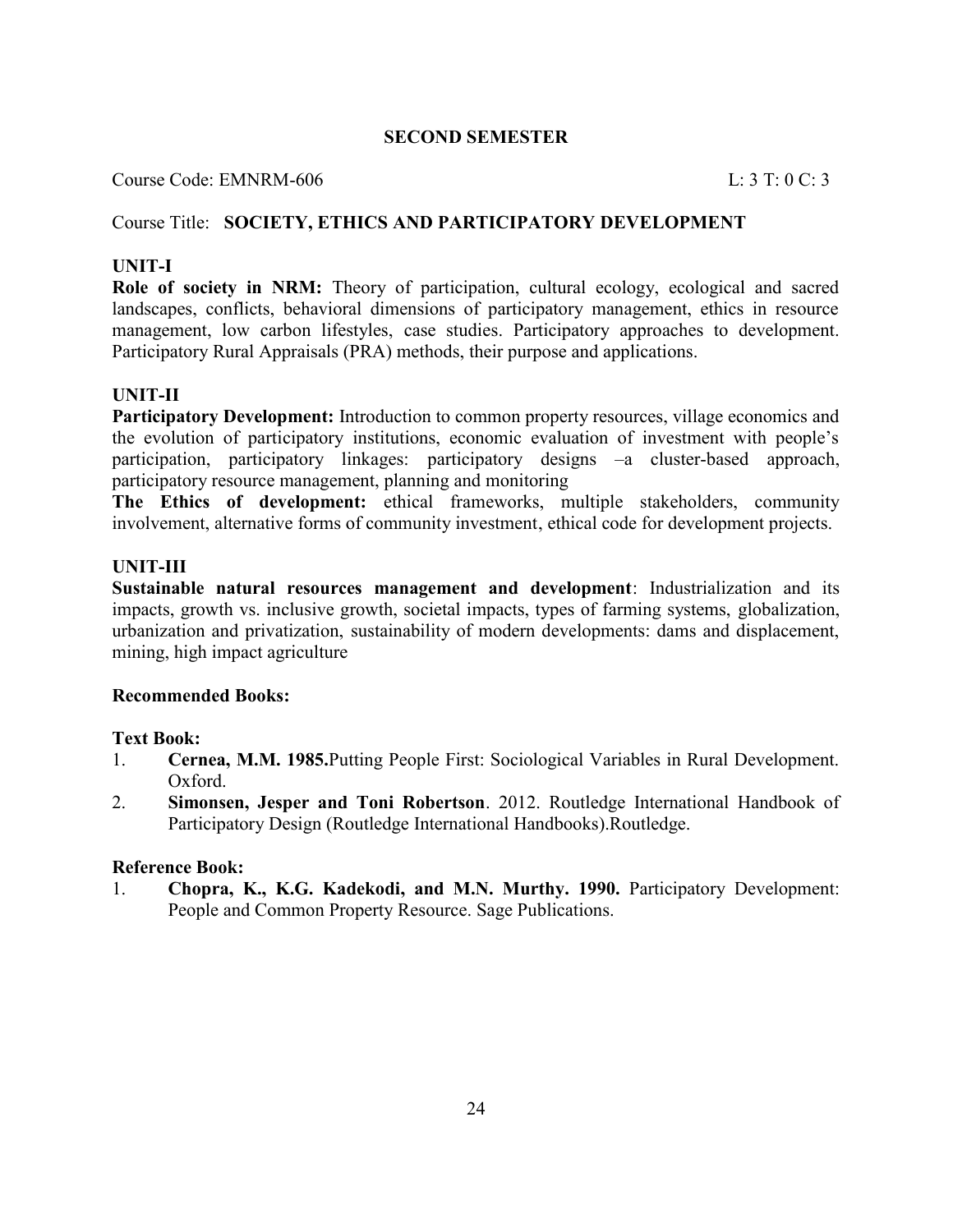Course Code: EMNRM-608 L: 3 T:0 C:3

## Course Title: **STATISTICAL ANALYSIS AND COMPUTER BASED DATA HANDLING**

## **UNIT-I**

**Data management and graphical presentation**: Tabulation and organization of data, graphical presentations including line graphs, bar graphs, pie charts, histograms, box plots, data cleaning and validation

**Descriptive statistics**: Measures of central tendencies including how to calculate and advantages and disadvantages of each method, measures of variation including coefficients of variation and the differences between standard deviations, standard errors, and confidence intervals, covariance, distributions including the standard normal distribution and its application, z scores, deviation from normality and when to use parametric vs. nonparametric methods, skewness and kurtosis

#### **UNIT-II**

**Correlation and Regression**: Correlation analysis, correlation coefficients for ungrouped data, Spearman's rank scatter diagrams, differences between correlation and regression and prediction, regression coefficients (partial and interactions), applying refression coefficients, estimating variability at different positions on the regression line.

#### **UNIT-III**

**Group comparisons and statistical inference**: Types of tests and experimental design, Students t distribution, test of significance of single mean, two means (2t) and paired t test, Z vs. T tests, Chi square test, goodness of fit, F test and ANOVA, one way and two way ANOVA, Q test, nonparametric tests, Mann Whitney U test, Kruskal Wallis test

#### **Recommended Books:**

#### **Text Book:**

- 1. **Cochran, W.G. and G.W. Snedecor. By K. Koehler, 2012** Statistical Methods, 8th edition.Iowa State University Press.
- 2. **Stell, R.G. and J.H. Torrie. Date** Principles and Procedures of Statistics. McGraw-Hill.

- 1. **Ostle, Bernard and R.W Mensisng.** Statistics in Research. Iowa State University Press.
- 2. **Goulden, C.H.** Methods of Statistical Analysis. Nabu Press.
- 3. **Rangaswamy, R.** Textbook of Agricultural Statistics. New Age International.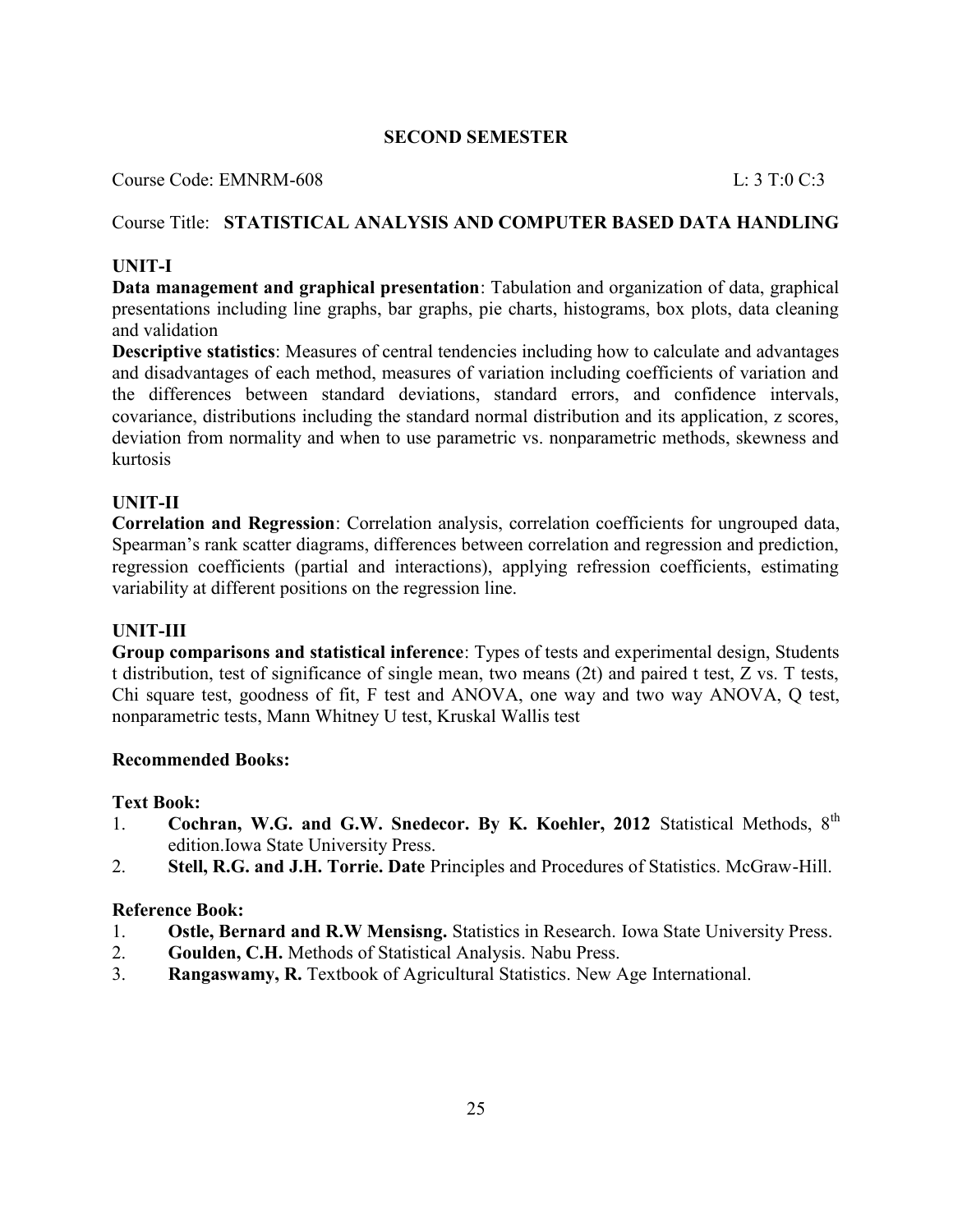## Course Code: EMNRM-610 L: 3 T:0 C:3

## Course Title: **ENVIRONMENTAL IMPACT ASSESSMENT (EIA) AND AUDITING**

## **UNIT-I**

**Introduction to EIA:** Definition and objectives of EIA, purpose of EIA, terminology, hierarchy in EIA, basic data collection for EIA

**Legislation and framework:** EIA legislative requirements and administrative procedures in India/Indian States, EIA notification of MOEF, 2006 National Environmental Policy Act and implementation

## **UNIT-II**

**Public participation in environmental decision making:** Regulatory requirements, techniques, advantages and disadvantages of public participation, managing a public hearing

**Impact assessment techniques and methodology:** Description of the environmental setting, methods of impact analysis, environmental risk assessment, baseline data collection

**Prediction and assessment of** *i***mpacts:** Air, Gaussian plume model for air pollution assessment, water, noise, biological, cultural and socio-economic damage.

**Case studies of EIA for Industries:** Oil, petrochemical, fertilizer, sugar and distilleries, mining industries (iron and steel, cement industry)

Case studies of development: Roads, dams and housing, denial cases for development projects based on EIA clearance.

## **UNIT-III**

**Environment Management Plan:** Planning, selection of appropriate procedures, introduction to budget, minimizing environmental impacts

**The Environmental Audit:** Environmental auditing and its importance, types of audits, general audit methodology and basic auditing structure, 1SO14000 requirements of Rule 14 for Environmental Audit under Environmental Protection Act of 1986, definitions of. Consumption audits, pollution audits, hazardous issues audits, voluntary audits

#### **Recommended Books:**

#### **Text Book:**

- 1. **Canter, Larry W.** Environment Impact Assessment. McGraw-Hill.
- 2. **Rau, G.J. and C.D. Weeten. 1980.** Environmental Impact Analysis Handbook. McGraw Hill

#### **Reference Book:**

1. **Glasson, John, Rikki Therievel and Andrew Chadwic. 1996.** Introduction to Environmental Impact Assessment,  $2<sup>nd</sup>$  edition UCL Press.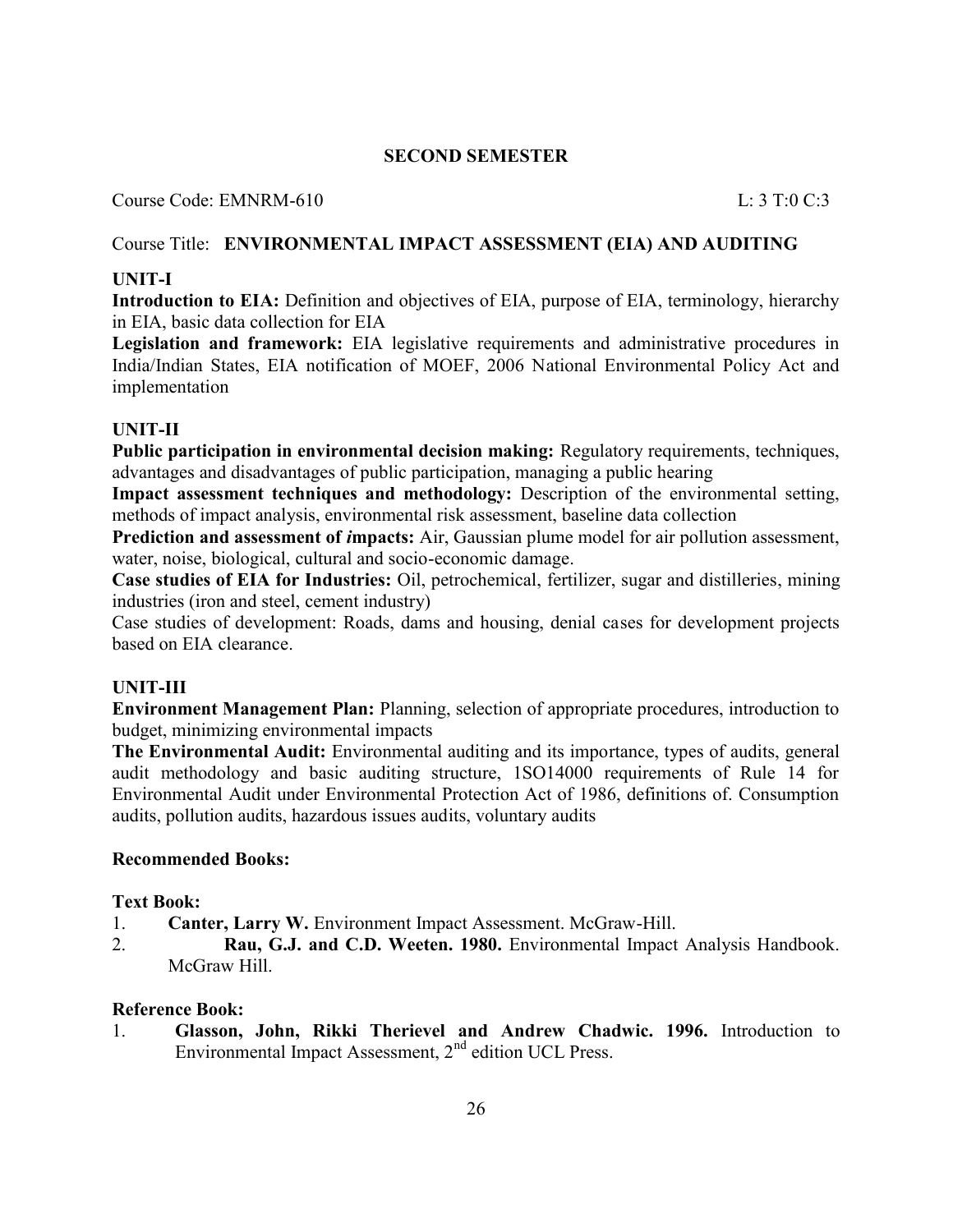- 2. **Kulkarni, Vijay and T.V. Ramchandra. Date** Environmental Management. Capital Publishing.
- 3. **Mhaskar, A.K.** Environmental Audits.Enviro Media Publications.
- 4. **Eccleston, Charles H. 2011.** Environmental Impact Assessment: A Guide to Best Professional Practices. CRC Press.
- 5. **Morris, Peter and RikiTherivel. 2009.** Methods of Environmental Impact Assessment (Natural and Built Environment Series). Routledge.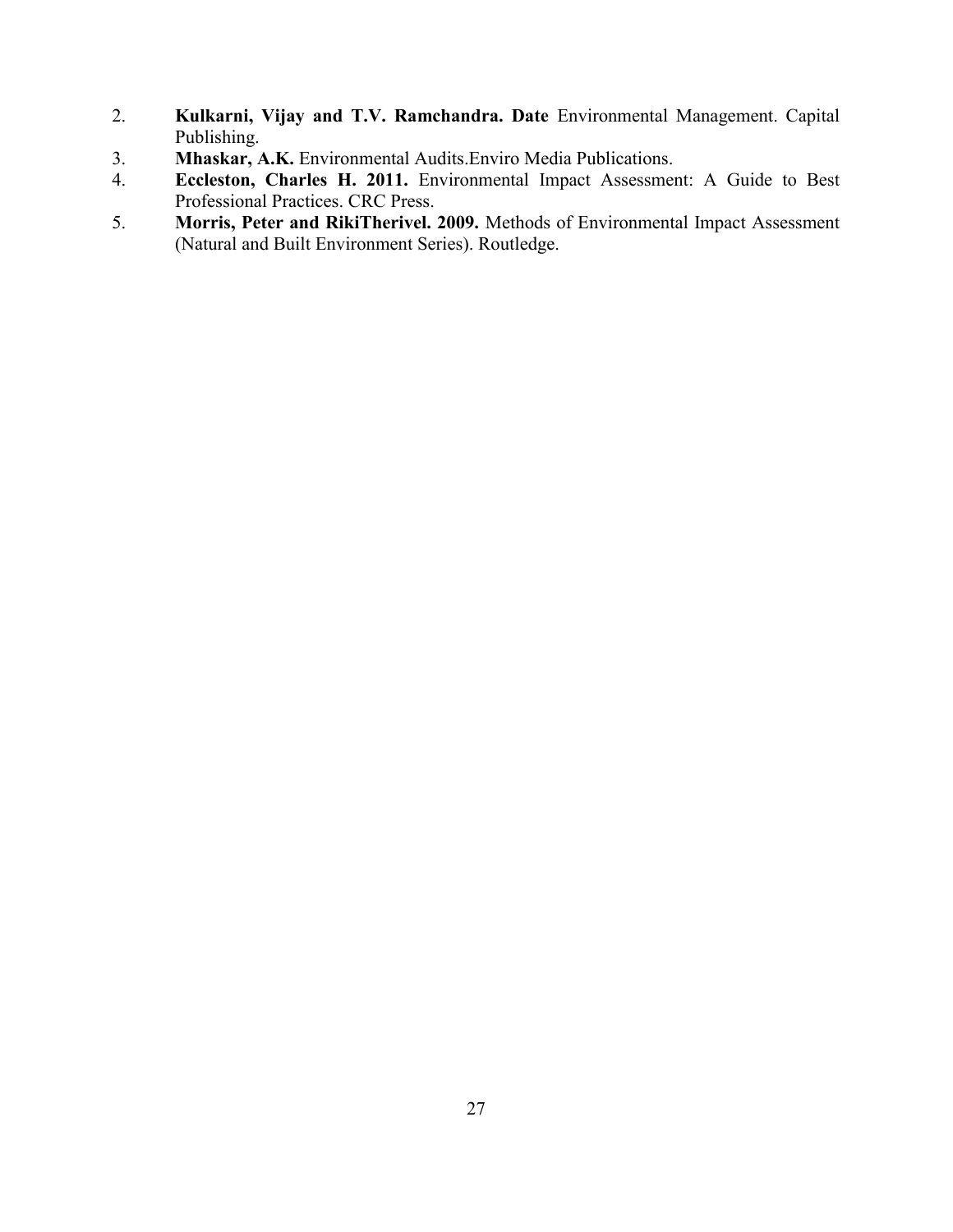#### Course Code: EMNRM-612 L: 3 T:0 C:3

## Course Title: **LIVELIHOODS AND NATURAL RESOURCES**

#### **UNIT-I**

**Introduction to livelihoods and relation with Natural Resource Management (NRM):** Concepts and scope of livelihood, livelihood framework analysis, various capitals involved, indigenous communities and traditional livelihoods, forms of natural resources and dependencies of local people, natural resource crisis impacts on the livelihood of people, ecological, sociocultural and economic dimensions, threats of traditional livelihood from globalization, urbanization, privatization, and migration, climate change impacts, mitigation and adaptation

**Non-Timber Forest Products (NTFP) as a source of rural livelihood:** NTFP types, classification and distributions, first step survival strategy, policies and acts to support NTFP activities, importance of sustainable resource management, with case studies

#### **UNIT-II**

**People's participation in forestry:** Joint Forest Management in India: background, need and focus, policy perspective and implementation methods, various dimensions (ecological, social and economic) of joint forest management, scope of livelihood generation under JFM, with case study on JFM Linking scope of Rural Development with livelihoods , Rural Development Approaches for livelihood support, Analysis of NRM Matrix.

**Rural Development Programme and Schemes –** MNREGA Components of NRM and RD, SGSY, DRDP, WFP, Integrated Rural Development Programme, Rural Livelihood Programmes and Projects. NRM Programme and Schemes- National Afforestation Programme (FDA), DPIP, Man and Biosphere Programme, Bamboo Mission, Medicinal Plant Conservation and Cultivation Projects (NMPB), Biofuel Mission, Rural Livestock Development Programmes, Horticulture and Agriculture Development Programmes.

#### **UNIT-III**

#### **Cases studies on NRM-based Livelihood Development for Enhanced Income Generation**

- Community Based Coastal Fishery Management A Case from Sri Lanka
- Bamboo Based Enterprise Development Case Study of Bamboo Mission
- Wet Rice Cultivation A traditional Practice amongst Apatani Tribe of Arunachal Pradesh
- Bio fuels Plantation for Rural Development.
- Livestock Management CAPLI Programme- Small Ruminants Rearing
- Ecotourism Initiative for Community Development Kerala State Forest Dept.
- Alpine medicinal plant trade and Himalayan mountain livelihood strategies

#### **Recommended Books:**

#### **Text Book:**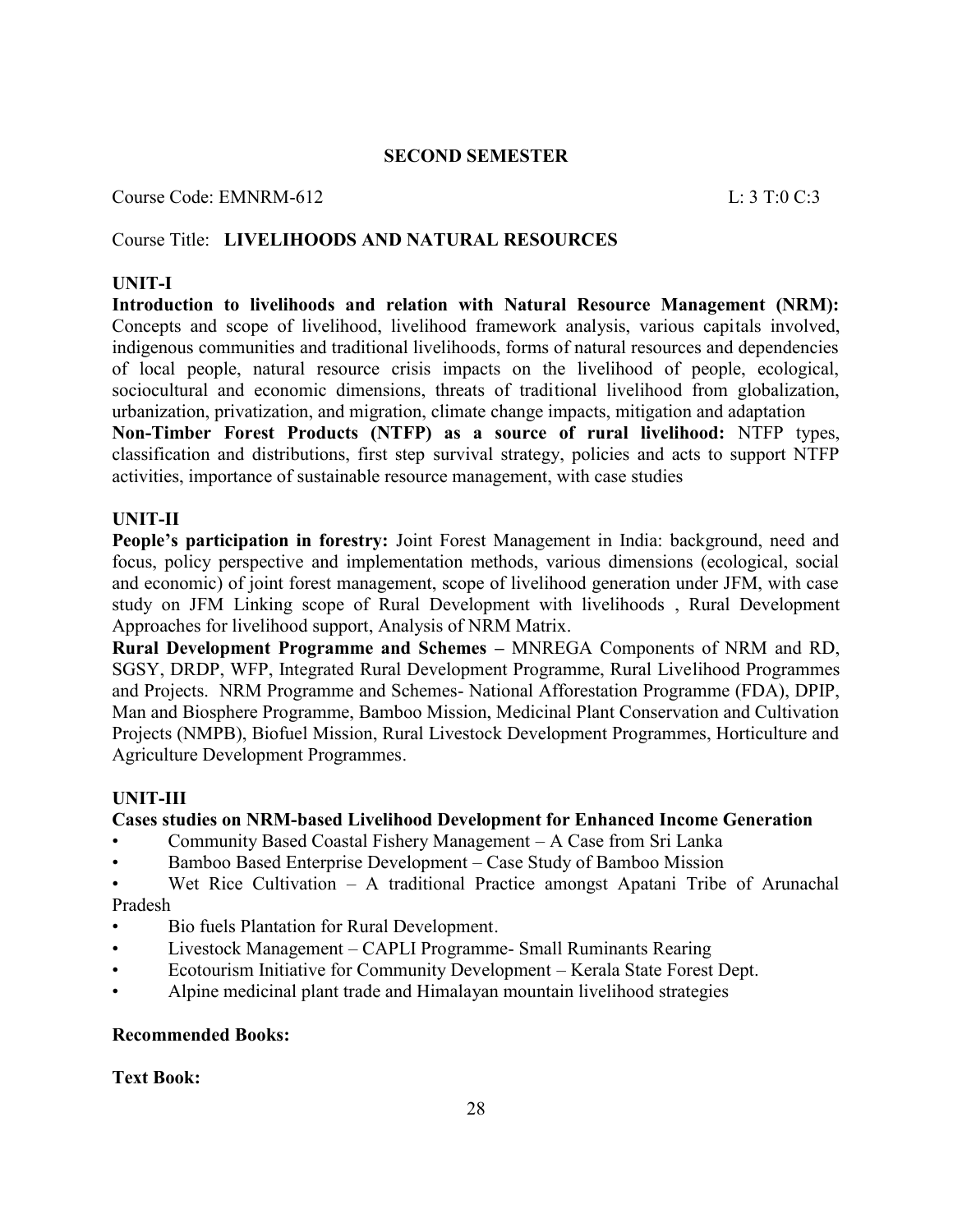- 1. **Shackleton, Sheona, Charlie Shackleton, and Patricia Shanley, (editors) 2011**. Non-Timber Forest Products in the Global Context (Tropical Forestry).Springer.
- 2. **Malhotra, KC and Prodyut Bhattachrya. 2010.** Forest and Livelihood. Pub. Centre for Economic and Social Studies. Hyderabad.

- 1. **Food and Agricultural Organization, United Nations. 1997.** Domestication and Commercialization of Non-Timber Forest Products in (Non-Wood Forest Products).
- 2. **Broekhoven, Guido. 1996.** Non-timber Forest Products: Ecological and Economic Aspects of Exploitation in Colombia, Ecuador, and Bolivia. World Conservation Union.
- 3. **Prodyut Bhattacharya, A.K. Kandya and Krishna Kumar. 2006.** Joint Forest Management in India. Vol-I & II. Aavishkar Publication, Jaipur.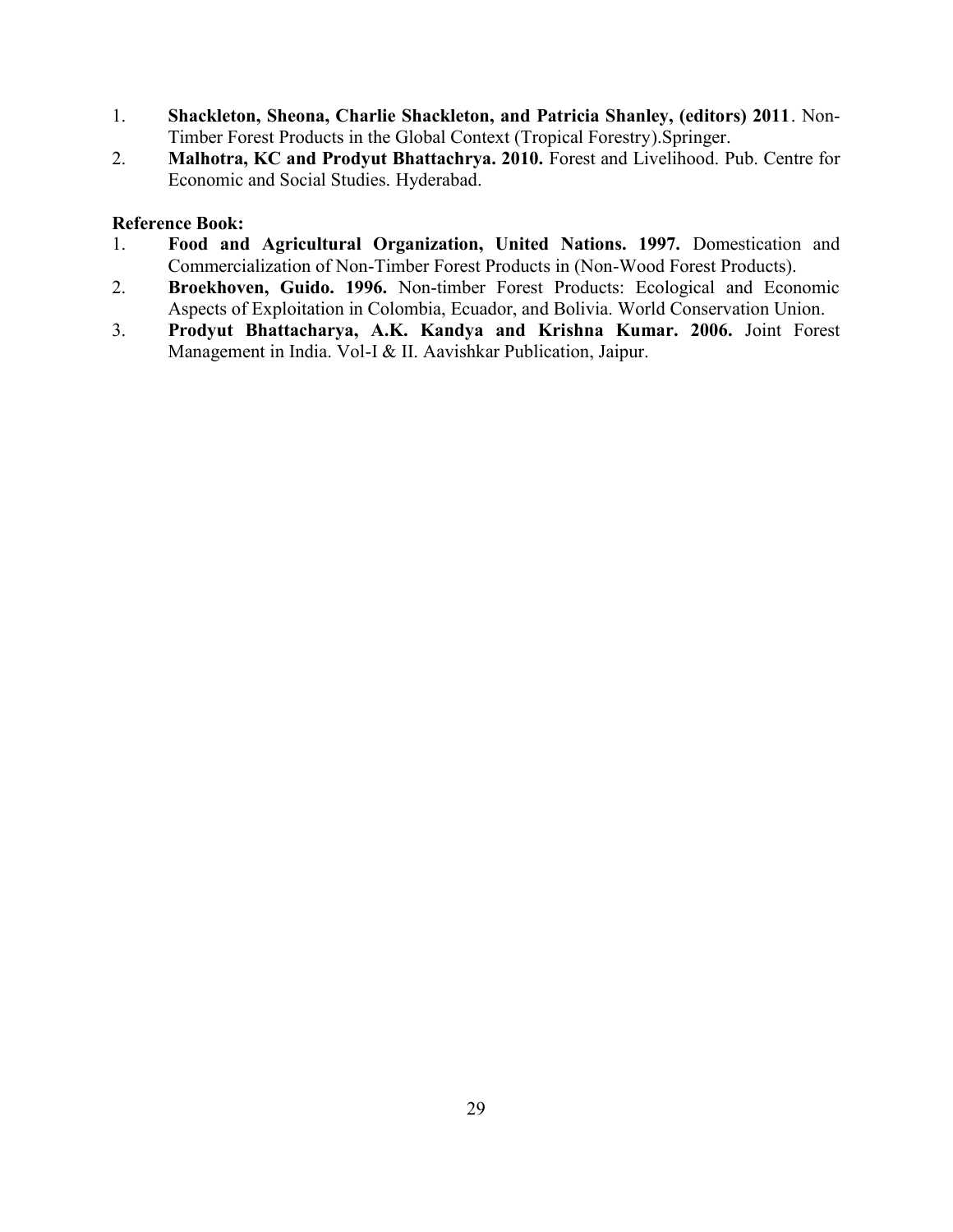## Course Code: EMNRM-652 Practical P: 4 T: 0 C: 2

## Course Title: **REMOTE SENSING AND GIS**

#### **Image Processing software:**

- 1. Introduction to Erdas Imagine 2010 Software
- 2. Digital Image classifications (Supervised and unsupervised)
- 3. Georeferencing (Scanned topographical sheets and Image to image)
- 4. PAN sharpening or multi-sensor image merging (fusion)
- 5. Mosaic

#### **GIS software:**

- 1. Introduction to ArcGIS ArcInfo10 software
- 2. Practicals related to different functions of the software
- 3. Generation of Geodatabase including incorporating different attribute data and final map composition
- 4. Integration of raster and vector data
- 5. Case studies urban planning, forestry application, environment/disaster management

#### **Books Recommended:**

#### **Text Book:**

- 1. **Gorr, Wilpen L., Kristen S. Kurland. 2010.** GIS Tutorial 1: Basic Workbook for ArcGIS 10. (note there are other tutorials continuing the GIS instructions).
- 2. **Kaplan, Elliot D., and Christopher Hegarty. 2005.** Understanding GPS: Principles and Applications, Second Edition. Artech.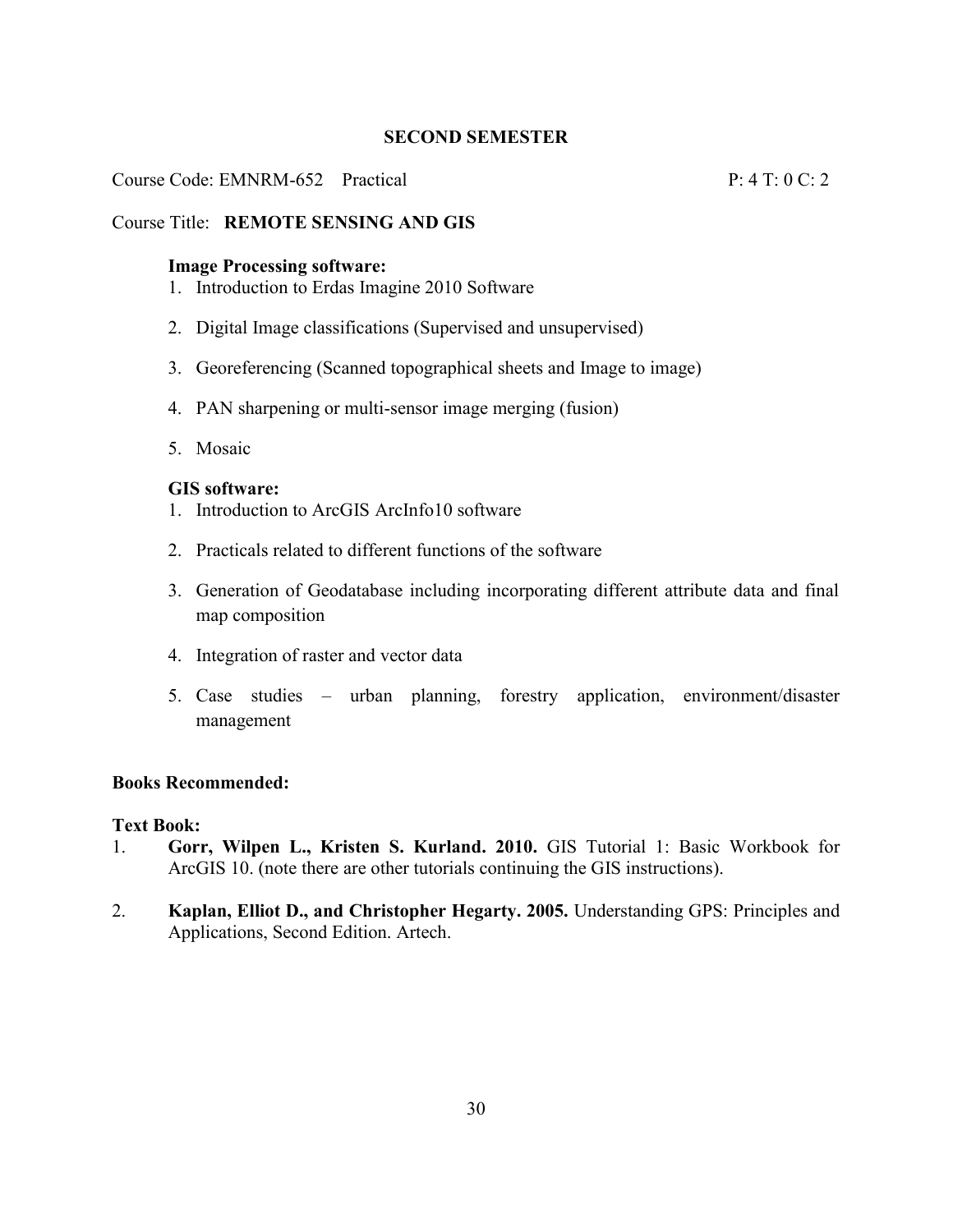Course Code: EMNRM-654 P: 4 T: 0 C: 2

## Course Title: COMPUTER BASED STATISTICAL ANALYSIS IN NRM

#### **Software to be used**: SPSS, Minitab, Excel

**Data analysis and interpretation: (**How statistical tools are useful in various resource conditions, how to decide which tools to be used and when)

- a) Samples, population, and variables: parameters and statistics
- b) Graphical representation of statistical data using frequency distribution, box plots, scatter diagrams and individual value plots
- c) Various measures of central tendency and dispersion
- d) Hypothesis testing and confidence interval measurement
- e) Assumptions, properties and applications of various kinds of t tests (including 1 Sample, 2 Sample and paired t test)
- f) Chi square test and its distribution, goodness of fit
- g) Nonparametric parameters such as the Mann Whitney test
- h) Hypothesis testing and correlations between parameters
- i) Regression analysis and fitting of data in linear equation
- j) One way ANOVA and Two Way ANOVA
- k) Multivariate analysis
- l) Principal Component Analysis (PCA)

#### **Recommended Books:**

#### **Text Book:**

- 1. **Chandel S.R.S.** A textbook of Agricultural Statistics.
- **2. Dean, Angela and Daniel Voss.** Design and Analysis of Experiments.Springer.

- 1. **Cochran, W.G. and G.M. Cox.** Experimental Designs.Wiley Publication.
- 2. **Pallant, Julie. 2010**. SPSS Survival Manual. Kindle Edition.
- 3. **MacDonald, Matthew. 2010**. Excel 10: The Missing Manual. O'Reilly Media.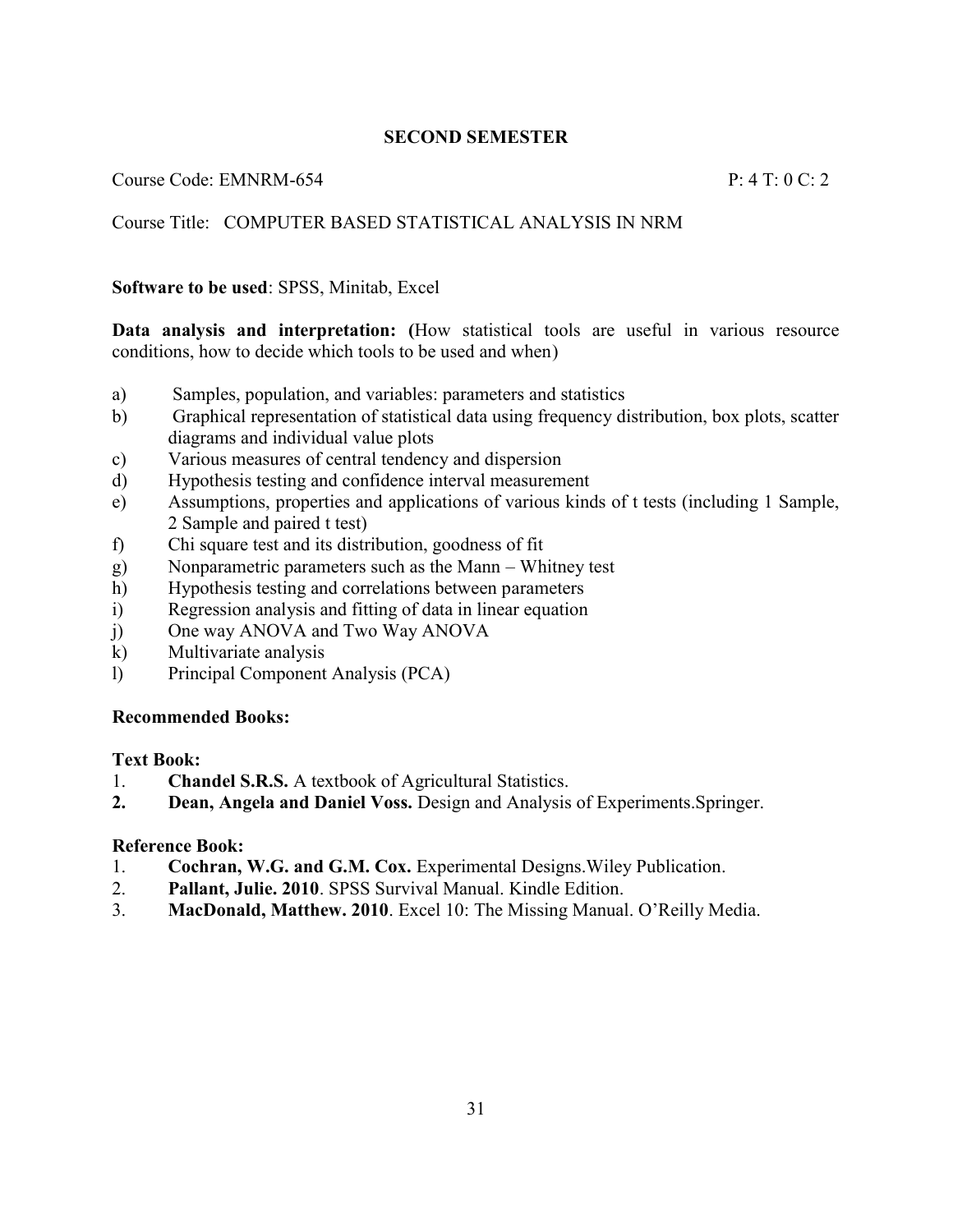#### Course Code: EMNRM-656 P: 4 T:0 C:2

## Course Title: **VEGETATIONAL INVENTORY AND RAPID ASSESSMENT: TOOLS AND TECHNIQUES**

**Vegetation Inventory**: goals and overall methods, grasslands, forests, assessing habitat quality vs. species richness

Participatory Rural Appraisal Methods (PRA): resource mapping, historical transects, land use transects, matrix ranking and scoring, temporal analysis vs. seasonality analysis

**Techniques**: evaluating species richness, species evenness, biomass in grasslands, biomass in forests –qualitative vs. quantitative methods; 32tilization32 profiles, canopy measurements of structure and cover, tree and leaf biomass, transect methods, quadrat sampling methods for Vegetational study –density, frequency, abundance. Forest carbon assessment.

#### **Recommended Books:**

#### **Text Book:**

- 1. **Mishra, R.** Forest Ecology Field Manual.
- 2. **Brower, James, John Zar, and Carl N. von Ende. 1997.** Field and Laboratory Methods for General Ecology. McGraw – Hill.

- 1. **Poffenberger, M., Betsy McGean, N.H. Ravindranath and MadhavGadgil, editors. 1992.** J. Society of Promotion of Wasteland Development.
- 2. **Ravindranath, N.N.** Carbon Inventory Method.Springer Verlag.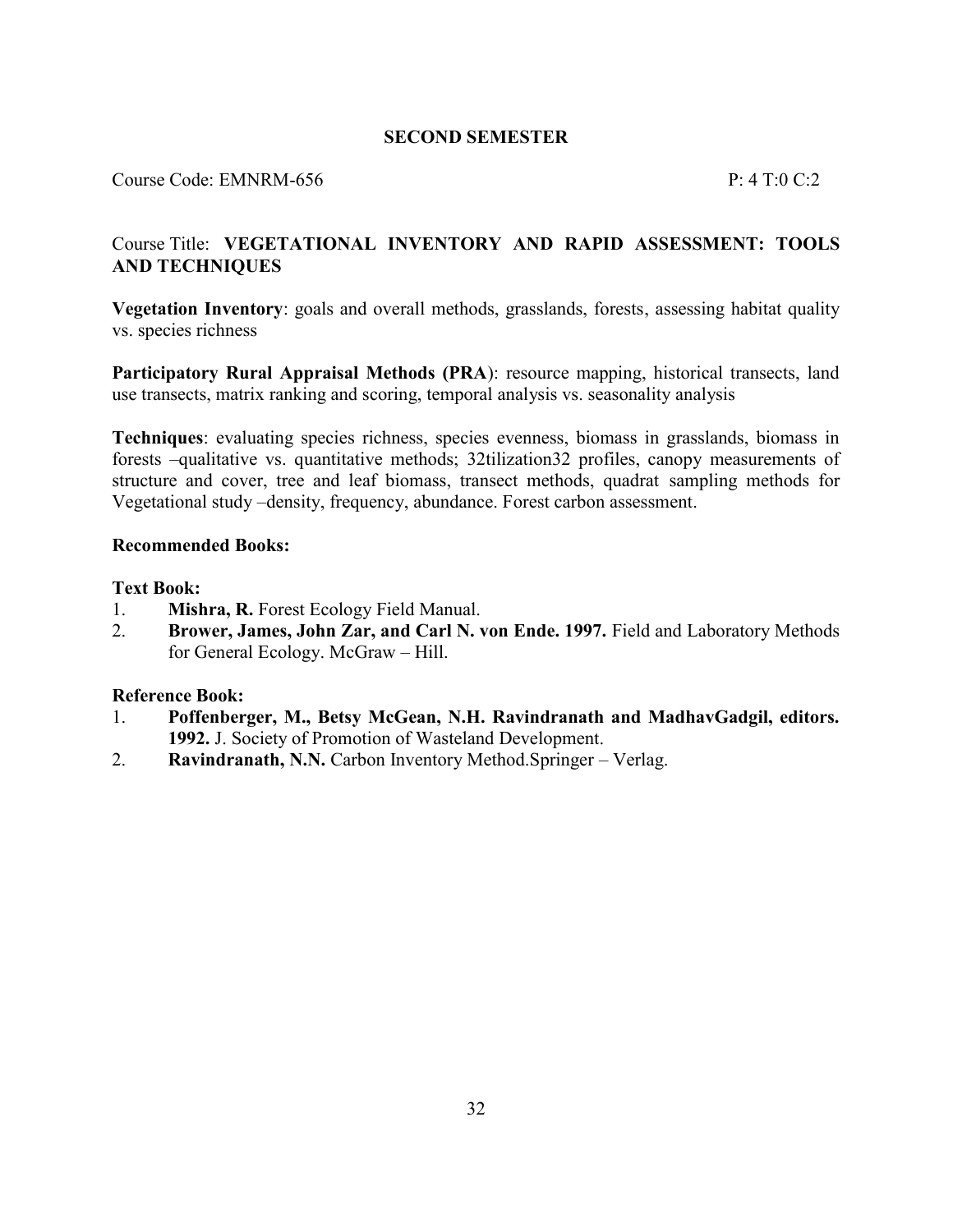Course Code: EMNRM-701 L: 3 T: 0 C: 3

## Course Title: **FINANCIAL ANALYSIS, PROJECT MANAGEMENT AND PLANNING**

## **UNIT-I**

**Financial analysis**: **Introduction to financial management:** planning and forecasting, cost to volume profit analysis, working capital management, problems.

Management of receivables, assets and liabilities, cost of capital, operating and financial leverages, capital structure, and international financial management

#### **UNIT-II**

**Project Management:** Formulation, financing, implementation and control, project management including product cycles and logical framework analysis, exploration and screening, technoeconomics, feasibility reports (marketing, technical, financial, and risk analysis)

Microfinance and micro credit concept and their application in rural development and livelihood generation.

#### **UNIT III**

**Project identification and presentation:** Socio-economic consideration in project formulation, social infrastructure projects for sustainable development, investment opportunities, project screening and presentation for decision making, capacity expansion, diversification

**Project costs and Finances:** Calculating project costs, production costs, break-even analysis, financing methods, tax aspects, role of the financial institution in project finance. Strategic Management.

#### **Recommended Books:**

#### **Text Book:**

- 1. **Bhavesh, M. Patel. 2000.** Project Management: Strategic Financial Planning Evaluation and Control. Vikas Publishing.
- 2. Prasana Chandra, (2007). Financial Management: Theory and Practice. McGraw Hill.

- 1. **Rashkonen, E., editor. 1997.** Managing Risk in Projects. E&FN Spon.
- 2. **Wysochi, Robert K., Bick Robert and David B. Crane. 2000.** Effective Project Management. John Wiley.
- 3. **Ezra, Solomon and John J. Pringle.** An Introduction to Financial Management. Prentice Hall of India.
- 4. **Goodman, Louis J. 1988.** Project Planning and Management: An Integrated System for Improving Productivity. Von Nostran Reinhold.
- 5. **Robinson S. Marguerite 2001**.The Microfinance revolution: Sustainable Finance for the Poor. The World Bank, Washington, DC.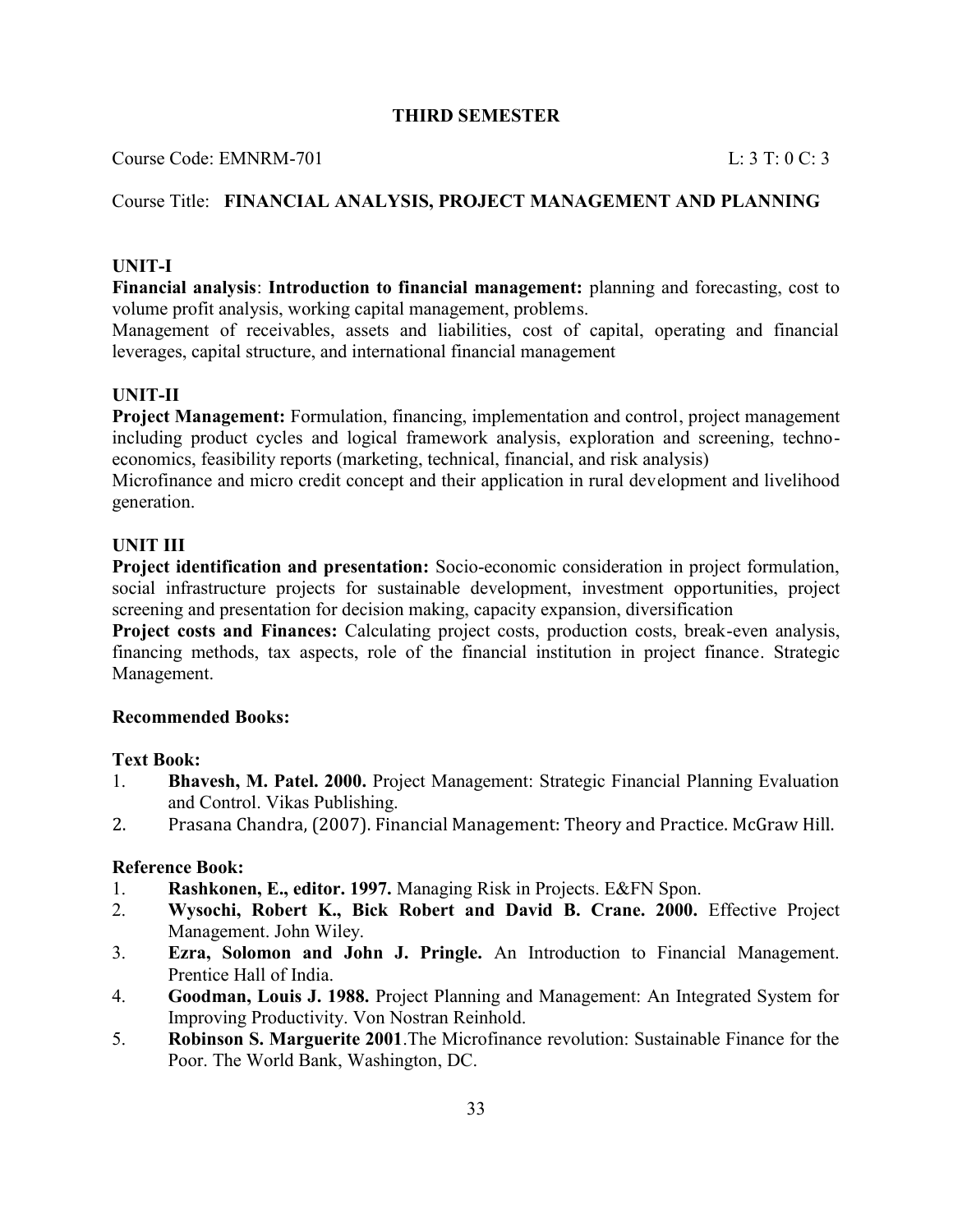6. Wysocki, R. K. http://www.amazon.com/Effective-Project-Management-Traditional-<br>Extreme/dp/111801619X/ref=pd\_sim\_b\_1/179-8977351-3681336(2011). Effective Project  $Extreme/dp/111801619X/ref=pd_sim_b$   $1/179-8977351-3681336(2011).$ Management: Traditional, Agile, Extreme. Wiley International. 816 pp.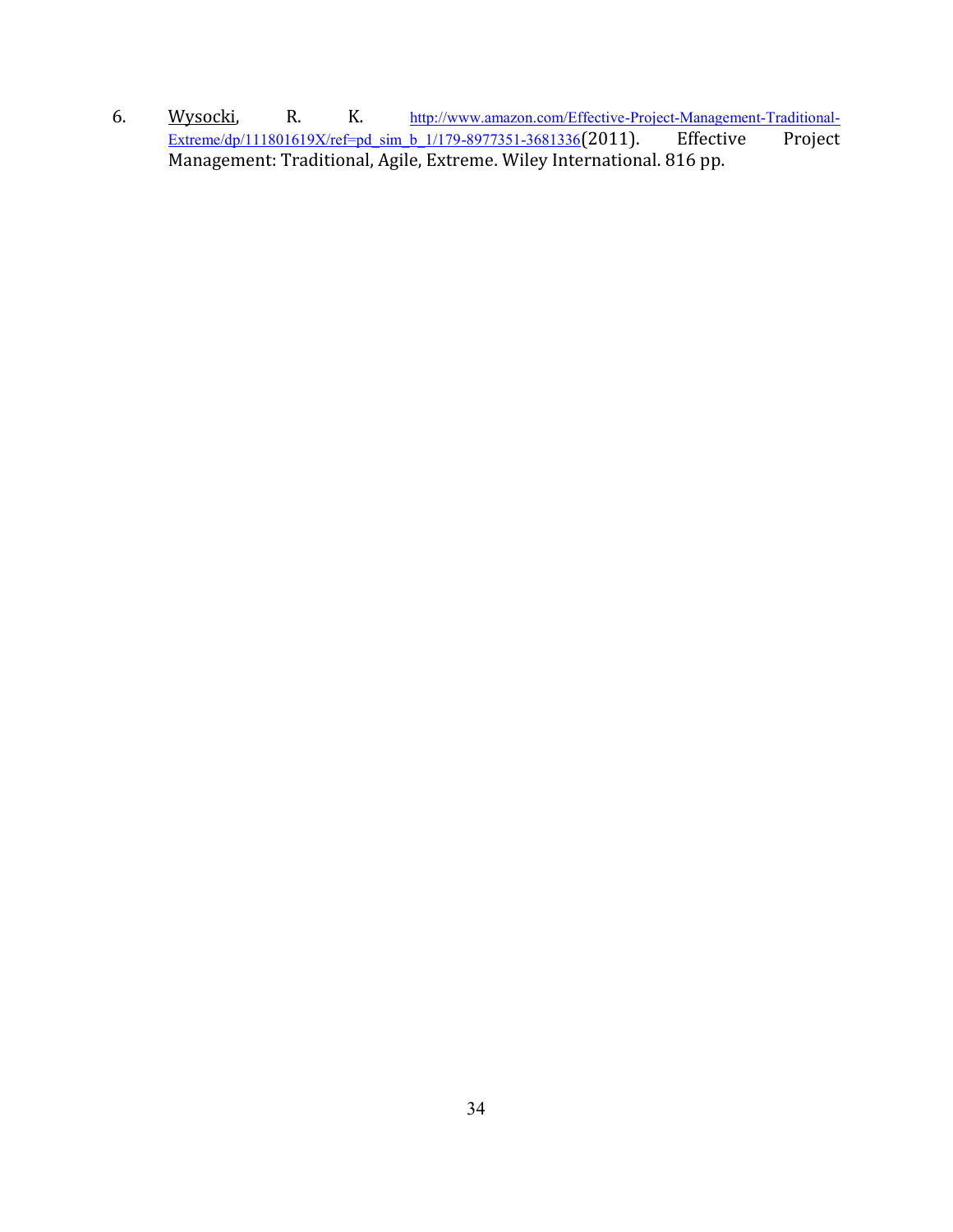#### Course Code: EMNRM-703 L: 3 T:0 C:3

#### Course Title: **CLIMATE CHANGE AND CARBON TRADING**

#### **UNIT-I**

**Energy issues and climate change**: Greenhouse effect as a natural phenomenon, greenhouse gases (GHGs) and their sources, quantifying CO2 and methane emissions, global warming potential (GWP) of GHGs

**Impacts of climate change in different ecosystem**: Models of global and Indian changes including temperature rise, sea level rise, coastal erosion and flooding, positive feedbacks, Climate change refugees

## **UNIT-II**

**Controlling carbon dioxide**: Efforts to restrict carbon dioxide levels: Kyoto Protocol, recent protocols, methods to increase carbon dioxide absorption such as power production, agricultural production, forestry, and industry, the Copenhagen Summit and its implications, future predictions

**Carbon Trading**: The concept of carbon credits, standard and branded credits and mechanisms, alternative trading models (European, Indian), global and Indian scenarios

#### **UNIT-III**

**Carbon sequestration**: conventional and non-conventional techniques, carbon sequestration in vegetation deep saline aquifers, ocean carbon absorption, alternatives and risks

**Strategic management of carbon emissions**: Future predictions, Best Management Practices, types of certification, and case studies related to global warming and its control in different ecosystem, REDD and  $REDD^+$  mechanism.

#### **Recommended Books:**

#### **Text Book:**

- 1. **Brohe, Arnaud, Nick Eyre, and Nicholas Howarth. 2009.** Carbon Markets: An International Business Guide (Environmental Market Insights). Routledge.
- 2. **Labatt, Sonia, and Robert R. White. 2007.** Carbon Finance: The Financial Implications of Climate Change (Wiley Finance). Wiley Finance.

#### **Reference Book:**

1. **Esty, Daniel C., and Andrew Winston. 2009.** Green to Gold: How Smart Companies Use Environmental Strategy to Innovate, Create Value, and Build Competitive Advantage. Wiley.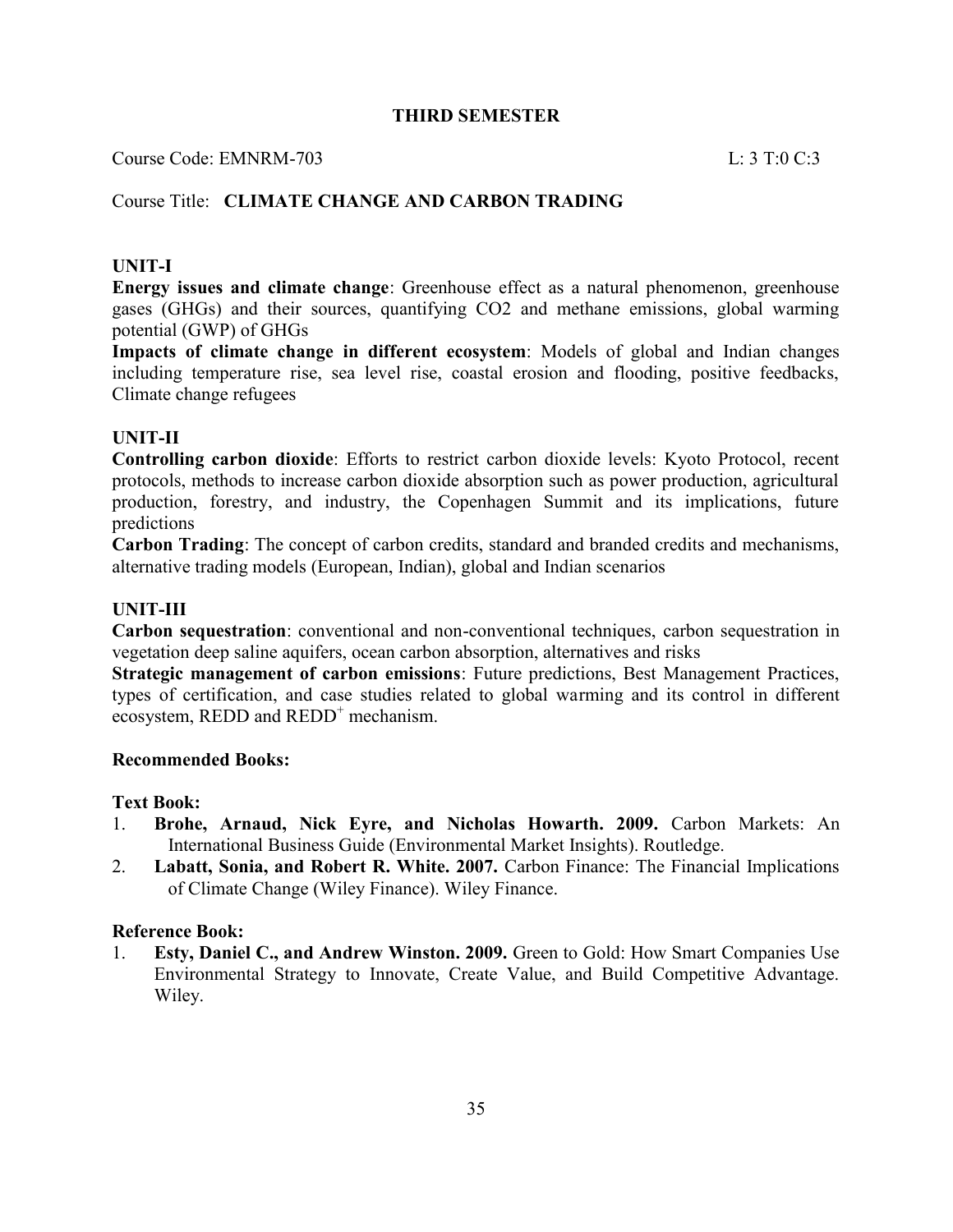Course Code: EMNRM-705 L: 3 T:0 C:3

## Course Title: **AGRO-ECOSYSTEMS AND AGRO-FORESTRY**

## **UNIT-I**

**Concept & Scope in Agroecosystem and Agroforestry-** Concept Agro-ecosystem, various parameters of agro-ecosystem and sustainability. Agroforestry. Classification of Agroforestry Systems.Types of Agroforestry Systems – Agrisilviculture, Agrosilvopasture, Alley Cropping, Hortisilviculture, Nutritional Garden. Plantation Models for AF.Traditional Agroforestry Systems in India- Homestead, Taungya system, Shifting cultivation and Boundary plantation. Agroforestry Practices existing in India.

**Land Management** -. Land use Pattern of Indian Farmers, Land use Classification and Planning. Dynamics of soil fertility and farming. Field Survey Methods for soil Soil and moisture conservation measures: Factors associated to crop selection and cropping pattern. Concept of zero tillage and organic agriculture.. Biofuel plantation in wasteland areas – Problems and Prospects.

Importance in land management.

## **UNIT-II**

**Technical Agroforestry Applications** – Multipurpose Trees and Shrubs (MPTS) in Agro – forestry. Bamboo, fuelwood & fodder trees. Choice of species for Agro forestry. Few important species for Agro-forestry. Agroforestry Management. Role of Nitrogen fixing trees and shrubs in Agro-forestry, Bio-fencing models. Role of Bio-fertilizer (Mycorrhiza) in Agroforestry, Allelopathy & its role in Agroforestry.Designing Agroforestry Model – Experimental Agroforestry: Diagnosis & Design Techniques Handling of Agroforestry Seeds for Nursery and Plantation Exercise: Agroforestry Model Designing. Risk associated with Monoculture. Integration of Agroforestry with Other Systems. Agroforestry Issues, Research needs.

#### **UNIT-III**

**Integrated Agroforestry System** – Scope of Energy Plantations, horticulture, apiculture and sericulture along with agroforestry. Agroforestry Practices and learning from developing countries – Sri Lanka, Bangladesh, Pakistan, Nepal, Indonesia, Philippines and China Film Show on Agroforestry Practices.

## **Agroforestry based case discussion: Topic focus:**

- Alternative to Jhum / Podu / Shifting Cultivation in Orissa (Koraput District)
- Private Forestry (LokVaniki Project) in Madhya Pradesh
- Private Sector Participation in Agroforestry: WIMCO & ITC's effort Poplar and Eucalyptus based agroforestry
- The KruiAgroforests of Indonesia: A model of sustainable community-based management- Policy Analysis.
- Carbon sequestration: An underexploited environmental benefit of agroforestry systems.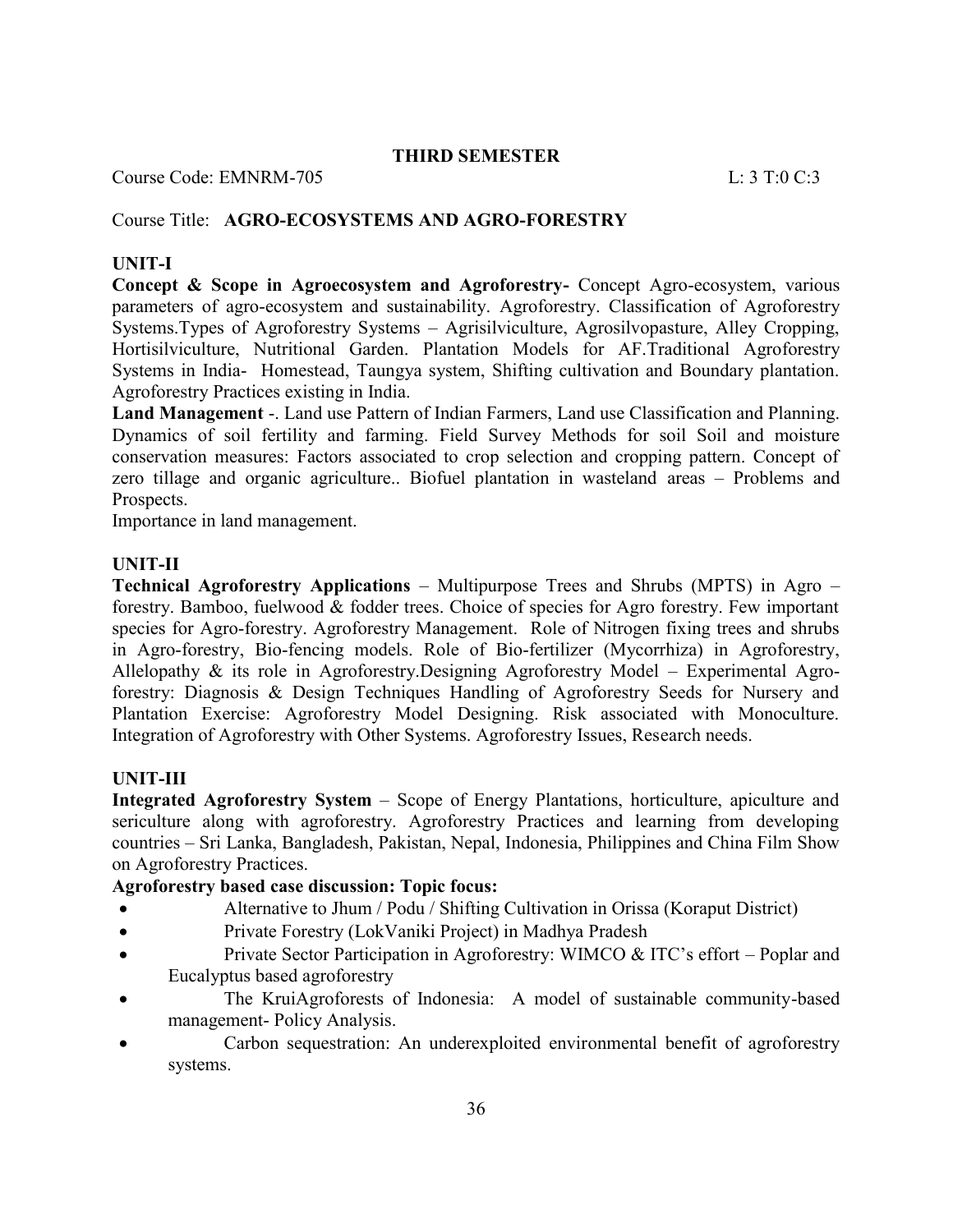## **Recommended Books:**

## **Text Book:**

- 1. **L. K. Jha 1995.** Advances in Agroforestry. Ashish Publisher House, New Delhi.
- 2. **P. Dwivedi 1992.** Agroforestry Principles and Practices. Oxford and IBH Publishers, New Delhi.

- 1. **K. Bandyopadhyay 1997.** A textbook of Agroforestry with Applications. Vikas Publications, New Delhi.
- 2. **Anil Kumar 1989.** Wasteland Management in India. Ashish Publishing House, New Delhi.
- 3. **L.K. Jha and P.K. Sen Sharma.** Agroforestry in Indian perspective
- 4. **Panjab Singh, P.S. Pathak, M.M. Roy 1996.** Agroforestry Systems for Degraded Lands.
- 5. **Chuhdawat, Gautam 1993.** Textbook of Agroforestry. Oxford and IBH Publishers, New Delhi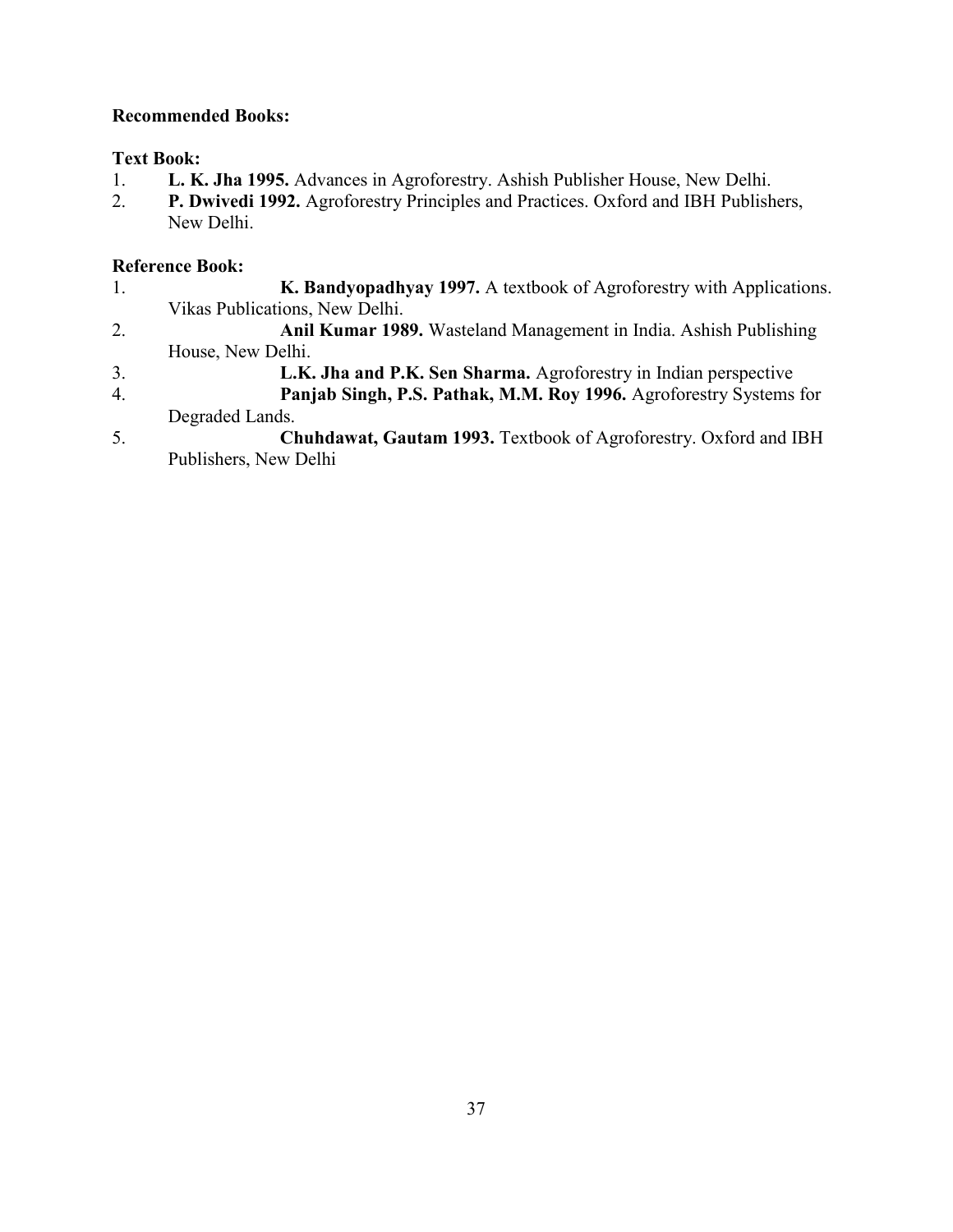Course Code: EMNRM-707 L: 3 T:0 C:3

## Course Title: **WILDLIFE CONSERVATION AND MANAGEMENT**

#### **UNIT-I**

**Introduction and history of wildlife conservation:** Global and Indian perspectives, the history of wildlife conservation and how it has shaped conservation today, modern concepts such as the Protected Area Network (PAN), IUCN, and CITES. Wild plants and wild relatives of crop plants.

**Values and ethics in wildlife conservation:** Definitions and traditions (instrumental, intrinsic, ecocentrism, religious traditions and conservation), Aldo Leopold's land ethic and ethics in conservation.

#### **UNIT-II**

**Ecology theory:** Habitat ecology and the concept of habitats from microhabitat to biosphere, range, area of occupancy, niche theory and resource partitioning.

**Wildlife behavior:** Group living, selfishness and altruism, evolutionarily stable strategies, concept of optimality in animal decision making, optimal foraging theory

#### **UNIT-III**

**Current issues in wildlife conservation with case studies:** Community based conservation vs. rare species conservation, impact of climate change, payment for ecological production of environmental services, human-wildlife conflict, poaching, illegal trading, conflict management and shifting from extraction to preservation

**Wildlife management:** Population Viability and Habitat Analysis (PVHA), captive breeding and propagation, rescue, rehabilitation and reintroduction, gene banks, ex-situ and in-situ conservation. Forest landscape restoration and importance of microorganisms.

#### **Recommended Books:**

#### **Text Book:**

- 1. **Caughley, G., and A.R.E. Sinclair, editors. 1994.** Wildlife Ecology and Management, Blackwell Science.
- 2. **Sutherland, W.J. 2000.** The Conservation Handbook: Research, Management and Policy. Blackwell Sciences.

- 1. **Bookhout, T.A. 1996.** Research and Management Techniques for Wildlife and Habitats, 5<sup>th</sup> edition. The Wildlife Society, Allen Press.
- 2. **Buckland, S.T., D.R. Anderson, K.P. Burnham and J.L. Laake. 1993.** Distance Sampling: Estimating Abundance of Biological Populations. Chapman & Hall, reprinted (1999) by Research Unit for Wildlife Population Assessment, St. Andrews.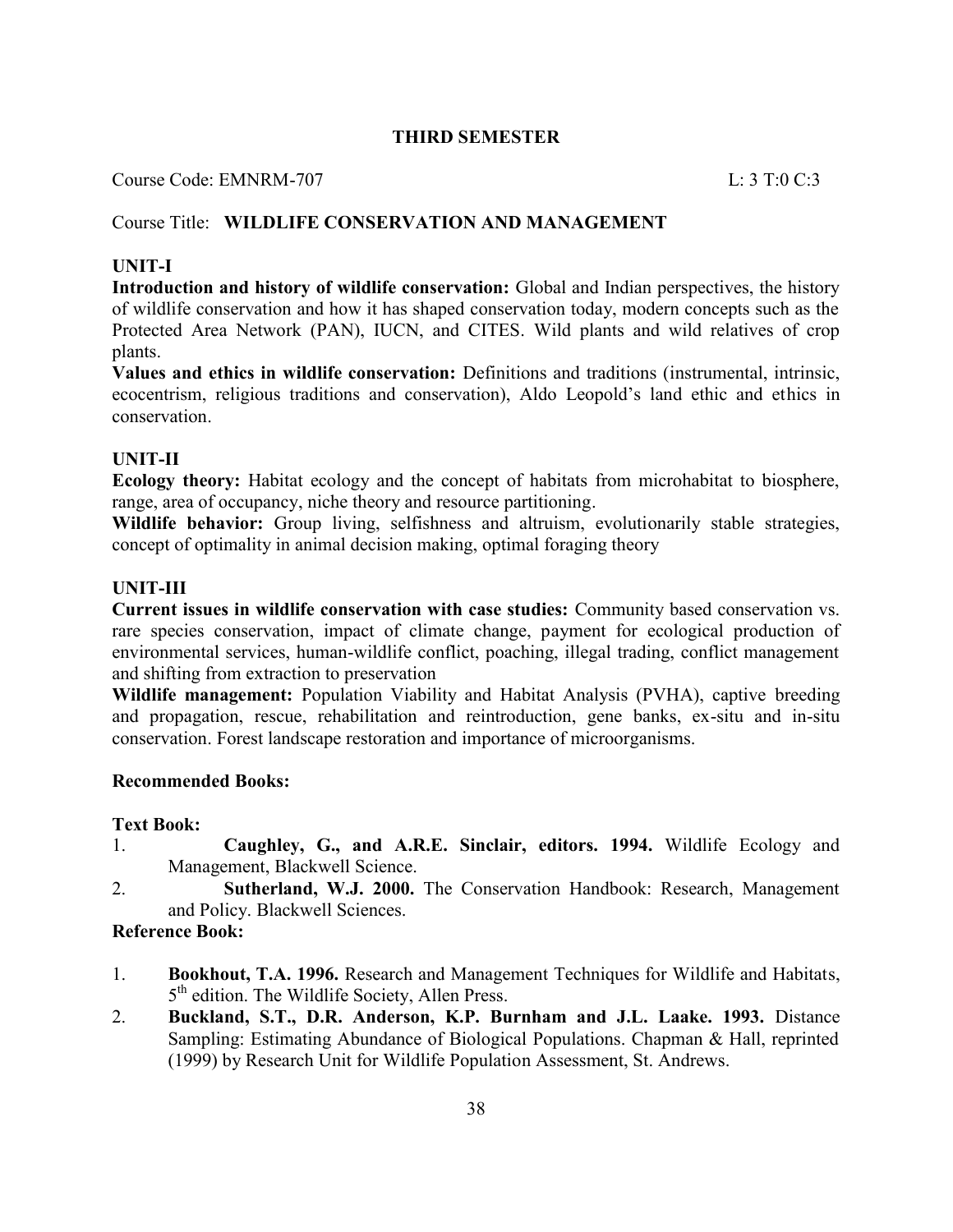- 3. **Woodroffe R., S. Thirgood and A. Rabinowitz. 2005.** People and Wildlife, Conflict or Co-existence? Cambridge University.
- 4. **Caughley, G. 1977.**Analysis of vertebrate populations.John Wiley and Sons.
- 5. **Hunter M.L., J.B. Gibbs and E.J. Sterling. 2008.** Problem-Solving in Conservation Biology and Wildlife Management: Exercises for Class, Field, and Laboratory. Blackwell Publishing.
- 6. **Rangarajan M. 2001.** India's Wildlife History. Permanent Black.
- 7. **Krebs, C. J. 1999.** Ecological Methodology, 2nd edition.Addison-Wesley Educational Publishers.
- 8. **Sutherland, W.J., I. Newton and R.E. Green. 2004.** Bird Ecology and Conservation: A Handbook of Techniques. Blackwell Sciences.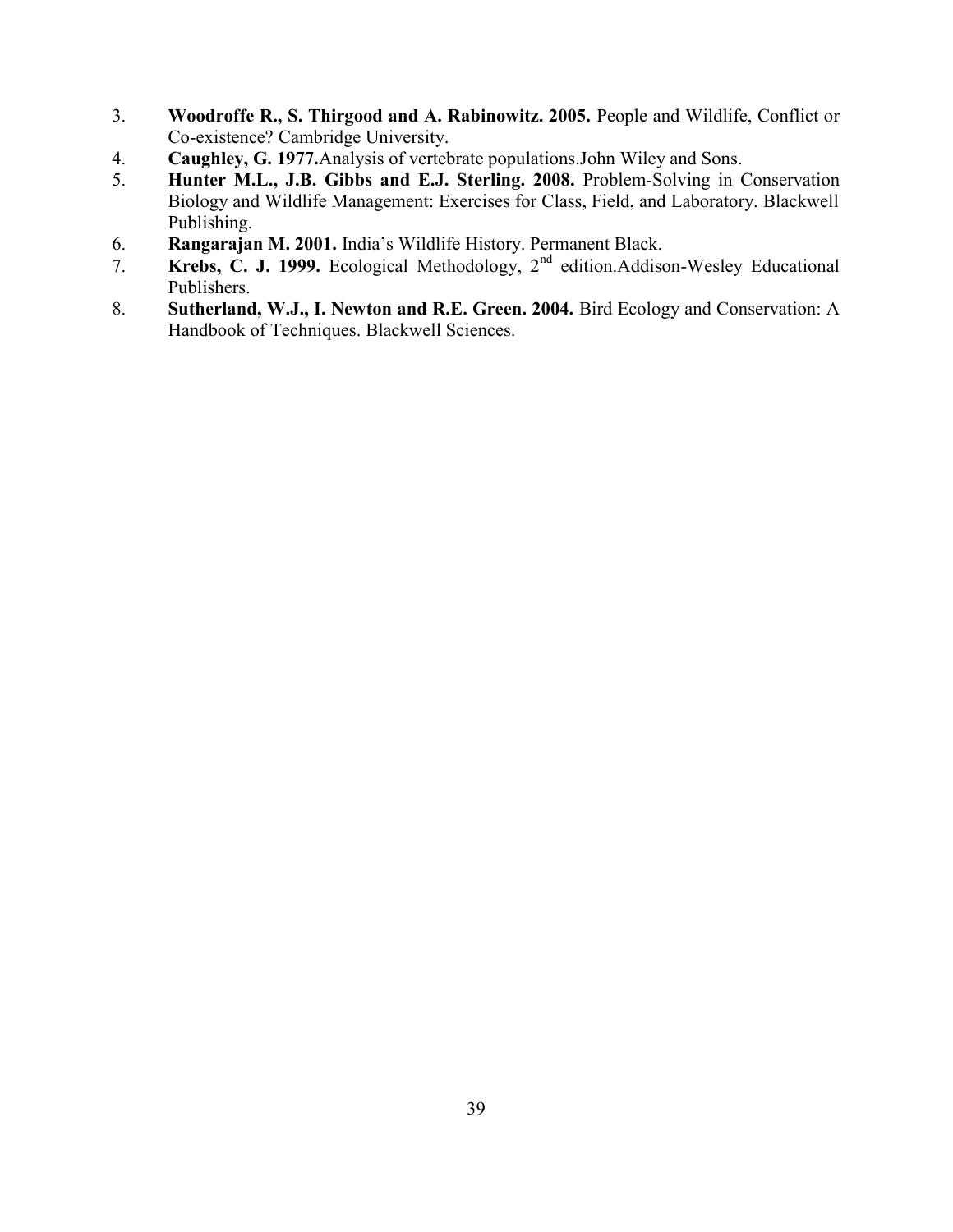Course Code: EMNRM-709 L: 3 T: 0 C: 3

## Course Title: **RESEARCH METHODOLOGY AND DEVELOPMENT COMMUNICATION**

## **UNIT-I**

**Research design:** Types of research, phases and stages of research, developing a hypothesis or research idea, writing about research, designing the research protocol, choosing method for data analysis.

**Parameter identification and hypothesis testing**: Hypothesis refinement, measurable parameters, estimation of precision needed, null and alternate hypotheses, measurements of variation, type 1 and type 2 errors, significance tests

## **UNIT-II**

**Sampling and principles of measurement**: Types of sampling, probability and non-probability sampling, methods of drawing random samples, variables, good sampling methods, sample size, sampling error, measurement scales, types of data and distributions

**Application**: Good experimental design, writing the research proposal, planning for the anticipated results.

**Development communication (DC) –** background, forms of DC, Application of DC.

## **UNIT-III**

**Introduction to scientific communication:** Ethics in scientific writing and publishing, theory and importance of scientific communication, scientific communications between scientists both traditional and modern, and communication with the public, logical organization of scientific data

**Different components of scientific and technical communications:** Research articles vs. reviews, components of the research paper and the hypothesis, proposal writing, understanding the nature and philosophy of the funding agency, writing about budgeting and unitization, peer reviewing, posters and oral presentations at scientific meetings, writing reports and theses

**Writing for the non-scientific community:** Extension and outreach of scientific information, oral presentations, scientific journalism, science issues in the public domain and the public conception of science (explanation with case studies)

#### **Recommended Books:**

#### **Text Book:**

- 1. **Bucchi, M. and B. Trench, editors. 2008.** Handbook of Public Communication of Science and Technology. Routledge.
- 2. **Bella Mody 2001** Designing Messages for Development Communication –An Audience participation-based approach. SAGE Publications.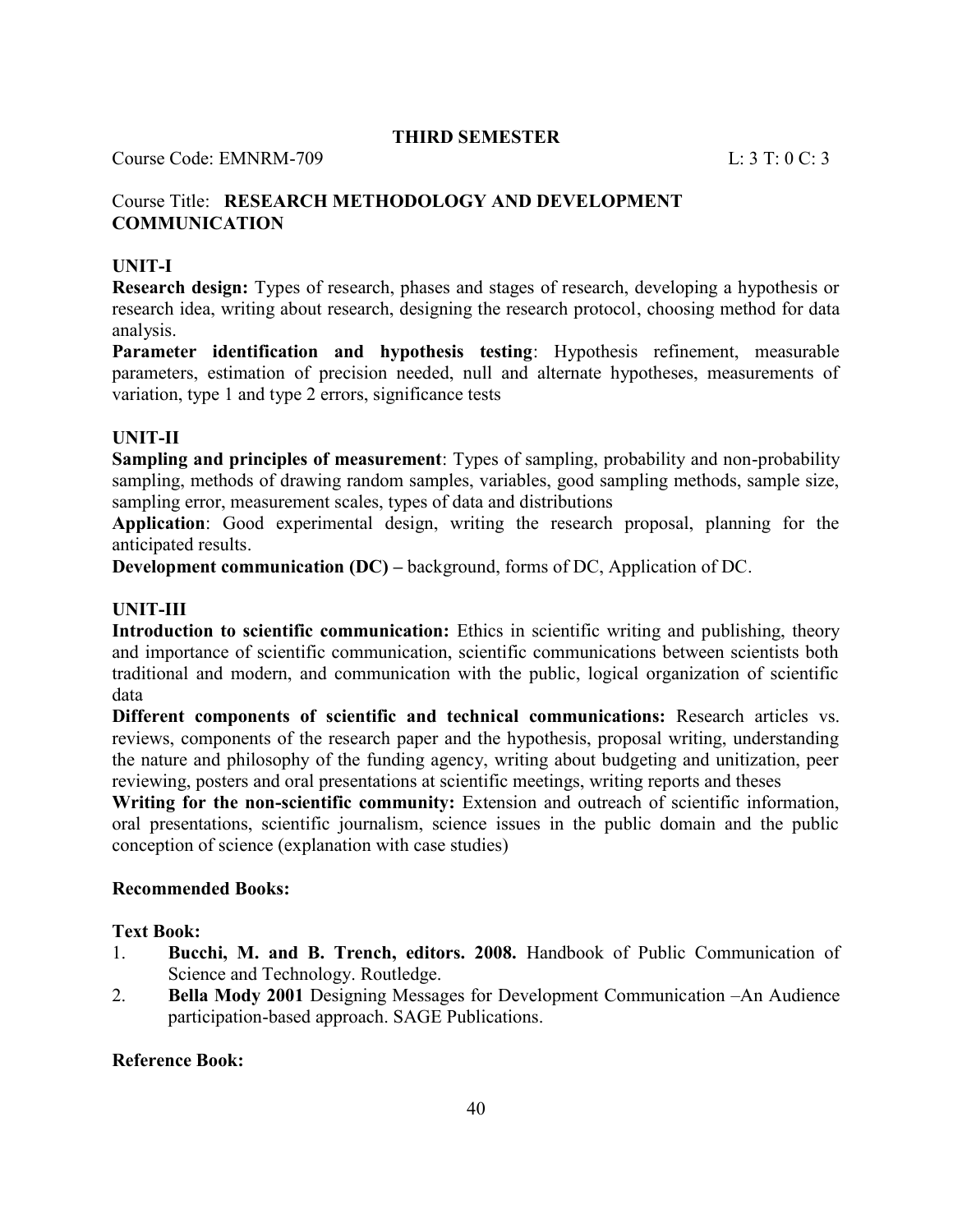- 1. **Robert, A.D. and G. Barbara. 2006**. How to Write and Publish a Scientific Paper. 6<sup>th</sup> Edition. Cambridge University Press.
- 2. **Soraya, M.C. and A.S. Cynthia. 2001.** Proposal Writing. Sage Publications.
- 3. **Gregory, J. and S. Miller. 1998.** Science in Public: Communication, Culture and Credibility. Plenum.
- 4. **Holliman, R., et al., editors. 2009.** Investigating Science Communication in the Information Age: Implications for Public Engagement and Popular Media. Oxford University Press.
- 5. **Nelkin, D. 1995.** Selling Science: How the Press Covers Science & Technology, 2nd Edition. WH Freeman.
- 6. **Hoffmann, Angelika H. 2009.** Scientific Writing and Communication: Papers, Proposals, and Presentations. Oxford.
- 7. **Field, Anthony. 2003.** How to Design and Report Experiments. Sage Publications.
- 8. **Glass, David. 2006.** Experimental Design for Biologists. Cold Spring Harbor Laboratory Press.
- 9. **Underwood, A.J. 1997.** Experiments in Ecology: Their Logical Design and Interpretation Using Analysis of Variance. Cambridge.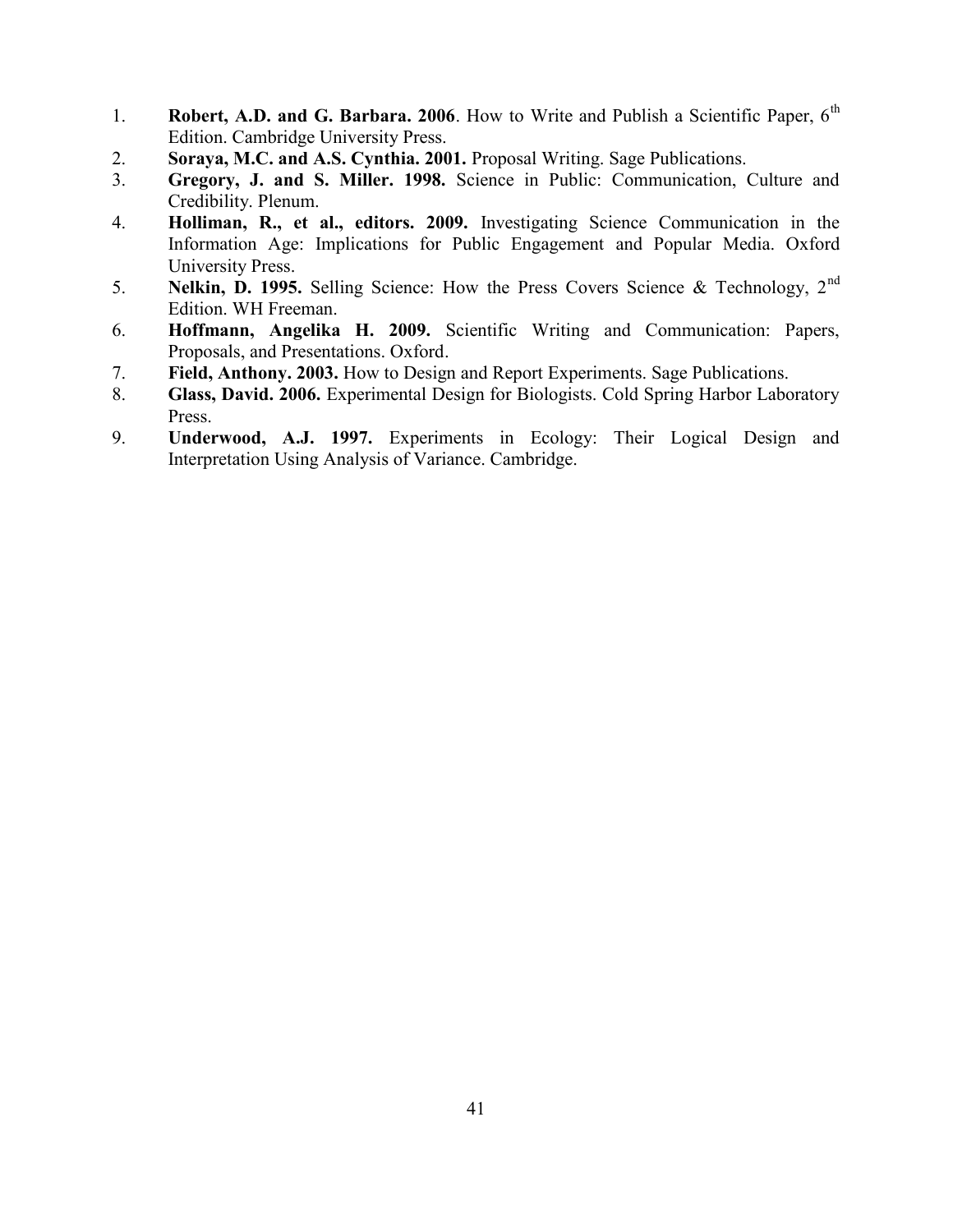Course Code: EMNRM-751 L: 3 T:1 C:4

## Course Title: **URBAN FORESTRY, BIODIVERSITY AND LANDSCAPE**

## **UNIT-I**

**Concepts**: Urban greens, landscape, urban forestry and biodiversity, global perspectives of urban forestry, human dimensions, urban forests and climate change, migration, Urban poverty and livelihood. Environmental problems in urbanizing world. Ecological social – economic functions, health, cultural, recreation values, urban planning, benefits, linking forest and vegetation. Concept of sustainable cities and green space.

## **UNIT-II**

**Urban biodiversity**: Loss of Urban Biodiversity. Species choice, flowering and evergreen trees and shrubs, floral and faunal diversity. Threats and significance of Urban biodiversity in India, characteristics of selected urban forestry species, significance of biodiversity parks, urban biodiversity register (UBR), wildlife habitat design.

#### **UNIT-III**

**Management of urban forest landscape:** Urban landscape elements. Technical aspects of tree maintenance-pruning, cleaning, post plantation care, cleaning, nursery, water management. Types of plantation, design & tree architecture, monitoring, urban forestry management issues, stake holder's analysis.

#### **UNIT-IV**

**Urban forestry planning policy and application**: Integration of urban forestry in city planning, institution policy and social issues, incentives and partnerships, contribution of urban forests in generating livelihoods for urban poor in India, governmental role, NGO roles, corporate houses and civil society organizations, urban green space development, synthesis and directions for future research, planning and implementation in urban forestry and biodiversity. Restoring ecological functioning of urban forests, methods and results.

#### **Recommended Books:**

#### **Text Book:**

- 1. **Grey, G.W., and F.J. Denke. 1986.** Urban Forestry. Wiley Publication.
- 2. **Miller, R.W. 1997.** Urban Forestry: Planning and Managing Urban Green Spaces, 2<sup>nd</sup> edition. Prentice Hall.

- 1. **Konjendijk, ?, et al. 2005.** Urban Forests and Trees.Springer.
- 2. **Kuchelmeister, G. 1998.** Urban Forestry in the Asia Pacific Region: Status and Prospects. APFSOS Working Paper #44, Food and Agriculture Organization.
- 3. **Bradley, Gordon A., (editor)** Urban Forest Landscapes: Integrating Multidisciplinary Perspectives.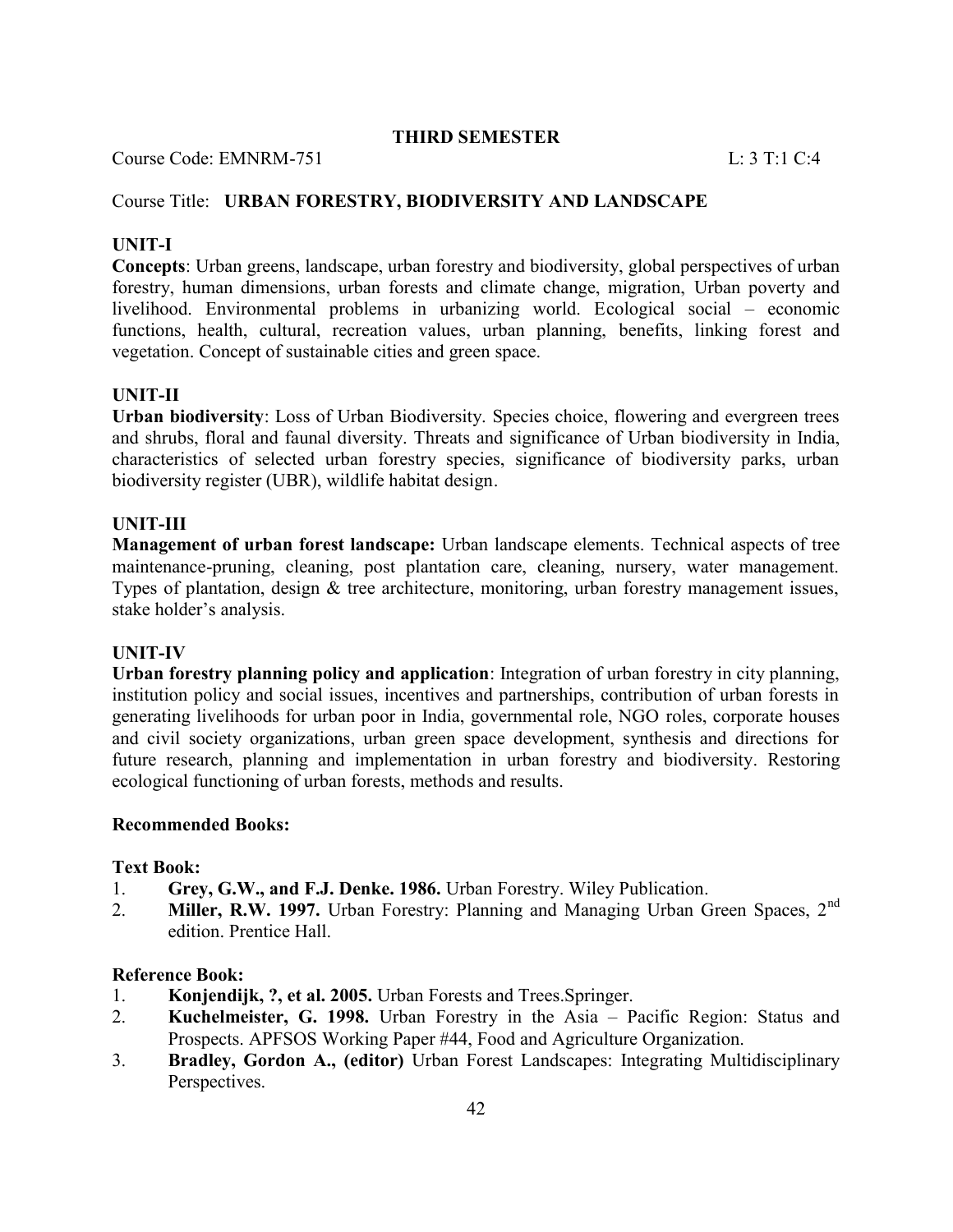Course Code: EMNRM-753 L: 3 T:1 C: 4

## Course Title: **WETLAND MANAGEMENT**

#### **UNIT-I**

**Wetlands:** Definitions, origin of wetlands, types, wetland classification systems, Ramsar Convention, Ramsar sites in India)

**Wetland ecosystems ecology:** Freshwater, marine, estuarine, with respect to hydrology, productivity, detrital accumulation, and biodiversity, biological adaptations to the wetland environment (plants and animals)

#### **UNIT-II**

**Wetlands biogeochemistry:** Nutrient cycling (carbon, phosphorous, nitrogen), eutrophication, Trophic State Index, greenhouse gas emissions, methanogenesis- paddy field, carbon sequestration, carbon models, wetlands as treatment filters, wetlands and climate change, permafrost

#### **UNIT-III**

**Wetland bioassessment and biocriteria:** biological assemblages, Index of Biological Integrity (IBI), functional assessment of wetlands

**Wetland conservation and action plans:** Landscape ecology, wetland metrics, rate of wetland loss, wetlands catchments and water storage, wetlands and flood control, GAP analysis, wetland conservation in India, Management effectiveness of Ramsar sites, national parks and bird sanctuaries, wetland regulations. Add few case studies

#### **UNIT-IV**

**Remote sensing and GIS applications:** Wetland inventories, information systems, biodiversity conservation, greenhouse gas emissions, nutrient cycling, measuring wetlands loss

#### **Recommended Books:**

#### **Text Book:**

- 1. **Mitsch, W.J. and J.G. Gosselink, 2007**. Wetlands,  $4<sup>th</sup>$  edition, John Wiley & Sons.
- 2. **Van Der Valk, Arnold G., and Arnoud Van Der Valk. 2012.** The Biology of Freshwater Wetlands. Oxford University.

- 1. **Odum, Edward U. 1973**.Fundamentals of Ecology, 3rd Edition, W.B. Saunders.
- 2. **Maltby, Edward, and Tom Barker. 2009.** The Wetlands Handbook, Wiley Blackwell.
- 3. **Reddy, K. Ramesh, and Ronald D. Delaune. 2008.** Biogeochemistry of Wetlands: Science and Applications, CRC.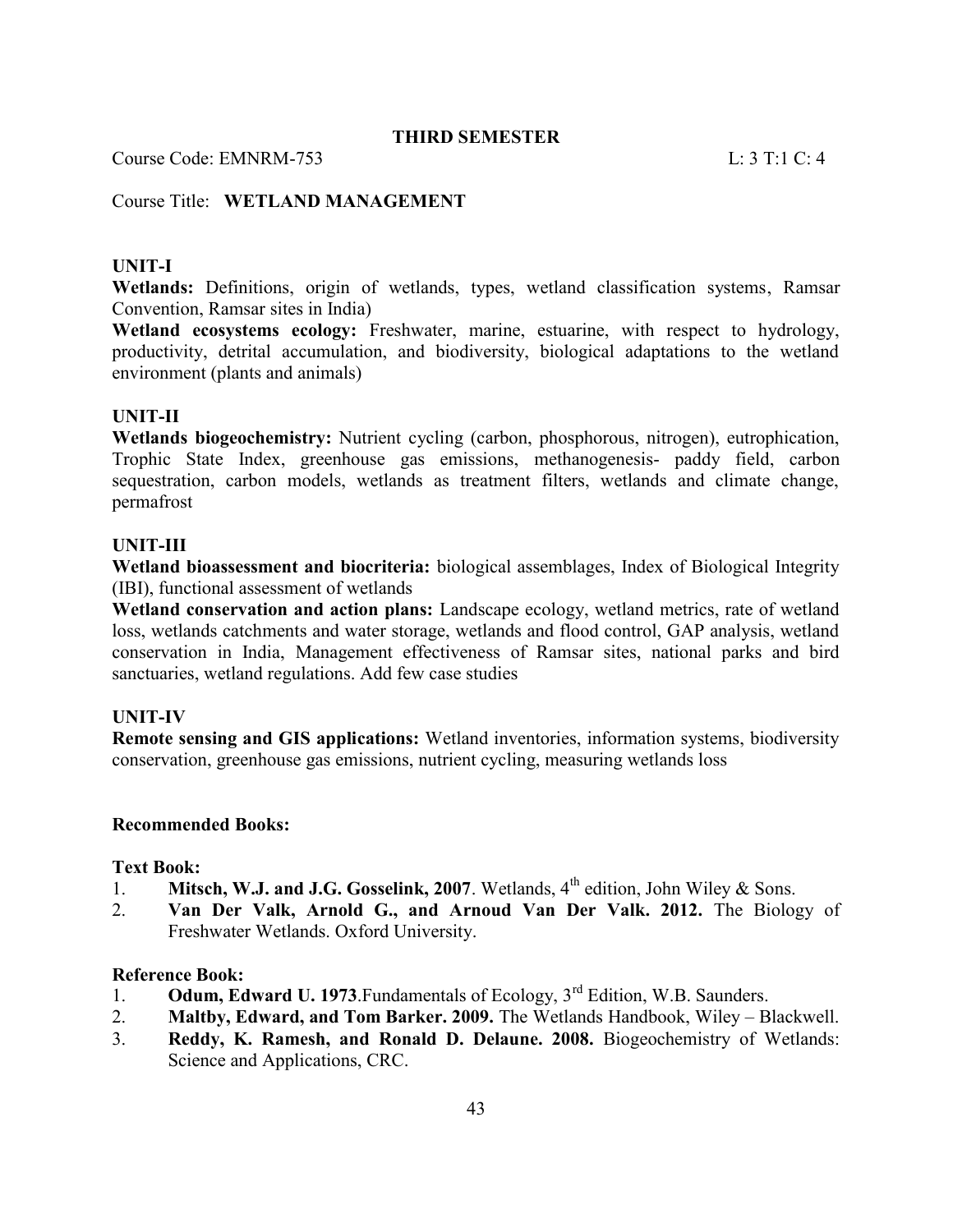Course code: EMNRM-755 L: 3 T:1 C:4

## Course Title: **ADVANCED REMOTE SENSING AND GIS**

## **UNIT-I**

**Contemporary concepts in geospatial technology:** Advanced RS sensors and satellites, hyperspectral remote sensing, soft copy photogrammetry, thermal remote sensing: thermal inertia, LST and SST, RADAR interferometry, Knowledge-based classifiers, object oriented classification, Open source GIS, mobile and cloud-based GIS

**Landscape ecology and GIS:** Landscape elements, typology of patches and corridors, landscape dynamics, fragmentation, disturbance, spatial statistics, natural resources management

## **UNIT-II**

**Ecosystem analysis and management:** Forest types and forest inventory, volume and biomass estimation, biodiversity estimation, habitat suitability and protected area management, grassland ecosystems, aquatic ecosystems, wetland classification, biodiversity conservation.

**Marine and coastal zone ecosystems:** Sea Surface Temperature (SST), fisheries forecasting, coastal zone management, pollution monitoring.

**Environmental Impact Assessment:** Assessment needs and RS compliance, major developmental activities and RS indicators, rehabilitation of brownfields and industrially disturbed areas.

#### **UNIT-III**

**Environmental hazards:** Forest fires, desertification, floods, soil erosion modeling, river pollution, earthquakes, tsunamis, cyclones, landslide hazard zonation, disaster management and risk modeling

**Water Resources:** Surface water monitoring and water quality assessment

**Urban resources:** Urban land use, urban green spaces, facility mapping, site selection for solid waste management, sewage treatment site selection

#### **UNIT-IV**

**Accuracy assessment:** Classification, positional and spatial, contingency tables, kappa coefficient and accuracies

**Project Formulation and Execution:** Objective definition, satellite data selection, thematic map(s) preparation, integration of RS, GIS and GPS, spatial and non-spatial database standards, spatial database creation, errors in geospatial data, information systems

**Case studies and future predictions:** cases, drones, future possibilities, integrating remote sensing into other technology

#### **Recommended Books:**

#### **Text Book:**

1. **Lo, C.P., and Albert K.W. Yeung. 2009.** Concepts and Techniques of Geographic Information Systems, 2nd Edition. PHI Learning Private Limited.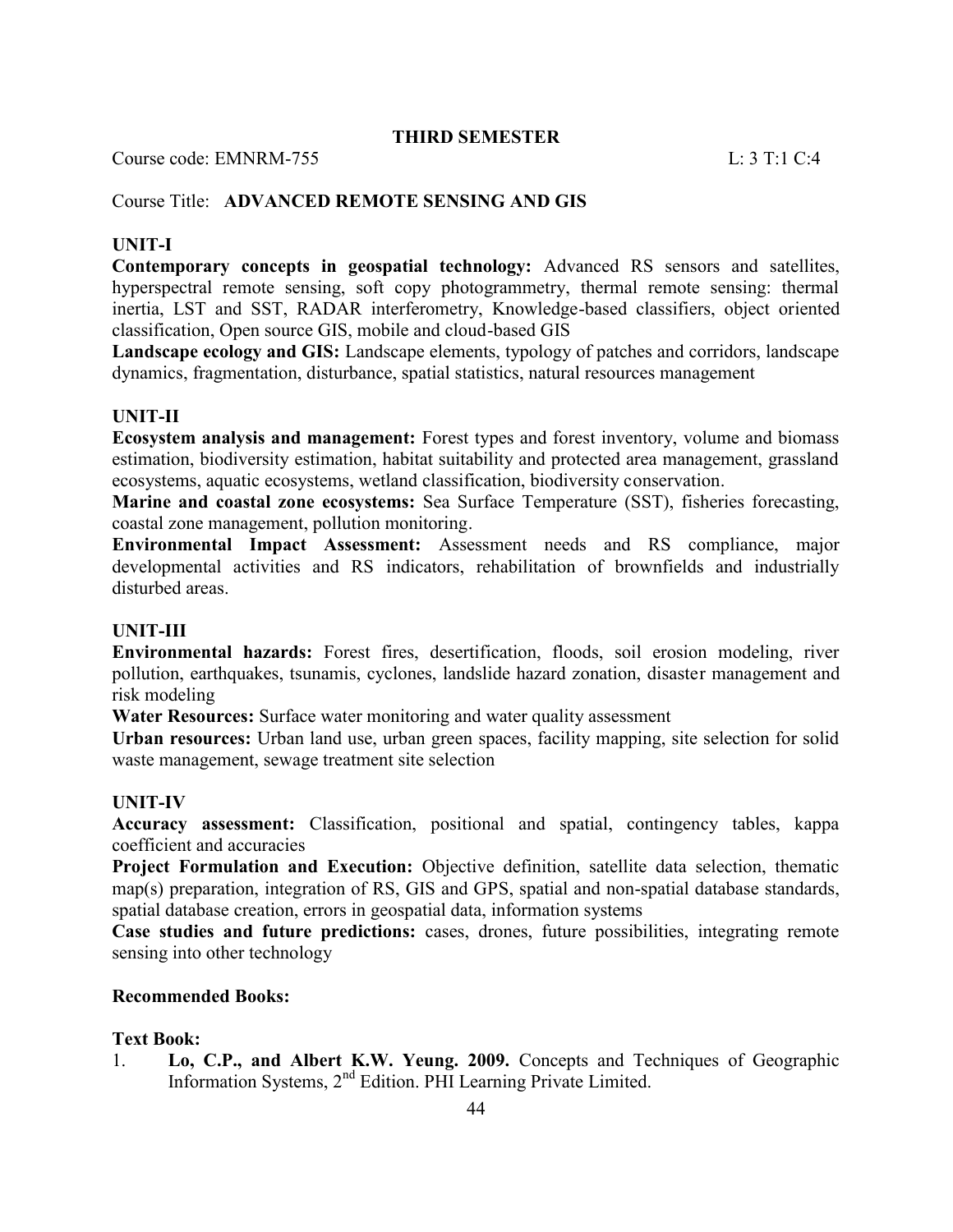2. **Joseph, George. 2005.** Fundamentals of Remote Sensing, 2<sup>nd</sup> Edition, Universities Press Limited.

- 1. **Jensen, John R. 2009.** Remote Sensing of the Environment: An Earth Resource Perspective, 2<sup>nd</sup> Edition, Dorling Kindersley Private Limited.
- 2. **Lillisand, Thomas, Ralph W. Kiefer, and Jonathan Chipman. 2007.** Remote Sensing and Image Interpretation. Wiley India.
- 3. **Sabins, Floyd F. 2007.** Remote Sensing: Principles and Interpretation. Waveland Press.
- 4. **Jensen, John R. 2004.** Introductory Digital Image Processing: A Remote Sensing Perspective. Prentice Hall.
- 5. **Burrough, P.A. 2007.** Principles of Geographical Information System. Oxford University Press.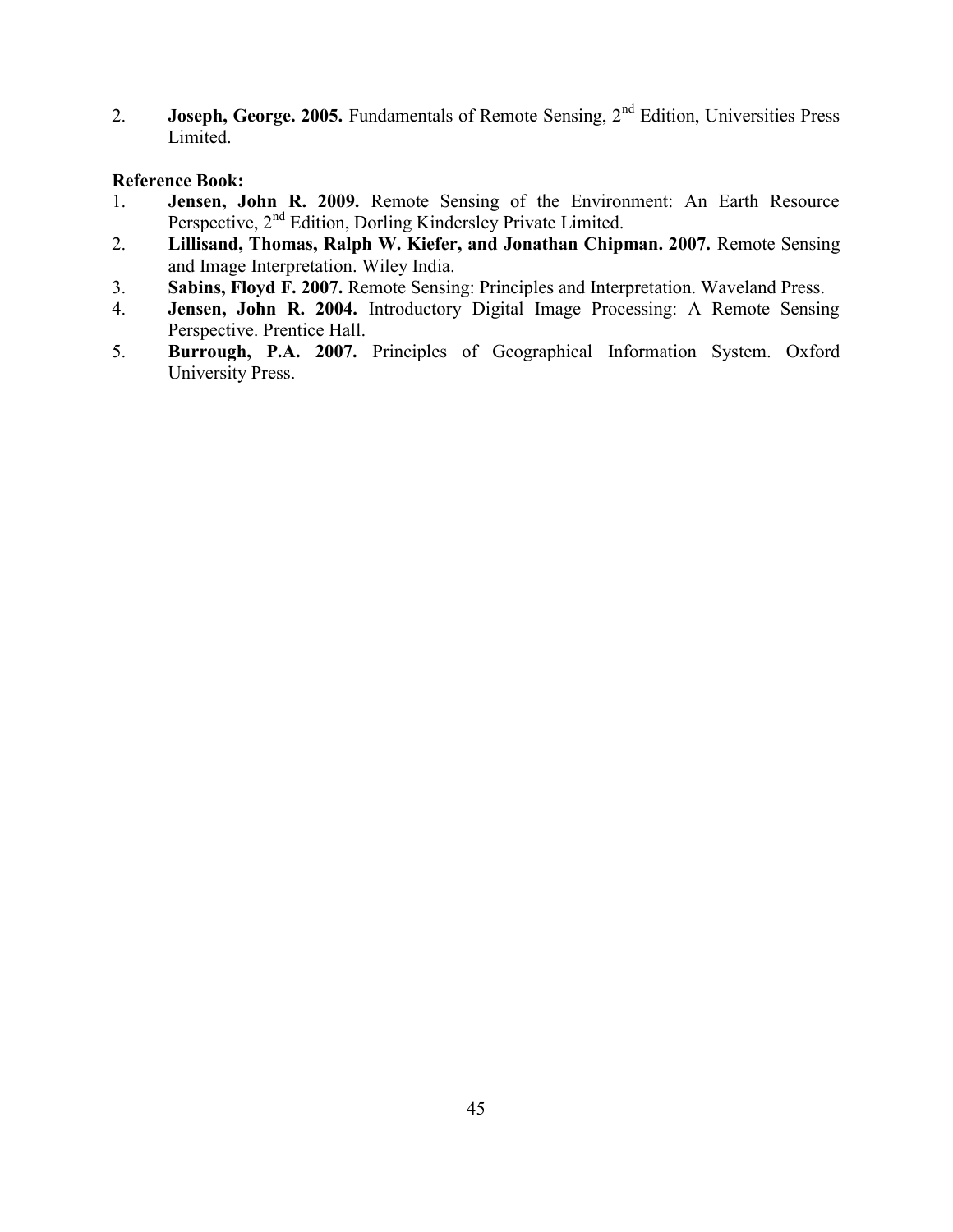Course Code: EMNRM-757 L: 3 T:1 C:4

## Course Title: **ENVIRONMENTAL MODELLING**

## **UNIT-I**

**Introduction to environmental modeling:** Overview of different types of models (mathematical, both stochastic and numerical, physical, computer simulations), 46 modelling concept need and scope, calibration and verification of models, 46modelling imitations, models and decision-making. Model development and decision making.

**Water quality modeling:** Historical perspective, water quality models, surface vs. groundwater modeling.

#### **UNIT-II**

Lakes: Steady state solutions, completely mixed systems, concept and models in Completely Stirred Tank Reactors, mass balance equations, loading types, feed forward vs. feedback reactor systems, incompletely mixed system

#### **UNIT-III**

**Moving water:** Contaminant 46 modelling in rivers, streams and estuaries, dissolved oxygen (DO), DO sag, biological oxygen demand (BOD), Streeter Phelps equations for point and distributed sources, eutrophication in flowing water

#### **UNIT-IV**

#### **Ground Water Modelling**: Overview, Darcy's Law

**Air quality:** Historical perspective, objectives and application of air quality models, approaches to model building, model classification, gradient transport models, eddy diffusion models, Gaussian Plume models (point, line and area)

#### **Recommended Books:**

#### **Text Book:**

- 1. **Hipel, K.W and A.I. McLeod. 1994.** Time Series Modelling of Water Resources and Environmental Systems. Elsevier Science.
- 2. **Zanneti, P. 1990.** Air Pollution Modeling Theories, Computational Methods and Available Software. Van Nostrand Reinhold, New York.

- 1. **Thomann, R.V. and J.A. Mueller. 1987 .**Principles of Surface Water Quality Modelling and Control, Harper and Row.
- 2. **Chapra, S.C. 1997.** Surface Water Quality Modeling, McGraw-Hill.
- 3. **Benaarie, M.M. 1980.** Urban Air Pollution Modelling.MIT Press.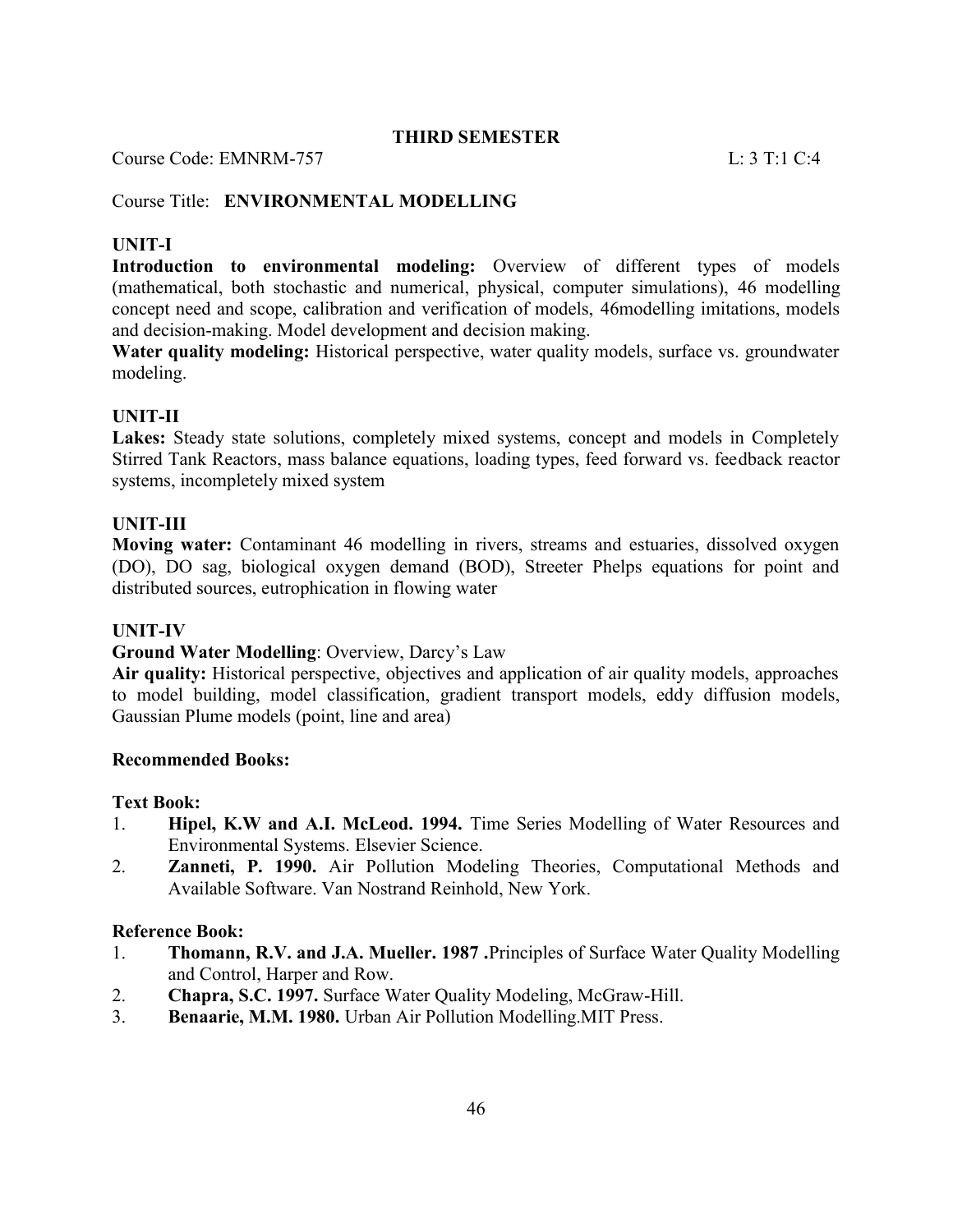Course Code: EMNRM-759 L: 3 T:1 C:4

## Course Title: **ECOTOURISM AND OTHER ENVIRONMENTAL SERVICES**

## **UNIT-I**

**Concept of environmental services**: Definitions, ecotourism, alternative examples, development of ecotourism in India and outside. Threats due to large scale ecotourism. Payment for Ecosystem Services (PES), REDD+ in PES.

## **UNIT-II**

**The ecotourism dilemmas**: High value may also be high impact, bulk ecotourism and problems, stakeholder challenges, tourist carrying capacity.

Ecotourism Policy and practices, national policy frame work, example – Madhya Pradesh  $\&$ Uttarakhand State case. Successful ecotourism initiative, Criteria and Indicators for sustainable Ecotourism.

## **UNIT-III**

**Ecotourism alternative services:** sustainable extraction, extraction impacts, community involvement and compensation, shift from consumption to sustainable management.

## **UNIT-IV**

**Case studies**: Ecotourism in protected areas of India and abroad, Payment for Ecosystem Services (PES), ecotourism in coastal areas, village ecotourism, herbal ecotourism in Kerala, wildlife area ecotourism.

#### **Recommended Books:**

#### **Text Book:**

- 1. **Honey, Martha. 2008.** Ecotourism and Sustainable Development: Who Owns Paradise? 2<sup>nd</sup> edition. Island Press.
- 2. **Seema Bhat & Syed Liyakhat 2008.** Ecotourism Development in India: Communities, Capital and Conservation published by CEE, Ahmedabad

- 1. **Patterson, Carol, Delia Owens, and Mark Owens. 2007**. The Business of Ecotourism. Trafford Publishing.
- 2. **Collier, Paul and Anthony J.J. Venables. 2011.** Plundered Nations?: Successes and Failures in Natural Resource Extraction. Palgrave MacMillan.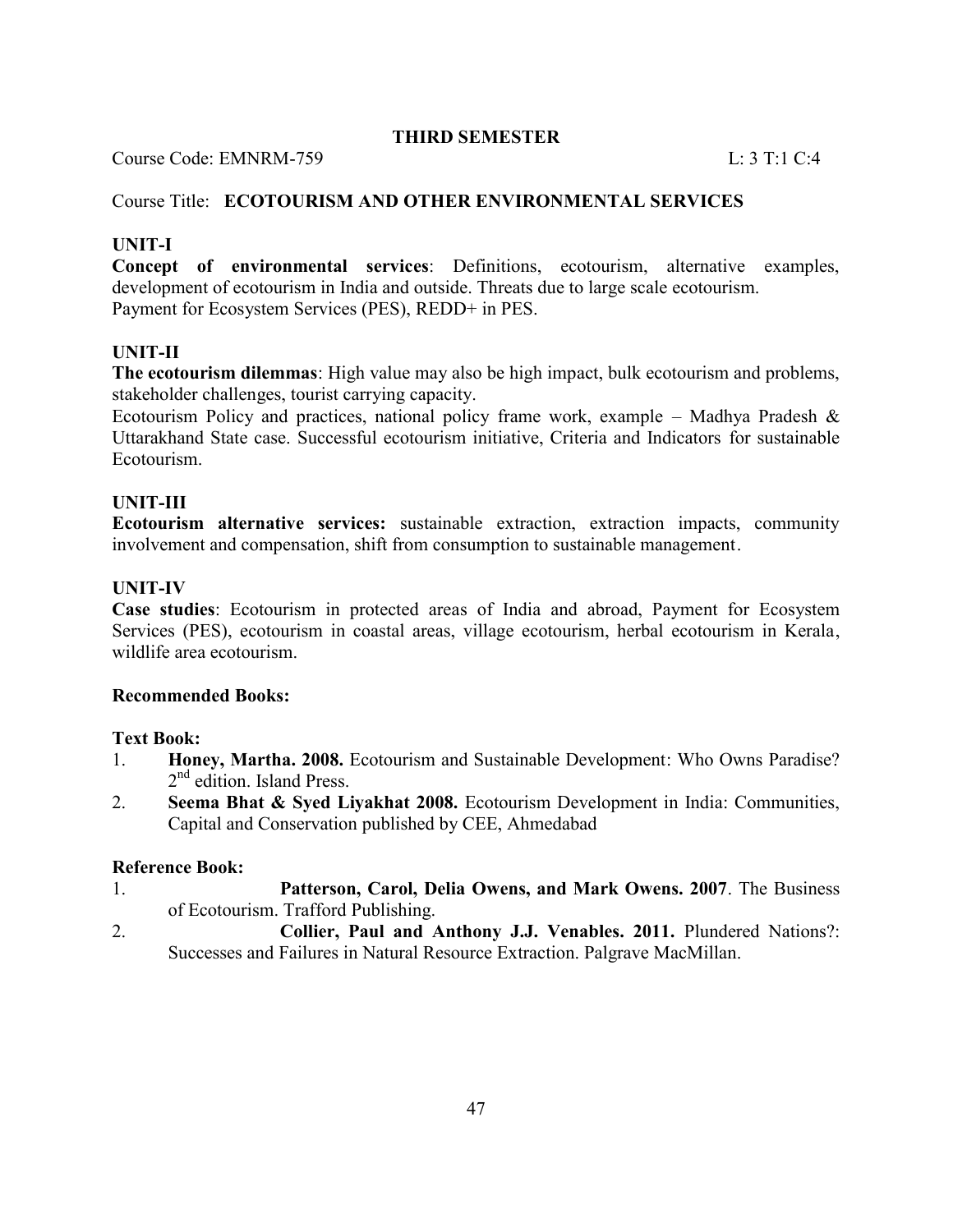Course Code: EMNRM-761 L: 3 T:1 C:4

Course Title: **BIO-RESOURCES**

## **UNIT-I**

**Introduction to Bioresources:** Bioresources concept and definition, endemic bioresources of India, ecological principles for managing bioresources, ethical and historical aspects of bioresources. High Value species of commercial importance- spices, aromatics.

**Species diversity:** Wild taxa, species inventorying and problems, plants, animals and microbes , compare species diversity between different sites.

#### **UNIT-II**

**Microbial resources:** forms and their importance in business application by the industry.

**Bioresource extraction and utilization:** Forest resource diversity and documentation, timber and non-timber (NTFPs) products ,economic value, industrial forestry uses, aromatic resources, essential oils and spices, perfumery products.

#### **UNIT-III**

**Medicinal plants:** Drugs from nature, present developments and future prospects, Citrus and Sarcomelicope species as models for new anti-tumour agents

**Marine bioresources:** Biofuel from algae, Diversity and Documentation, industry, management and utilization of marine bioresources-types.

**Bioresources and people:** Case studies from India, palm oil cultivation and uses as bioresources

#### **UNIT-IV**

**Biotechnology and Bioresources:** Biotechnology processes and bioresources, 48tilization, assessment, and sustainable uses, biosafety and bioethics, indigeneous knowledge and bioprospecting, ethnobiology and the conservation of dwindling bioresources. Bioresource enterprise, livestock resources.

**Sustainable Utilization:** Ecological, legal and social frameworks, ethics of sustainable utilization, bioresources for food security and rural livelihood, bioresources and the global human economy

#### **Recommended Books:**

#### **Text Book:**

- 1. **King, A., H. Cleveland and G. Streatfeild. 1980**. Bioresources for development: The renewable way of life. Pergamon Press.
- 2. **Ananthkrishnan, T.N. 1989.** Bioresources Ecology. Oxford and IBH.

#### **Reference Book:**

1. **Krishnamurthy, K.V. 2009.** An Advanced Textbook on Biodiversity Principles and Practice.Oxford and IBH.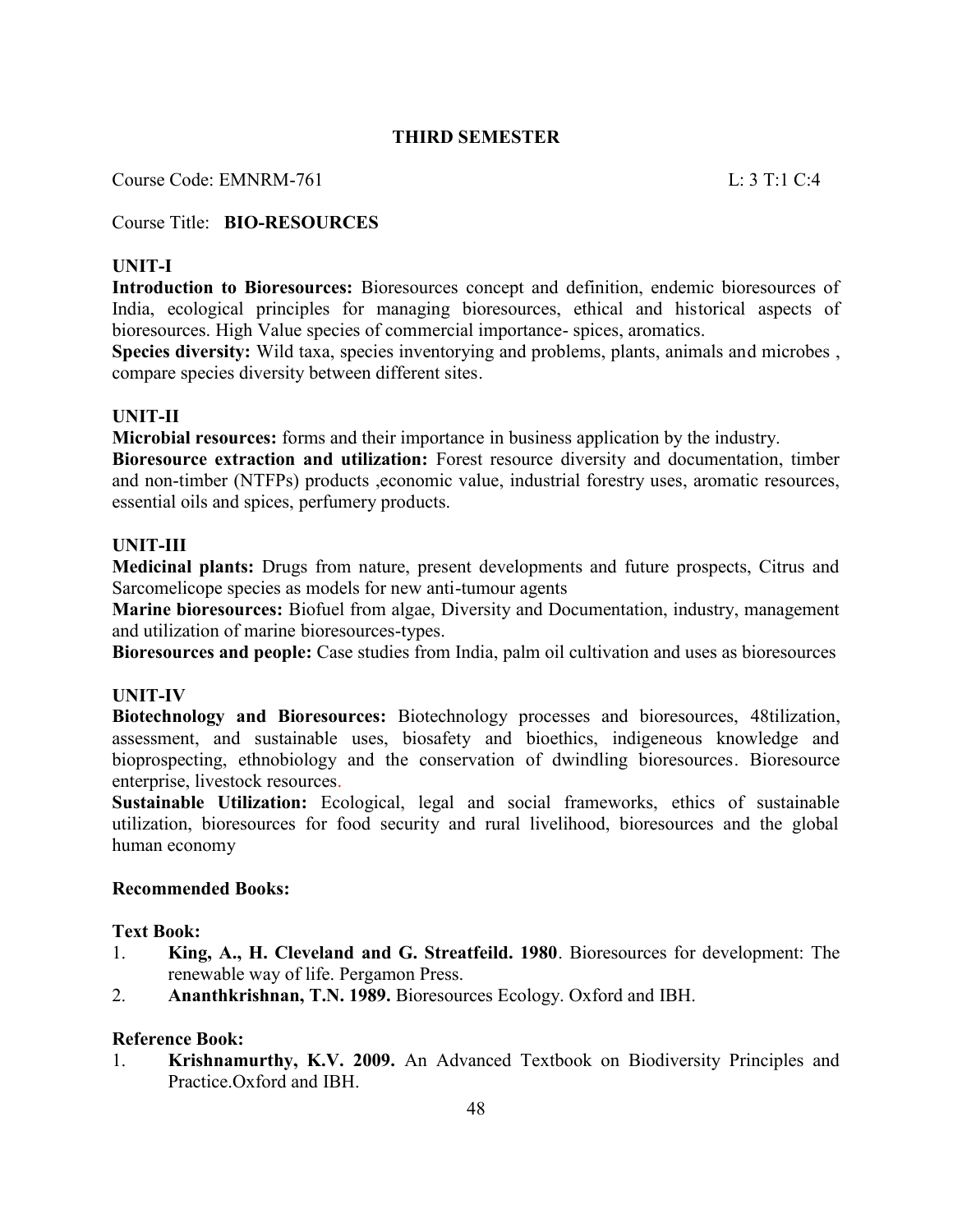- 2. **Singh, M.P and S. Dey. 2004.** Bioresources and Genepool Conservation. Daya Publishing.
- 3. 5 **Shiva, M.P. 1998**.Inventory of Forest Resources for Sustainable Management and Biodiversity Conservation.Indus.
- 4. **Marshall, E., K. Schreckenberg, and A.C. Newton, editors. 2006.** Commercialization of Nontimber Forest Products. UNEP World Conservation Monitoring Centre.
- 5. **Vertes, A.A., N. Qureshi,, H.P. Blaschek and H. Yukawa, editors. 2009.** Biomass to Biofuels: Strategies for Global Industries. Wiley.
- 6. **Iversen, E.S. 1996.** Living Marine Resources: Their Utilization and Management.Chapman and Hall.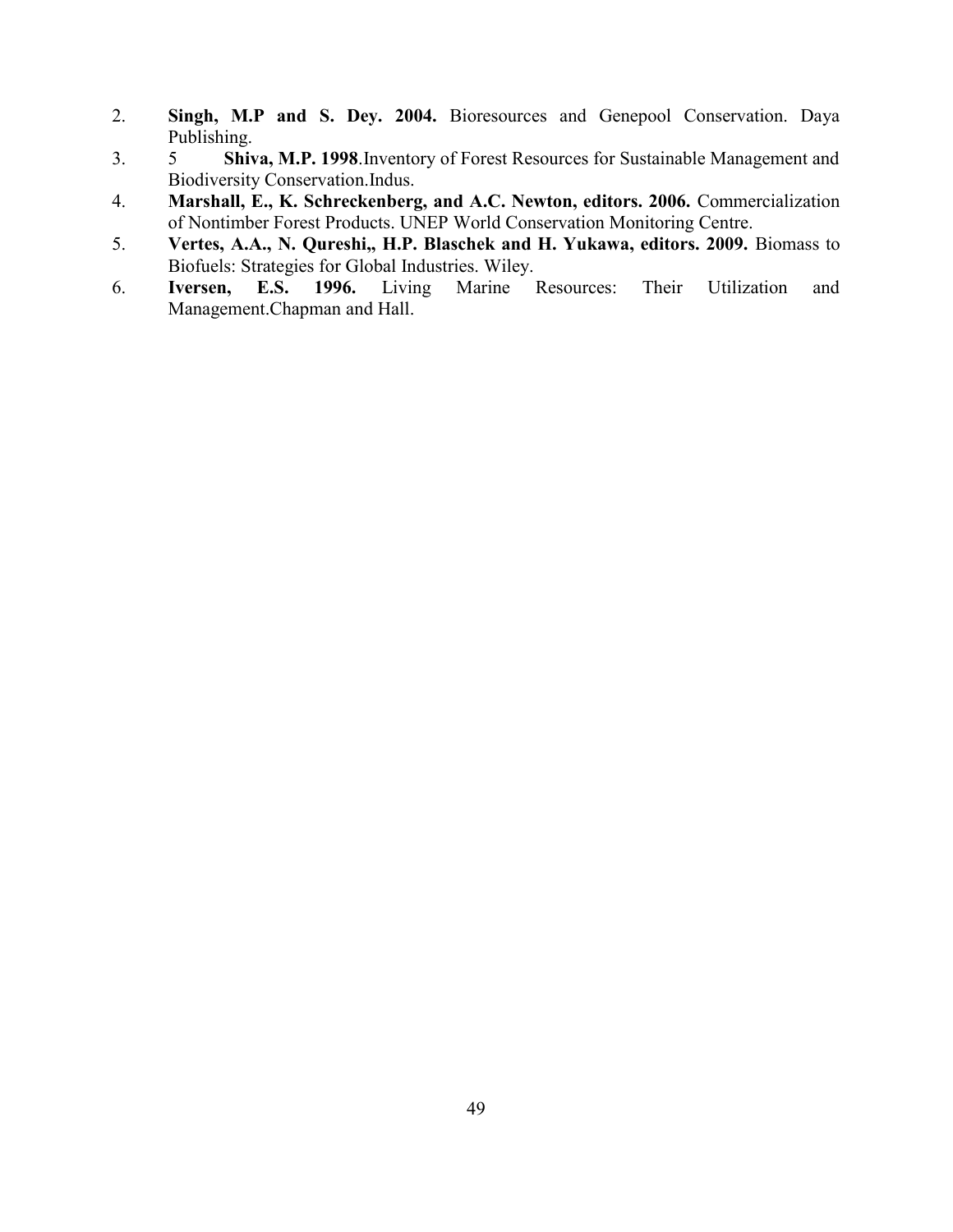Course Code: EMNRM-763 L: 3 T:1 C: 4

## Course Title: **WATERSHED MANAGEMENT**

#### **UNIT-I**

**Definition and scope:** Concept, delineation from topographical maps, remote sensing and GIS mapping, watershed problems and characteristics, types, important objectives in management and development

#### **UNIT-II**

**Characteristics:** Landuse, vegetation, drainage, morphometry, climate, soils, geology, slope and aspect, socio-economic classification, soil erosion and estimating the soil loss erosivity index, Universal Soil Loss Equation (USLE)

#### **UNIT-III**

**Hydrology:** Hydrological cycle, drainage system, classifications characteristics of water resources, surface runoff, stream flow estimation, erosion control, water conservation, people and local uses

#### **UNIT-IV**

**Planning and management:** Watershed management, multi-objective planning, erosion control, water conservation measures, resource use patterns, people participation, work plans, integrated watershed development, monitoring, watershed management missions and evaluation of management activities, risks,

**Case studies –** Analysis of various dimensions of Watershed Management

#### **Recommended Books:**

#### **Text Book:**

- 1. **Singh, Rajvir. 2000.** Watershed Planning and Management. Yash Publications.
- 2. **Murthy, V.V.N. and M.K. Jha. 2009.** Land and Water Management, 5<sup>th</sup> edition. Kalyani Publishers.

- 1. **Murthy, V.V.N.** Land and Water Management.Kalyani Publishers.
- 2. **Heathcote, I.W. 1988**. Integrated Watershed Management: Principles and Practices. John Wiley and Sons.
- 3. **Ragunath, H.M. 2007.** Hydrology: Principles, Analysis and Design, 3rd edition. New Age International.
- 4. **Das, Ghanshyam.** Hydrology: Soil Conservation and Watershed Management. PHI.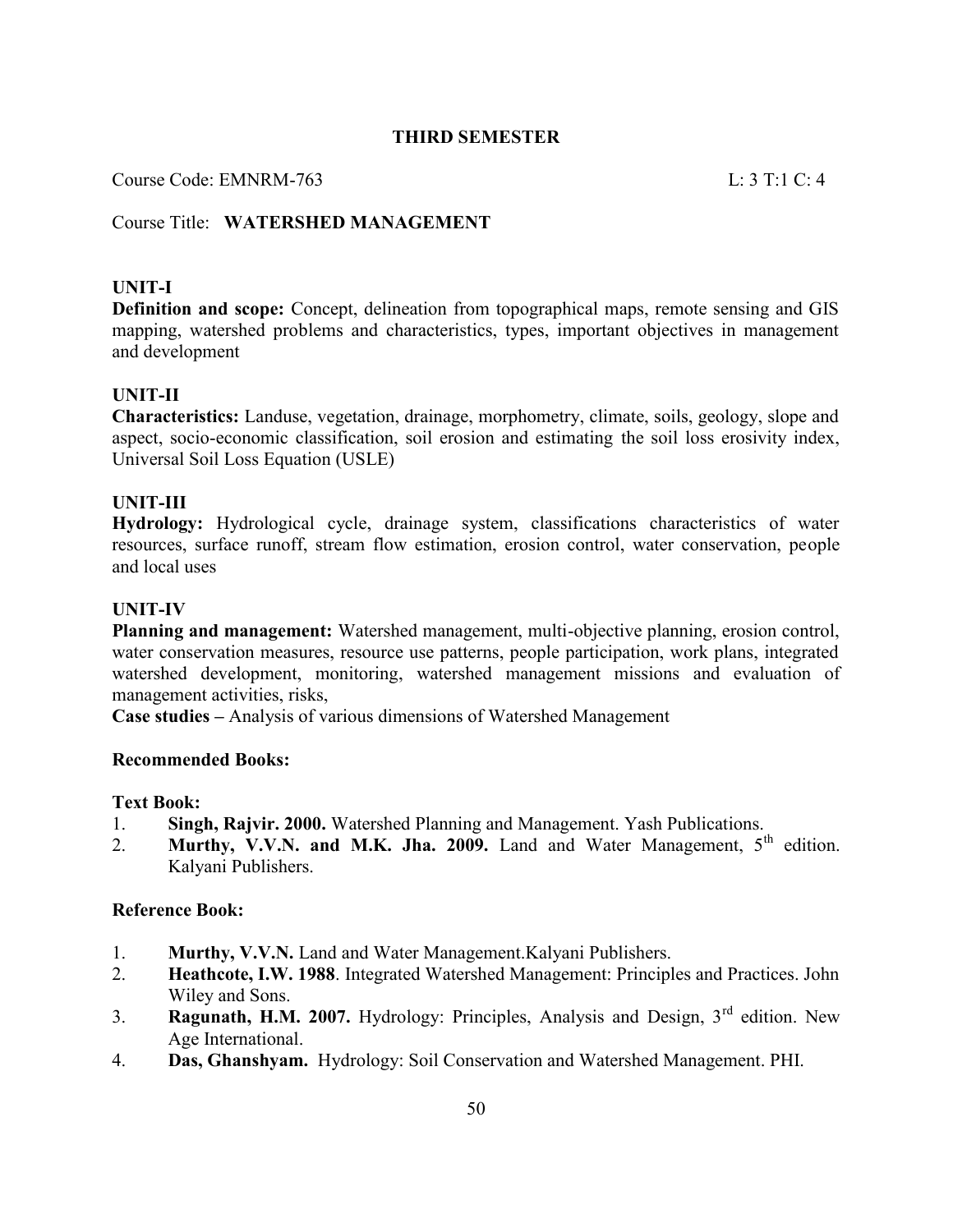## 5. **Suresh, R. 2009.** Soil and Water Conservation Engineering, 2nd revised edition.Standard Publishers.

## **FOURTH SEMESTER**

Course Code: EMNRM-702 Credits: 4

Course Title: SEMINAR AND PROGRESS REPORT<sup>3</sup>

Course Code: EMNRM-704 Credits: 22

Course Title: DISSERTATION<sup>4</sup>

**3** Evaluation will be based on the report and a presentation in the presence of at least three faculty members of the School duly approved by the Vice-Chancellor.

**4** The student will submit a synopsis in a specified format at the beginning of the semester, to be evaluated for approval by the departmental committee. The student will have to present the progress of the work through seminars and progress reports. Evaluation of the dissertation will be based on thesis and viva/voce by the Board of Examiners comprising of the External Expert and the Internal Supervisor. The names of the External Examiners shall be approved by the Vice-Chancellor by the recommendations of the Dean.

#### **Total No. of Credits offered in all four semesters<sup>5</sup> - 105**

**5** The student will require to earn 100 credits for the award of the degree. The student will not have the option to drop any course covered in the scheme of the examination he/she will be required to register all the courses listed in the scheme of the examination of the programme.